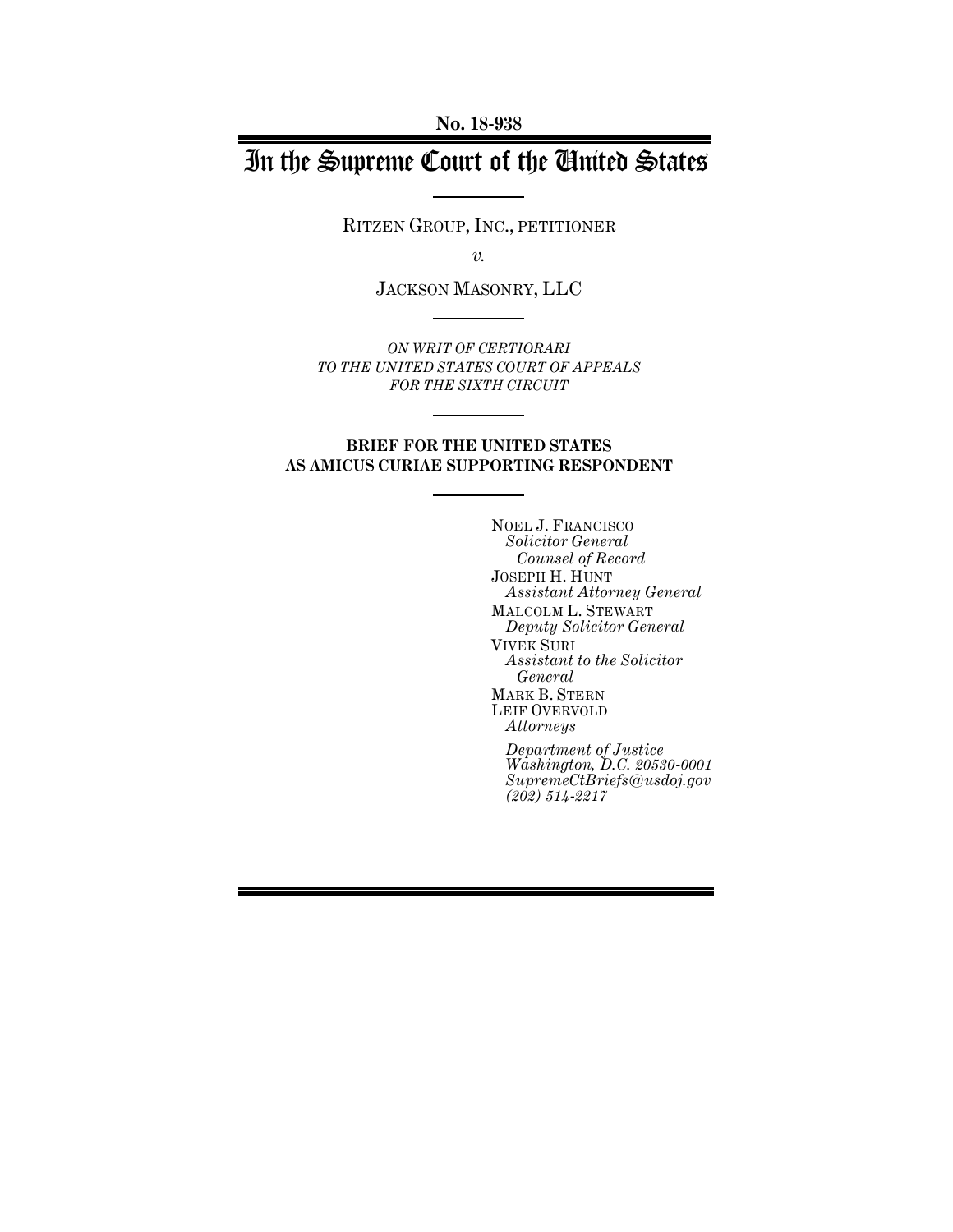# **QUESTION PRESENTED**

Whether a bankruptcy court's order denying a motion for relief from the automatic stay is a final order that is immediately appealable under 28 U.S.C. 158(a)(1).

(I)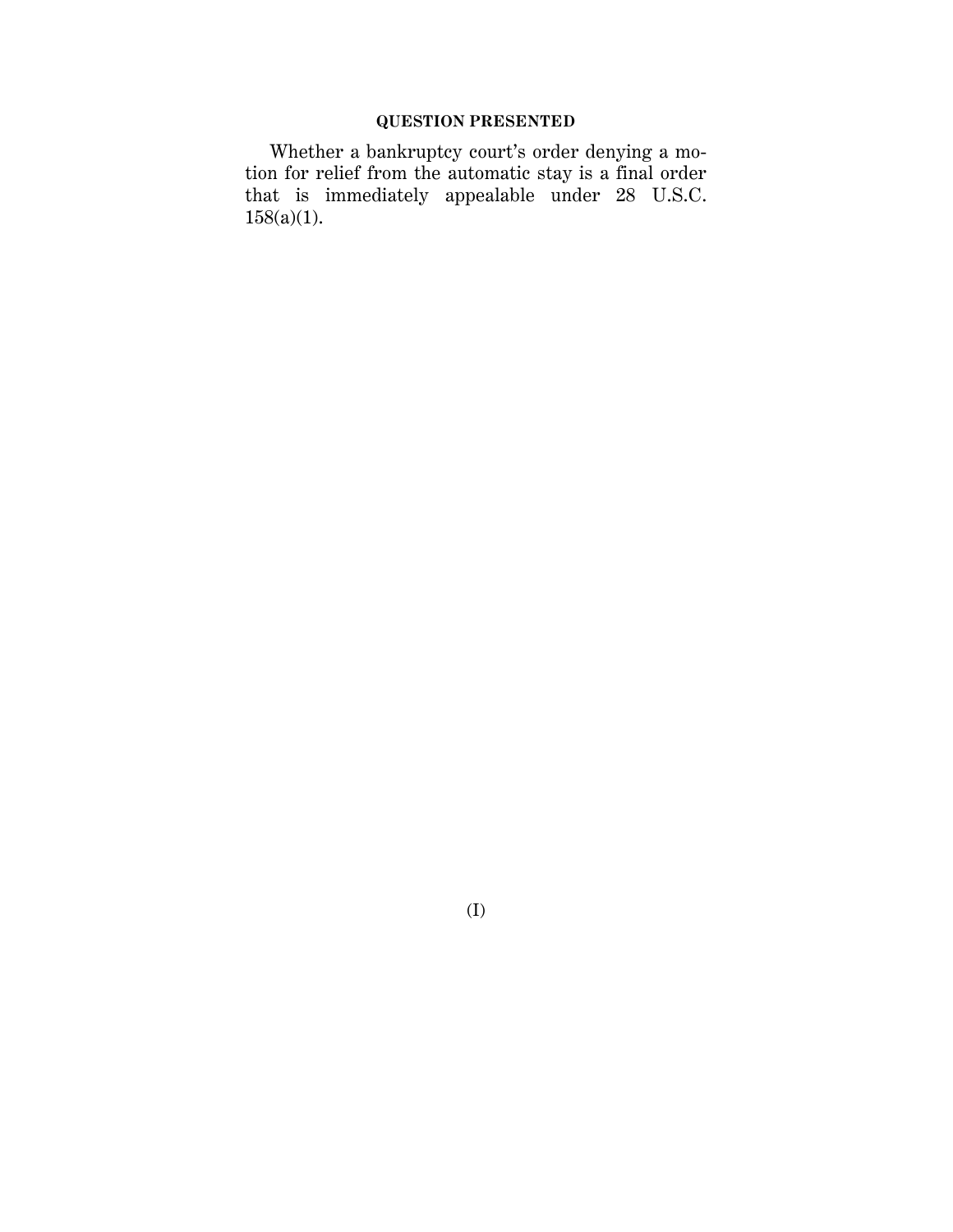# **TABLE OF CONTENTS**

Page

# **TABLE OF AUTHORITIES**

# Cases:

| Baltimore Contractors, Inc. v. Bodinger, |  |
|------------------------------------------|--|
|                                          |  |
| Bullard v. Blue Hills Bank,              |  |
|                                          |  |

# (III)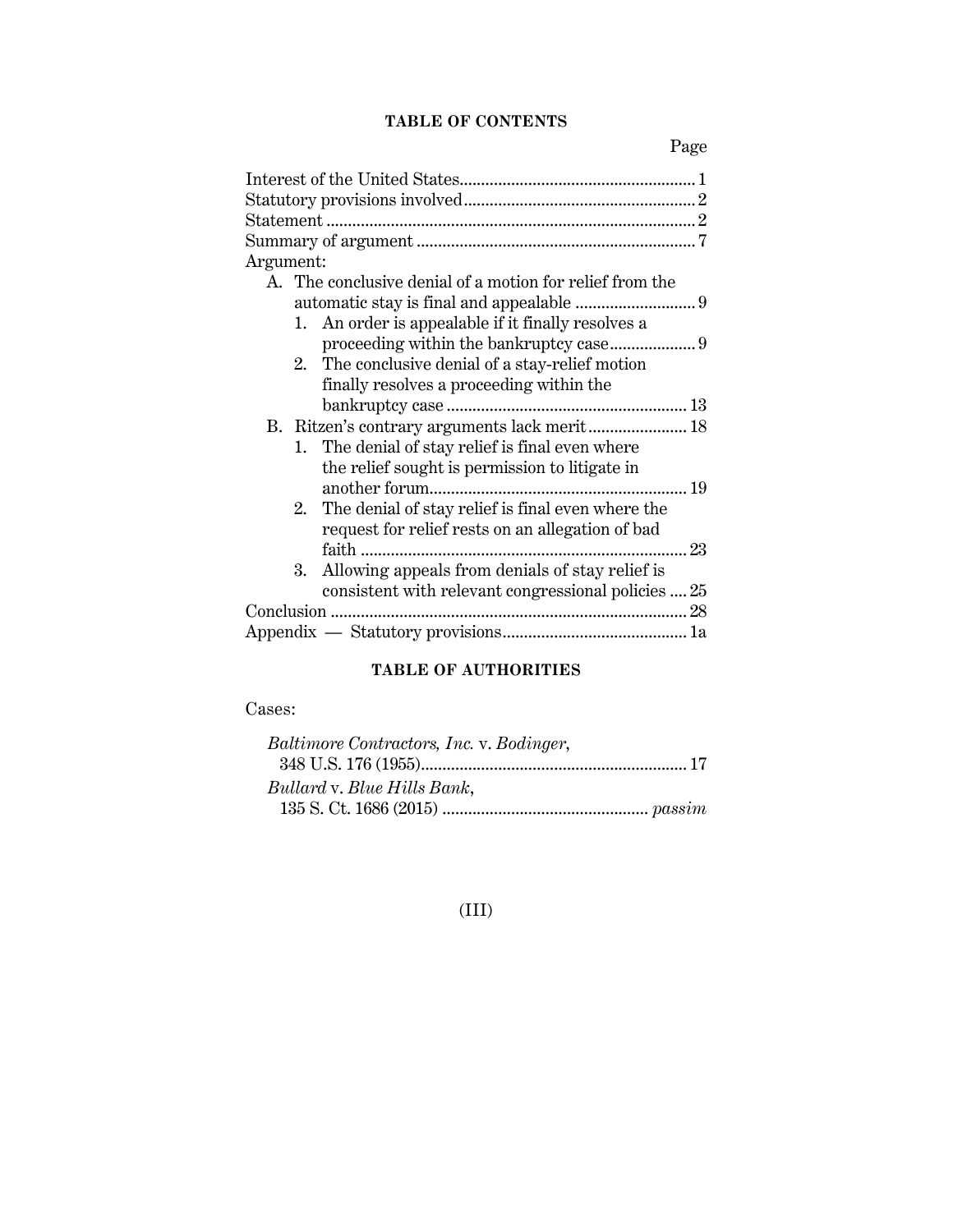| Cases—Continued:                                                                                       | Page |
|--------------------------------------------------------------------------------------------------------|------|
| Butler Mach., Inc. v. Haugen (In re Haugen)<br>998 F.2d 1442 (8th Cir. 1993), cert. denied,            |      |
| Carroll v. United States, 354 U.S. 394 (1957) 19, 24                                                   |      |
| Catlin v. United States, 324 U.S. 229 (1945) 10                                                        |      |
| Connecticut Nat'l Bank v. Germain,                                                                     |      |
|                                                                                                        |      |
| Digital Equip. Corp. v. Desktop Direct, Inc.,                                                          |      |
| Dubin v. SEC (In re Johns-Manville Corp.)                                                              |      |
|                                                                                                        |      |
| <i>England v. FDIC</i> (In re England) 975 F.2d 1168                                                   |      |
| Gelboim v. Bank of Am. Corp.,                                                                          |      |
|                                                                                                        |      |
|                                                                                                        |      |
| Mohawk Indus., Inc. v. Carpenter,                                                                      |      |
| Pinpoint IT Servs., LLC v. Rivera (In re Atlas IT<br><i>Exp. Corp.</i> ) 761 F.3d 177 (1st Cir. 2014), |      |
|                                                                                                        |      |
| Preblich v. Battley, 181 F.3d 1048 (9th Cir. 1999) 26                                                  |      |
| Reichman v. United States Fire Ins. Co.<br>(In re Kilgus) 811 F.2d 1112 (7th Cir. 1987) 11, 26         |      |
| Richardson-Merrell Inc. v. Koller,                                                                     |      |
| Saco Local Dev. Corp., In re,                                                                          |      |
|                                                                                                        |      |
| United States v. Wallace & Tiernan Co.,                                                                |      |
|                                                                                                        |      |
| Van Cauwenberghe v. Biard, 486 U.S. 517 (1988)  20                                                     |      |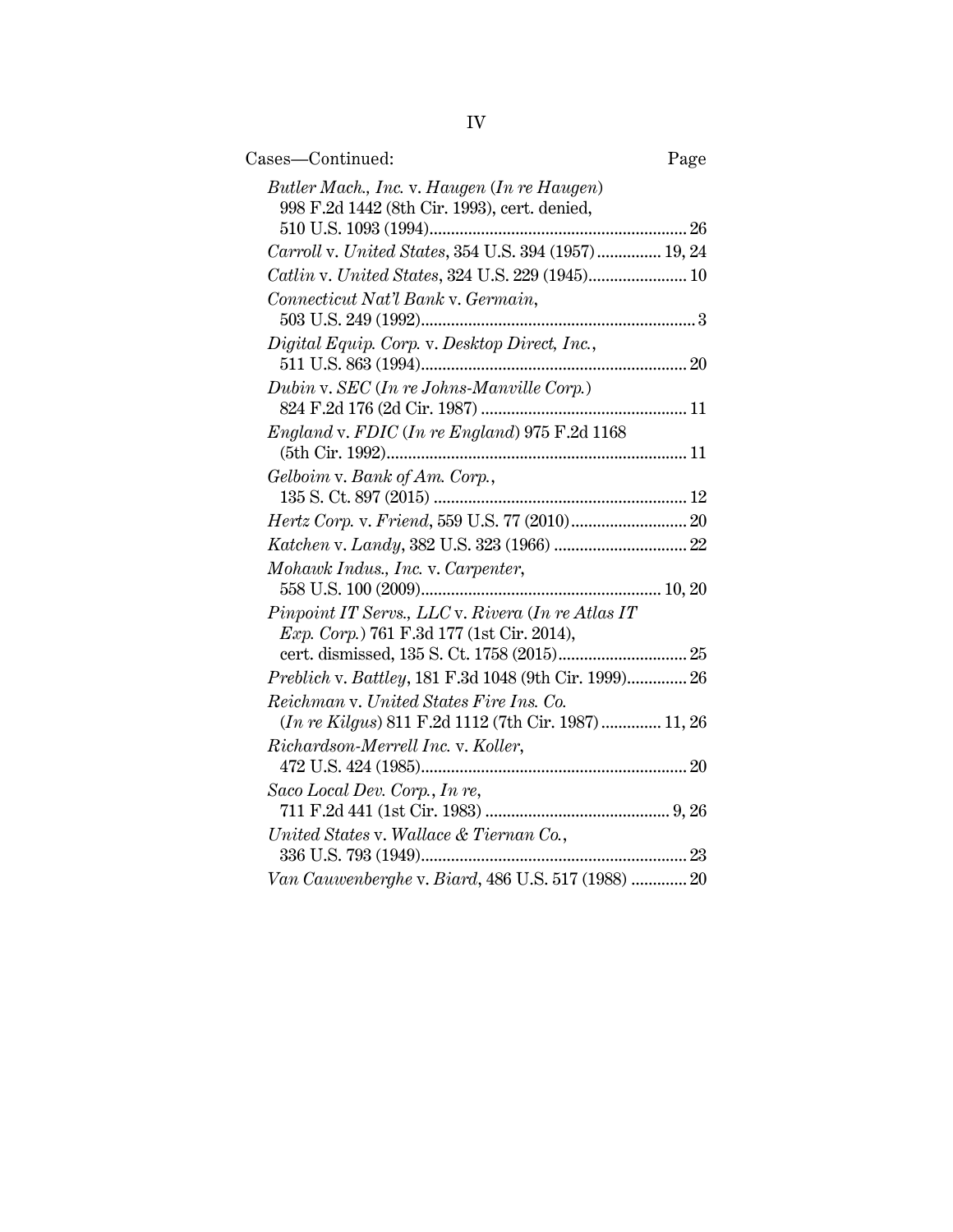Statutes and rules:

Page

| <b>Bankruptcy Code:</b>      |
|------------------------------|
| Ch. 3, 11 U.S.C. 301 et seq: |
|                              |
|                              |
|                              |
|                              |
|                              |
|                              |
|                              |
|                              |
|                              |
|                              |
|                              |
|                              |
|                              |
|                              |
|                              |
|                              |
|                              |
|                              |
|                              |
|                              |
|                              |
|                              |
|                              |
|                              |
|                              |
|                              |
|                              |
|                              |
|                              |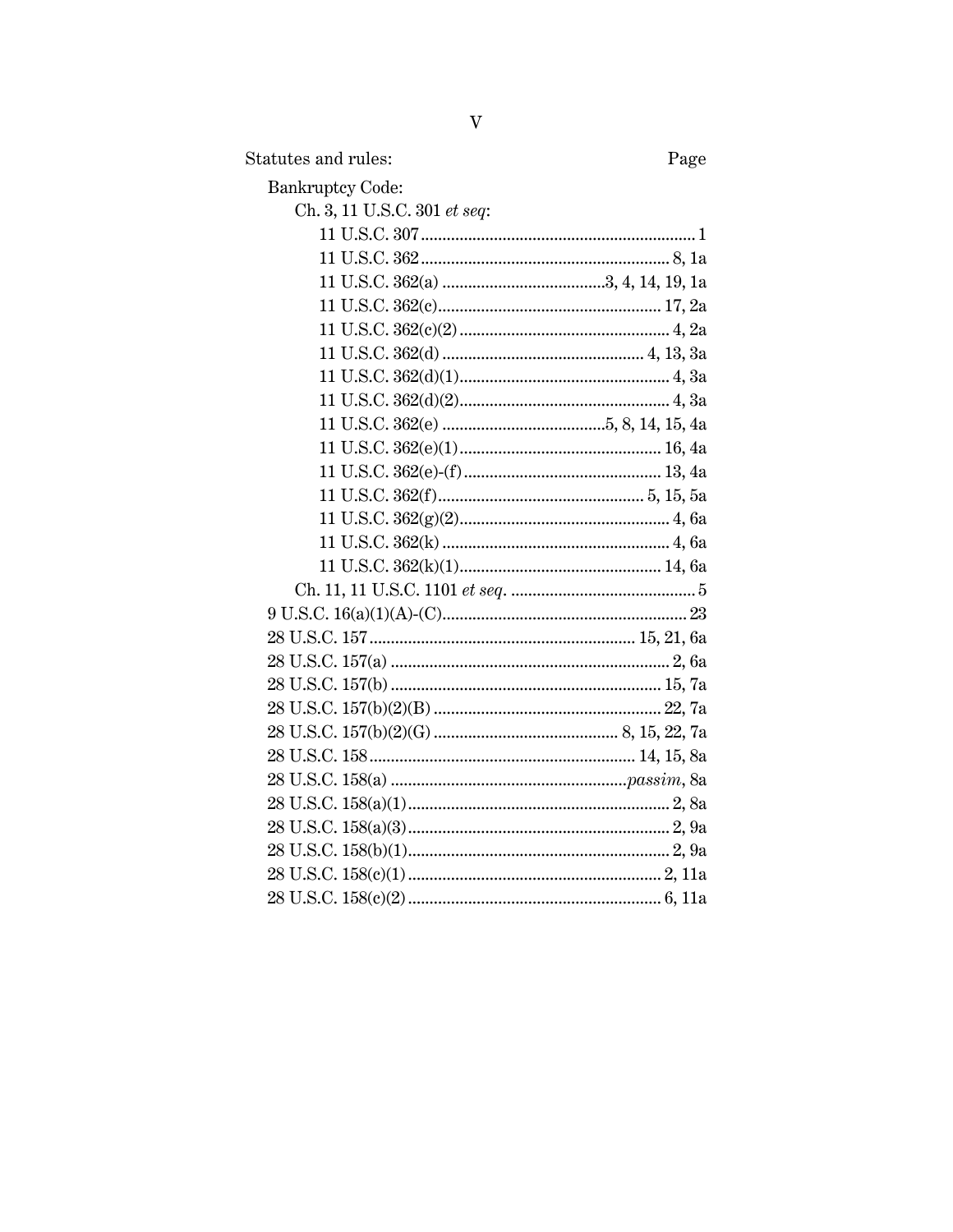| Statutes and rules—Continued: | Page |
|-------------------------------|------|
|                               |      |
|                               |      |
|                               |      |
|                               |      |
|                               |      |
|                               |      |
|                               |      |
|                               |      |
| Fed. R. Bankr. P.:            |      |
|                               |      |
|                               |      |
|                               |      |
|                               |      |
|                               |      |
| Miscellaneous:                |      |

#### Miscellaneous:

| <i>Black's Law Dictionary</i> (10th ed. 2014)  11, 12                                              |  |
|----------------------------------------------------------------------------------------------------|--|
| Collier on Bankruptcy (Richard Levin & Henry J.                                                    |  |
| Sommer eds., 16th ed. 2019):                                                                       |  |
|                                                                                                    |  |
|                                                                                                    |  |
| H.R. Rep. No. 595, 95th Cong., 1st Sess. (1977) 16, 17                                             |  |
| S. Rep. No. 989, 95th Cong., 2d Sess. (1978) 16, 17                                                |  |
| 16 Charles Alan Wright et al., Federal Practice and<br>Procedure (3d ed. 2012 & Supp. 2019) 23, 26 |  |
|                                                                                                    |  |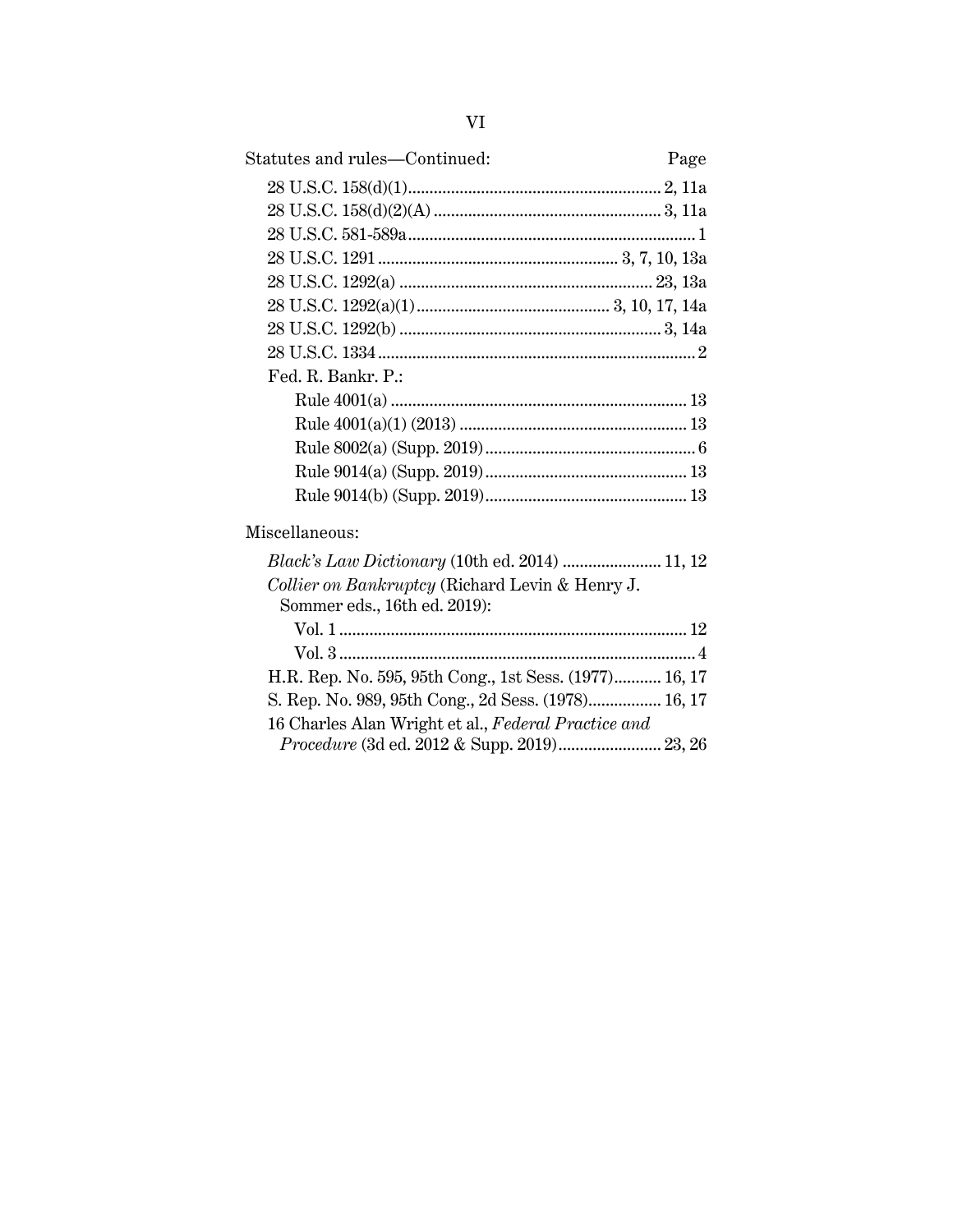# In the Supreme Court of the United States

No. 18-938 RITZEN GROUP, INC., PETITIONER

*v.*

JACKSON MASONRY, LLC

*ON WRIT OF CERTIORARI TO THE UNITED STATES COURT OF APPEALS FOR THE SIXTH CIRCUIT*

#### **BRIEF FOR THE UNITED STATES AS AMICUS CURIAE SUPPORTING RESPONDENT**

#### **INTEREST OF THE UNITED STATES**

This case concerns the appealability of a bankruptcy court's order denying relief from the automatic stay that the Bankruptcy Code imposes. United States Trustees, who are officials in the Department of Justice, supervise the administration of bankruptcy cases. See 28 U.S.C. 581-589a. They "may raise and may appear and be heard on any issue in any case or proceeding" under the Bankruptcy Code. 11 U.S.C. 307. Resolution of the question presented may affect the sound administration of the bankruptcy laws and the appealability of other orders relating to the duties of United States Trustees. The United States is also the largest creditor in the Nation. The United States often seeks to recover debts from persons who have filed for bankruptcy, and often files motions for relief from the automatic stay. The United

(1)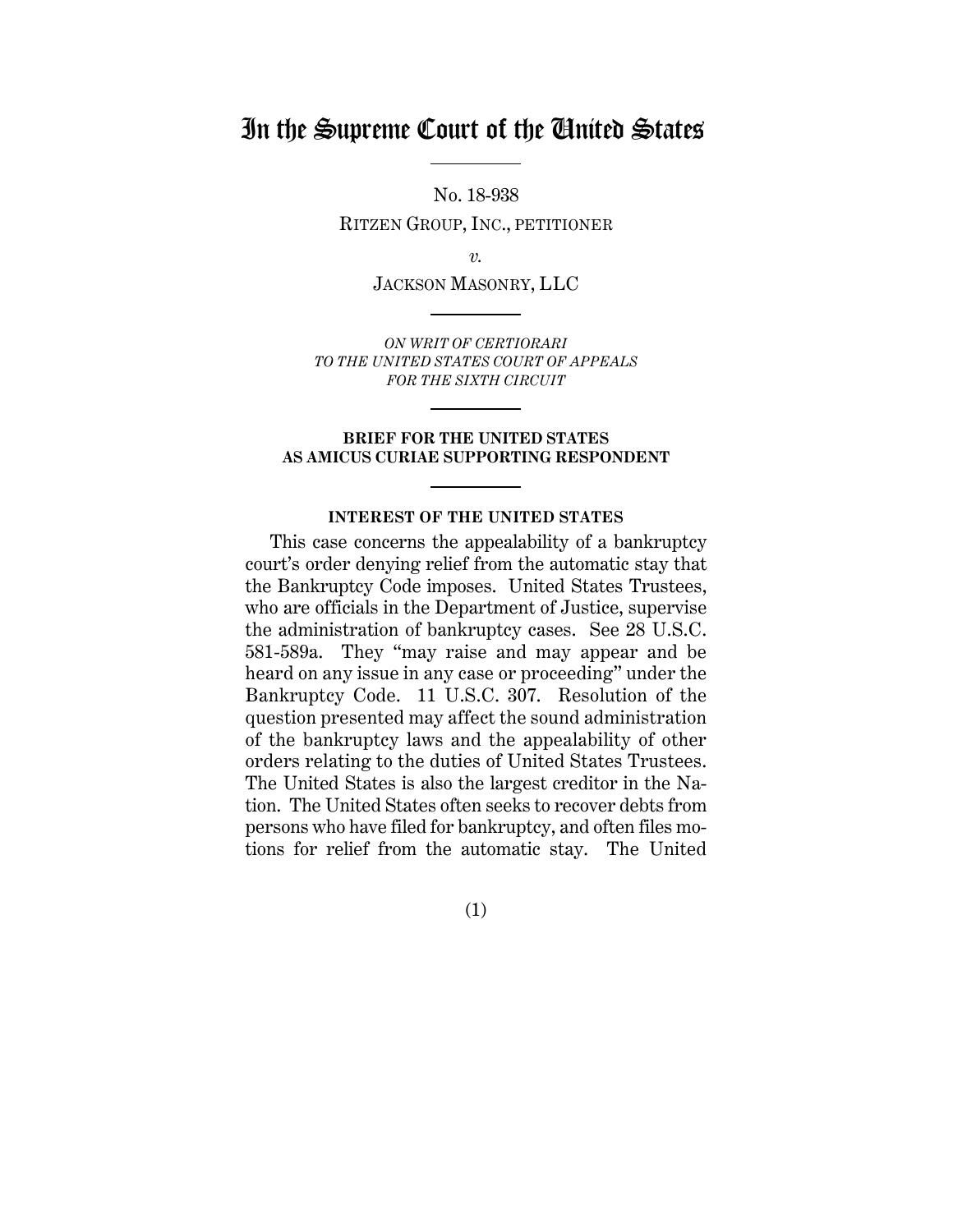States thus has a substantial interest in the resolution of the question presented.

#### **STATUTORY PROVISIONS INVOLVED**

Pertinent statutory provisions are reprinted in the appendix to this brief. App., *infra*, 1a-14a.

## **STATEMENT**

1. The district courts have original jurisdiction in bankruptcy cases. See 28 U.S.C. 1334. But they may, and for the most part do, refer bankruptcy cases to the bankruptcy courts. See 28 U.S.C. 157(a).

When that occurs, the district courts are authorized to hear appeals from various orders that the bankruptcy courts may enter. 28 U.S.C. 158(a). The district courts have mandatory jurisdiction over appeals from "final judgments, orders, and decrees" entered by bankruptcy courts in "cases and proceedings." 28 U.S.C. 158(a)(1). They are also authorized, but not required, to hear appeals from bankruptcy courts' "interlocutory orders and decrees." 28 U.S.C. 158(a)(3). In addition, the judicial council of a circuit may establish a bankruptcy appellate panel, composed of bankruptcy judges, to exercise the same appellate jurisdiction as the district courts. 28 U.S.C. 158(b)(1). But a bankruptcy appellate panel may hear a case only with the consent of the parties. 28 U.S.C. 158(c)(1).

The courts of appeals, in turn, hear appeals from certain orders issued by district courts and bankruptcy appellate panels—and, in some cases, direct appeals from orders of bankruptcy courts. They have mandatory jurisdiction over appeals from "final decisions, judgments, orders, and decrees" entered by district courts and bankruptcy appellate panels. 28 U.S.C. 158(d)(1). They also have discretion to hear appeals from orders of district courts, bankruptcy appellate panels, and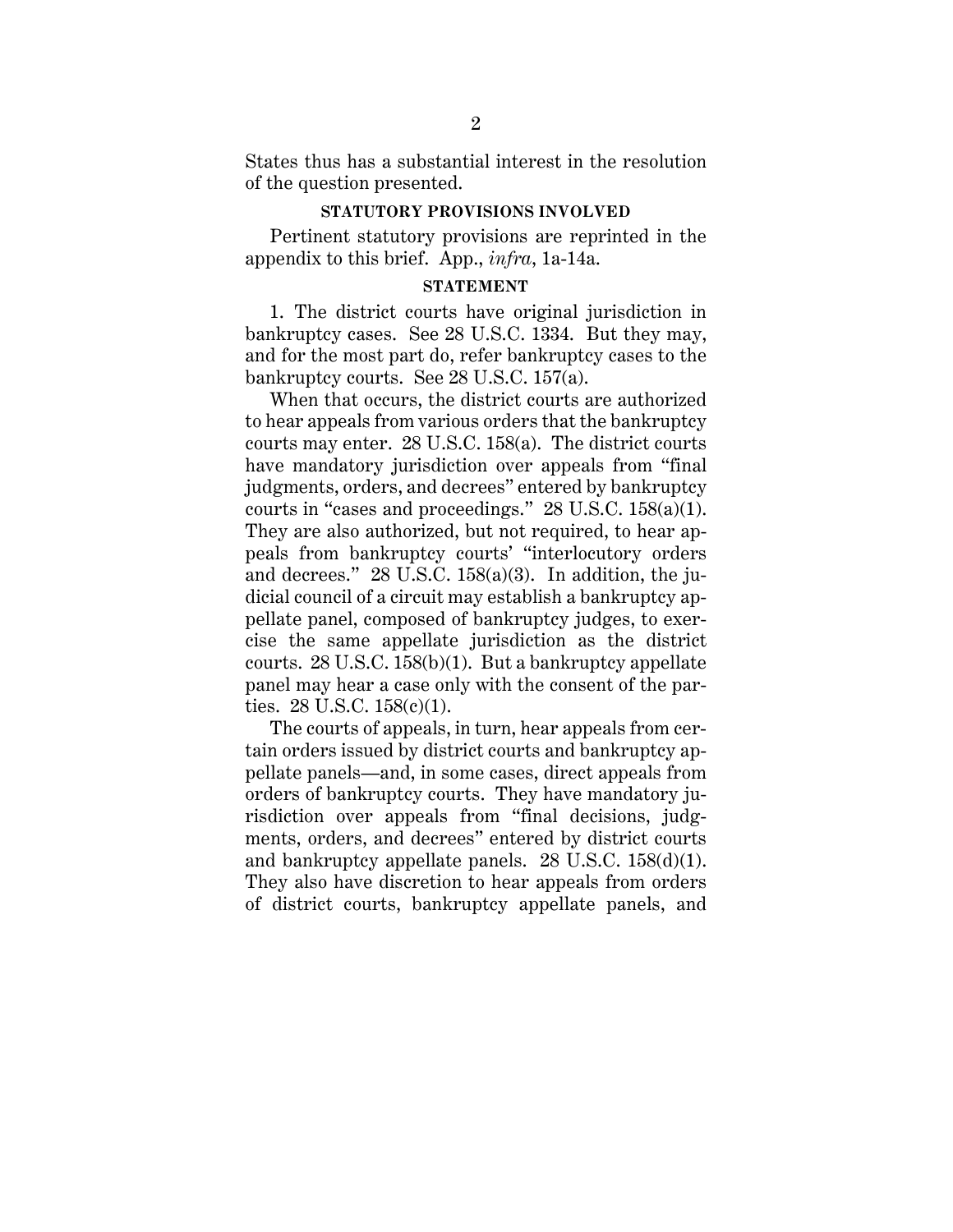bankruptcy courts, if the court involved certifies or all parties agree that (1) the appeal "involves a question of law as to which there is no controlling decision" or "involves a matter of public importance"; (2) the appeal "involves a question of law requiring resolution of conflicting decisions"; or (3) "an immediate appeal" "may materially advance the progress of the case or proceeding in which the appeal is taken."  $28$  U.S.C.  $158(d)(2)(A)$ .

The general statutes that delineate the appellate jurisdiction of the federal courts of appeals apply to bankruptcy cases. See *Connecticut National Bank* v. *Germain*, 503 U.S. 249, 253-254 (1992). Under those statutes, courts of appeals have mandatory jurisdiction over appeals from district courts' final decisions and from district courts' interlocutory decisions awarding or denying injunctions.  $28 \text{ U.S.C. } 1291, 1292(a)(1)$ . They are also authorized, but not required, to hear appeals from other interlocutory orders where the district court certifies both (1) that the order "involves a controlling question of law as to which there is substantial ground for difference of opinion," and (2) that "an immediate appeal" "may materially advance the ultimate termination of the litigation." 28 U.S.C. 1292(b).

2. This case concerns an appeal to a district court from a bankruptcy-court order that denied a request for relief from the automatic stay. Under the Bankruptcy Code, the filing of a petition for bankruptcy "operates as a stay" of most efforts to collect debts from the debtor. 11 U.S.C. 362(a). The stay prohibits, for example, the commencement or continuation of lawsuits to recover claims against the debtor; the enforcement of certain judgments against the debtor or bankruptcy estate; the possession of, or exercise of control over, prop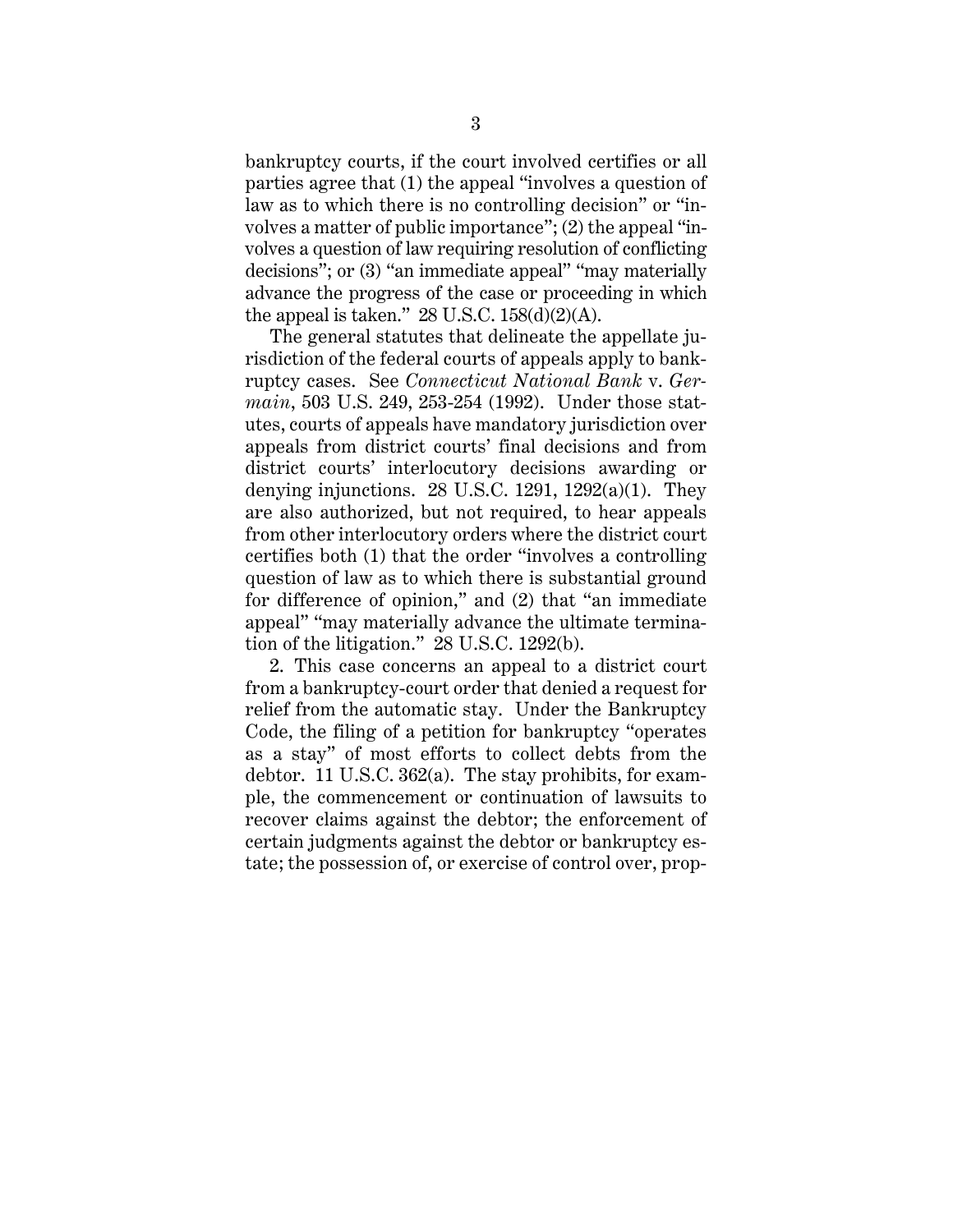erty of the estate; the creation, perfection, or enforcement of liens against property of the estate; and the setoff of certain debts. *Ibid.* In general, the stay remains in effect until the closure of the case, the dismissal of the case, or the grant or denial of a discharge, whichever comes first. 11 U.S.C.  $362(c)(2)$ . If a party willfully violates the stay, it may be held liable for "actual damages, including costs and attorneys' fees," and in appropriate cases for "punitive damages." 11 U.S.C. 362(k).

A party affected by the automatic stay may move for relief, such as an order "terminating, annulling, modifying, or conditioning such stay." 11 U.S.C. 362(d). The Bankruptcy Code states that a court "shall" grant relief "for cause" and under certain other conditions. 11 U.S.C. 362(d)(1). A court must grant relief if a debtor fails to offer a creditor "adequate protection" from the deteriorating condition or declining value of the creditor's collateral during the pendency of the bankruptcy. *Ibid.* A court also must grant relief if "the debtor does not have an equity" in the collateral and "such property is not necessary to an effective reorganization." 11 U.S.C. 362(d)(2). And a court may find "cause" for relief from the stay in a variety of circumstances—for instance, where the court decides that it is appropriate to allow litigation against the debtor to proceed in another forum. See 3 *Collier on Bankruptcy* ¶ 362.07 (Richard Levin & Henry J. Sommer eds., 16th ed. 2019) (Collier). In most circumstances, "the party opposing such relief has the burden of proof." 11 U.S.C.  $362(g)(2)$ .

In general, a court may grant relief from the automatic stay only "after notice and a hearing." 11 U.S.C. 362(d). But a court may act *ex parte* when that is "necessary to prevent irreparable damage" that would occur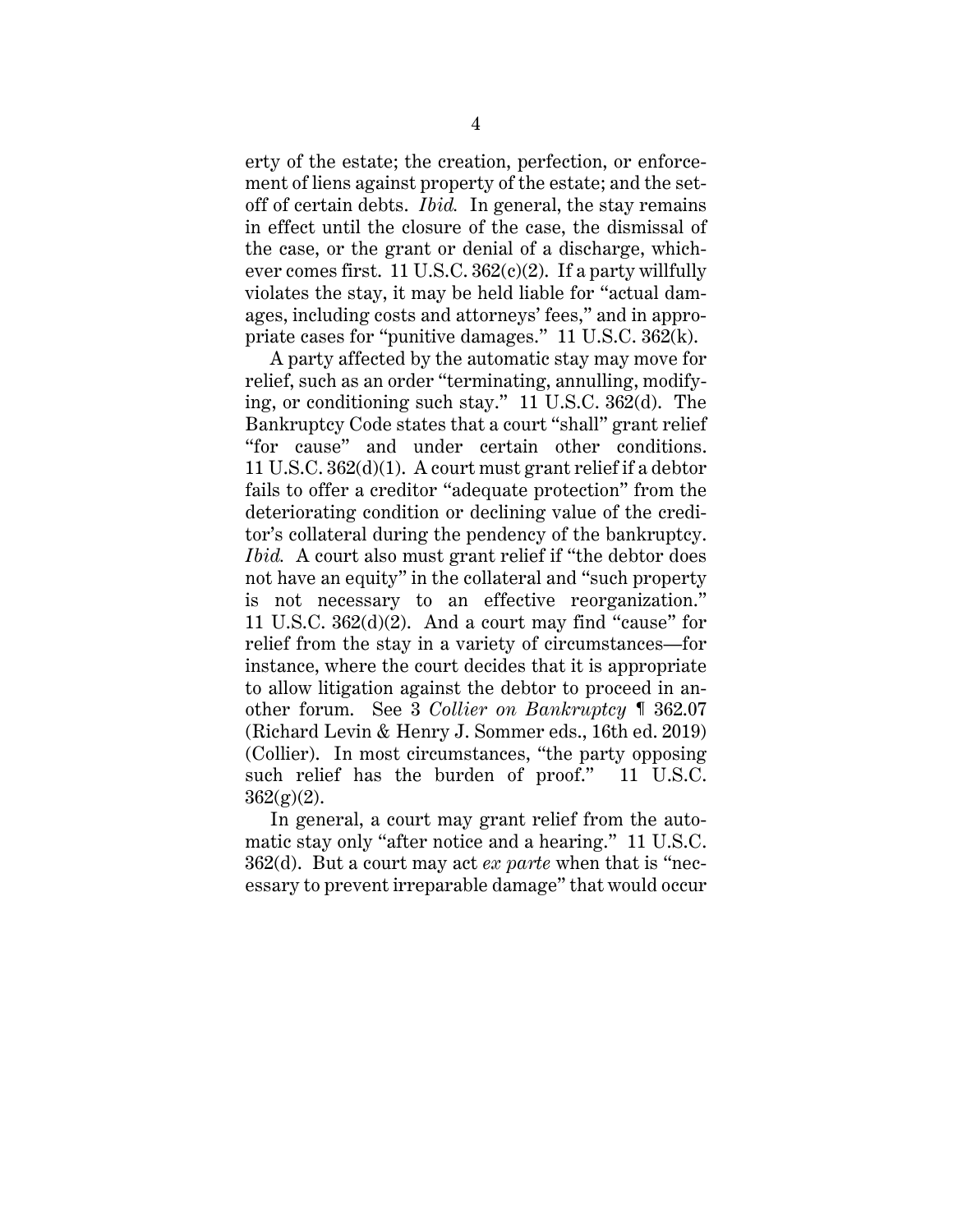"before there is an opportunity for notice and a hearing." 11 U.S.C. 362(f). The Bankruptcy Code encourages the expeditious resolution of motions for "relief from the stay of any act against property of the estate." 11 U.S.C. 362(e). It provides that, in the absence of judicial action, the automatic stay terminates once a specified period (60 days for individual debtors, 30 days for other debtors) has elapsed after the filing of such a motion. *Ibid.* If the court determines at a "preliminary hearing" that "there is a reasonable likelihood that the party opposing relief from such stay will prevail," the stay remains in effect until the court makes a final ruling. *Ibid.* And if the court makes a "final" decision denying the motion for relief, the stay remains in effect for the rest of the case. *Ibid.*

3. In 2013, petitioner Ritzen Group entered into a contract to buy real property in Nashville, Tennessee, from respondent Jackson Masonry. Pet. App. 26a. The sale did not go through, however, and each party later claimed that the other had breached the contract. *Id.* at 26a-27a. Ritzen sued Jackson for breach of contract in chancery court in Tennessee. *Id.* at 27a. The statecourt litigation continued for more than a year, but days before the trial was set to start, Jackson filed for bankruptcy under Chapter 11 of the Bankruptcy Code. *Ibid.*  That filing triggered the automatic stay, halting the state-court litigation. *Ibid.*

In the bankruptcy case, Ritzen moved for relief from the automatic stay to "allow trial to proceed" in "the state court," arguing that such relief would promote judicial economy and that Jackson had filed for bankruptcy in bad faith. Pet. App. 28a (citation omitted). After a hearing, the bankruptcy court denied the motion. *Id.* at 48a. In an oral ruling, the court explained that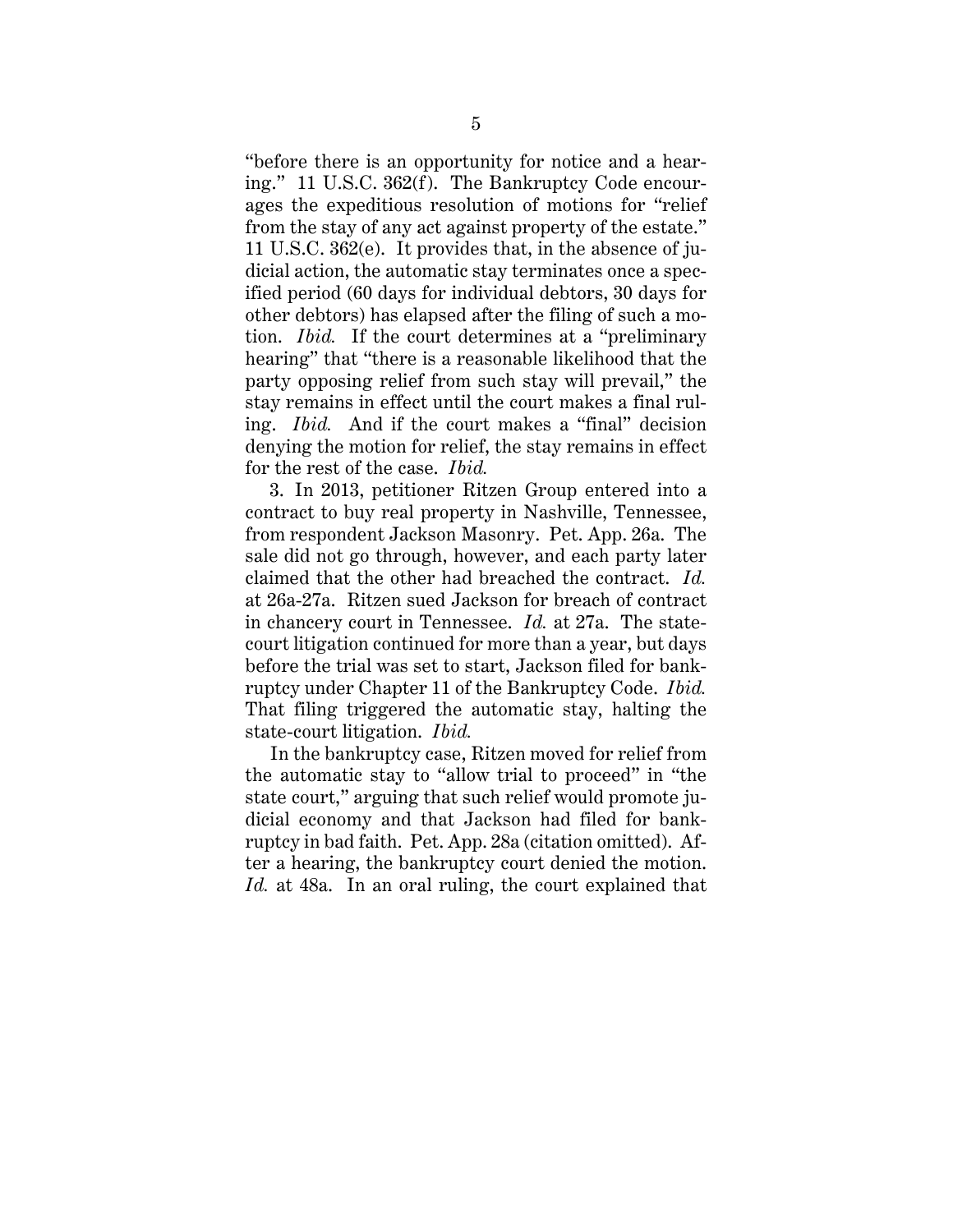factors such as "trial readiness in state court," the predominance of "Bankruptcy issues" over "state court issues," "burdens to the Bankruptcy estate," and "impact on other creditors" weighed "in favor of not granting a relief from the stay." *Id.* at 51a-52a; see *id.* at 49a-68a.

Ritzen did not pursue an immediate appeal from that ruling, instead litigating its breach-of-contract claim in bankruptcy court. Pet. App. 2a-3a. After a bench trial, the court disallowed Ritzen's claim, concluding that Ritzen and not Jackson had breached the contract. *Id.* at 3a.

4. Ritzen filed two separate notices of appeal, one from the order denying stay relief and the other from the order disallowing Ritzen's claim. Pet. App. 3a. The district court dismissed the first appeal as untimely and affirmed on the second appeal. *Id.* at 24a-47a.

In addressing the first appeal, the district court explained that, under 28 U.S.C. 158(c)(2) and Federal Rule of Bankruptcy Procedure 8002(a), a notice of appeal is timely only if it is filed "within fourteen days" after the entry of a final, appealable order. Pet. App. 35a. The court further explained that, under the "simple, predictable rule" adopted by "most courts" that have addressed the issue, "a denial of a motion for relief from an automatic stay constitutes a final, appealable order." *Id.* at 36a-37a. The district court concluded that, because "Ritzen did not appeal the denial of relief from the automatic stay within fourteen days, that appeal is untimely." *Id.* at 37a.

5. The court of appeals affirmed. Pet. App. 1a-23a. As relevant here, the court held that an order denying relief from the automatic stay with prejudice constitutes a final, appealable order, so that an appeal from such an order is timely only if it is taken within 14 days.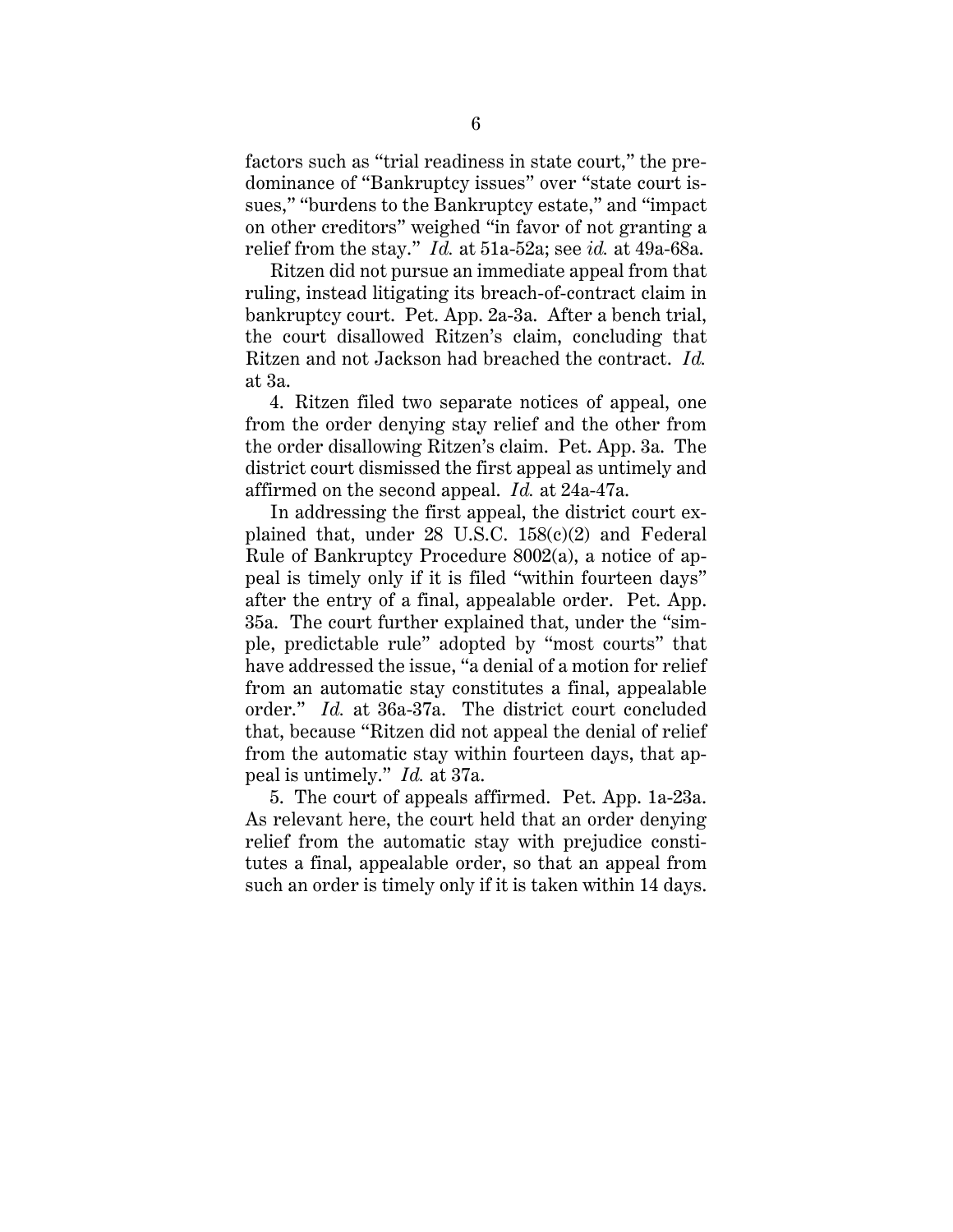*Id.* at 3a-15a. The court explained that, under the applicable statute, district courts "have jurisdiction to hear appeals from final judgments, orders, and decrees" entered by bankruptcy judges "in cases and proceedings." *Id.* at 6a (quoting 28 U.S.C. 158(a)). The court read the statute to mean that "a bankruptcy court's order may be immediately appealed if it is (1) entered in a proceeding and (2) final—terminating that proceeding." *Id.* at 7a-8a (brackets, ellipsis, and internal quotation marks omitted). The court concluded that the bankruptcy court's stay-relief adjudication constituted a "proceeding" within the meaning of Section 158(a) because it involved "a discrete claim for relief, a series of procedural steps, and a concluding decision based on the application of a legal standard." *Id.* at 10a. The court further held that an order denying relief from the automatic stay is "final," because "the stay-relief proceeding \* \* \* is over once a stay-relief denial is issued," and because the "consequences of a stay-relief denial are both significant and irreparable." *Id.* at 12a-13a.

#### **SUMMARY OF ARGUMENT**

A. Congress has long treated appeals in bankruptcy cases differently from other appeals. In ordinary civil litigation, the "final" decision from which a party may appeal as of right generally is one that resolves the entire case. 28 U.S.C. 1291. In bankruptcy, by contrast, a party may appeal as of right from a "final" order that resolves an individual "proceeding" within the case, even though other aspects of the case remain ongoing. 28 U.S.C. 158(a); see *Bullard* v. *Blue Hills Bank*, 135 S. Ct. 1686, 1692 (2015).

To determine whether a party may appeal as of right from a particular bankruptcy-court order, a court should first identify the relevant "proceeding" and then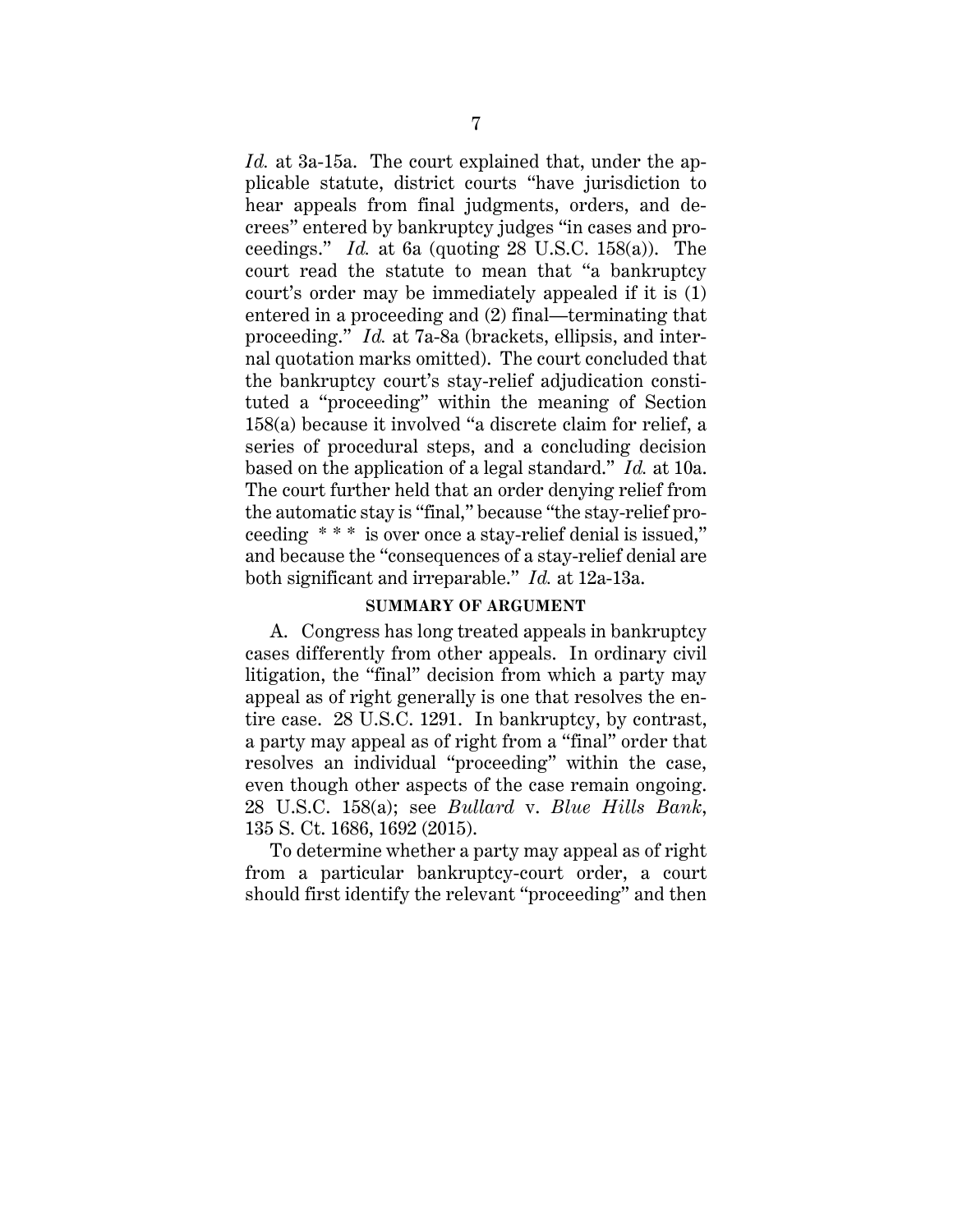ascertain whether the order effects a "final" resolution of that "proceeding." See 28 U.S.C. 158(a). To qualify as a "proceeding," a matter must constitute a "discrete" procedural unit within the case. *Bullard*, 135 S. Ct. at 1692 (citation omitted). The matter must also be "significant"—that is, its resolution must change "the status quo" and fix "the rights and obligations of the parties." *Id.* at 1692, 1695. An order is final if it terminates the relevant proceeding.

Under that framework, the adjudication of a motion for relief from the automatic stay constitutes a proceeding, and the conclusive denial of the motion constitutes a final order. The adjudication forms a discrete procedural unit within the bankruptcy case: It begins with the filing and service of a separate motion, continues with a hearing, and ends when the court issues its decision granting or denying relief. The resolution of the dispute also has significant consequences. The grant of relief can allow a creditor to prosecute lawsuits, to seize property, and to take other measures to collect debts from the debtor; conversely, the denial of relief precludes the creditor from taking such actions. See 11 U.S.C. 362. And the conclusive denial of a motion for stay relief terminates the relevant proceeding by providing the bankruptcy court's last word on the motion. Consistent with that understanding, the Judicial Code elsewhere describes motions for relief from the automatic stay as "core proceedings," 28 U.S.C.  $157(b)(2)(G)$ , and the Bankruptcy Code elsewhere describes orders deciding such motions as "final," 11 U.S.C. 362(e).

B. Ritzen's contrary arguments lack merit. Ritzen acknowledges that some denials of relief from the auto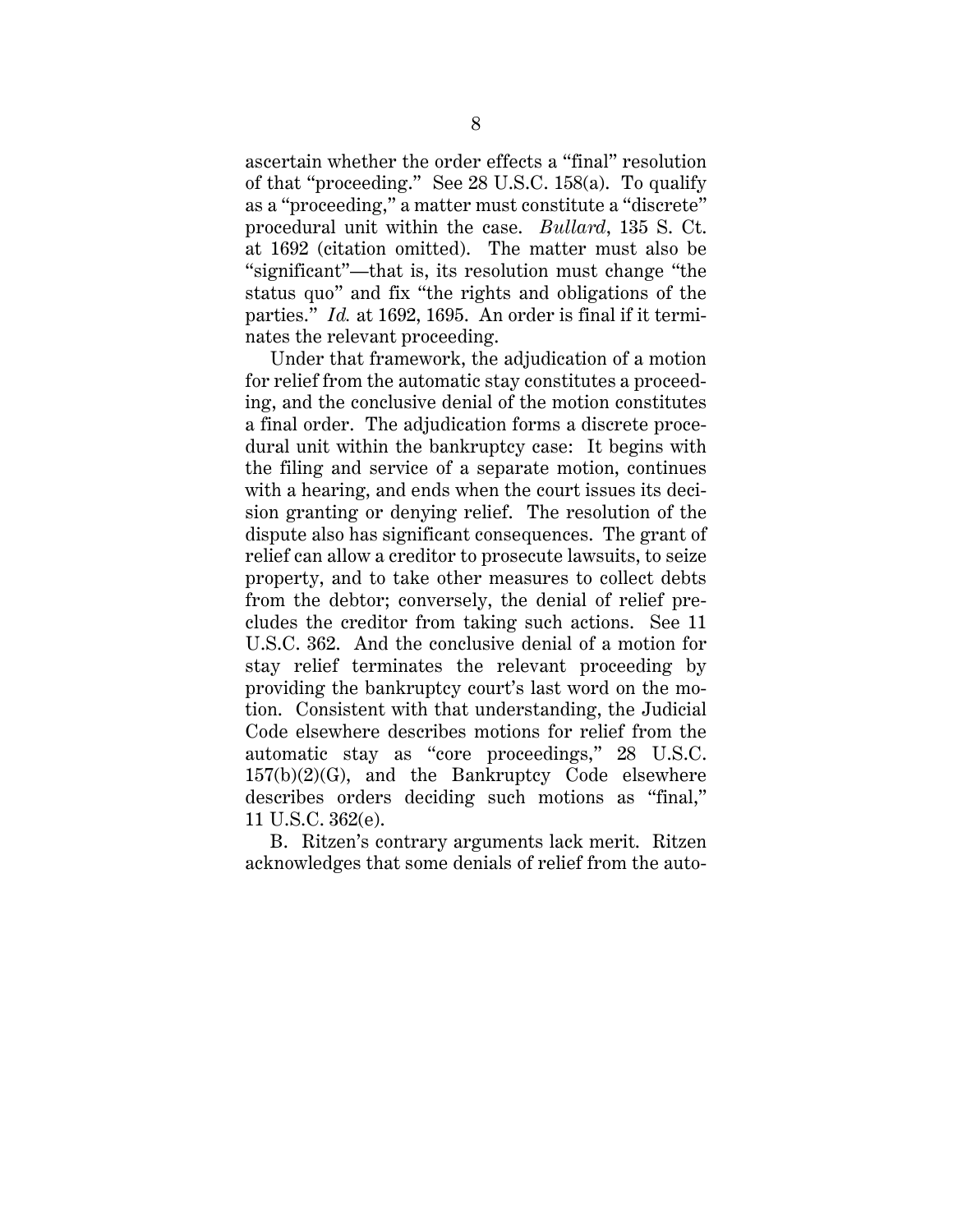matic stay will constitute appealable final orders. It asserts, however, that a denial of stay relief does not have the requisite finality when a party seeks stay relief in order to allow the adjudication of a claim in state court, or when a party's request for relief rests on an allegation that the debtor acted in bad faith. But there is no sound basis in the statutory text for treating a stayrelief adjudication as a proceeding in some cases but not others, or for treating a denial of stay relief as final in some circumstances but not others. This Court's precedents on appellate jurisdiction likewise require a court to assess finality as a categorical matter, not, as Ritzen proposes, case by case.

#### **ARGUMENT**

## **A. The Conclusive Denial Of A Motion For Relief From The Automatic Stay Is Final And Appealable**

Under the bankruptcy-appeals statute, parties may appeal from "final" orders entered by bankruptcy courts in discrete "proceedings" within the larger bankruptcy case. 28 U.S.C. 158(a). A bankruptcy court's adjudication of a motion for relief from the automatic stay qualifies as a "proceeding" because it is a discrete and significant dispute within the bankruptcy case. And the conclusive denial of such a motion is "final" because it ends that proceeding. The court of appeals was therefore correct to hold that such a denial is appealable.

# *1. An order is appealable if it finally resolves a proceeding within the bankruptcy case*

a. Since 1867, Congress has treated appeals in bankruptcy differently from other appeals. See *In re Saco Local Development Corp.*, 711 F.2d 441, 443-446 (1st Cir. 1983) (Breyer, J.). Under the general civil-appeals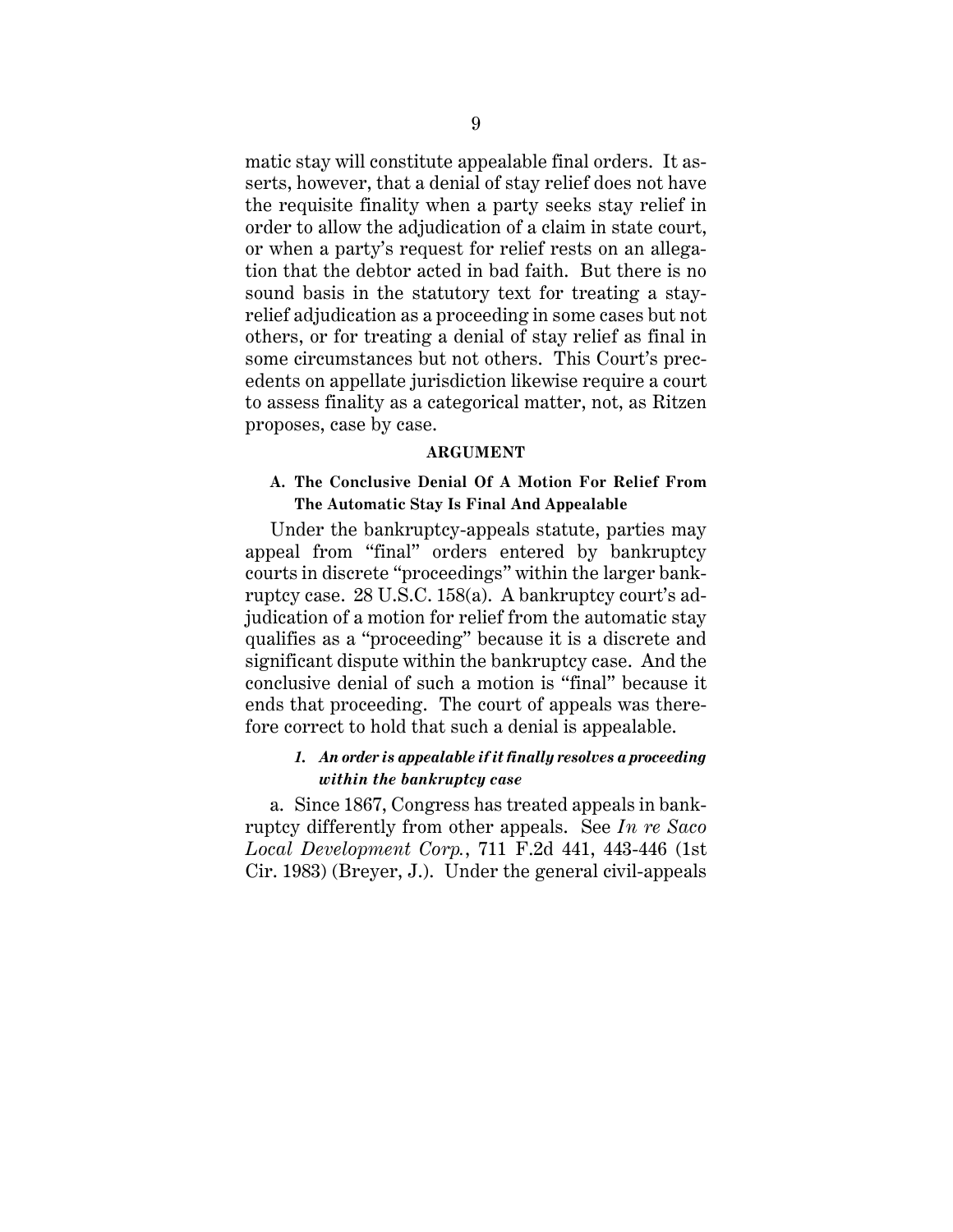statute, parties may appeal as of right from "final decisions of the district courts." 28 U.S.C. 1291. The general rule under that statute is that an appellant must raise all claims of error in a single appeal after the district court enters a decision that "ends the litigation on the merits and leaves nothing for the court to do but execute the judgment." *Catlin* v. *United States*, 324 U.S. 229, 233 (1945).

Under the bankruptcy-appeals statute, by contrast, parties may appeal as of right from "final judgments, orders, and decrees" entered by bankruptcy courts "in cases *and proceedings*." 28 U.S.C. 158(a) (emphasis added). That statute was enacted in 1978 and carries forward a longstanding rule that "orders in bankruptcy cases may be immediately appealed if they finally dispose of discrete disputes within the larger case." *Bullard* v. *Blue Hills Bank*, 135 S. Ct. 1686, 1692 (2015) (citation omitted). Thus, whereas the usual judicial unit for analyzing finality in ordinary civil litigation is the case, in bankruptcy it is the proceeding.\*

That approach reflects Congress's response to the distinctive features of bankruptcy litigation. "A bank-

 $\overline{a}$ 

<sup>\*</sup> Even in ordinary civil litigation, the general rule that an appeal as of right can be taken only from a final judgment is not inflexible. This Court has interpreted the term "final decisions" in 28 U.S.C. 1291 to encompass "a small class of collateral rulings that, although they do not end the litigation, are appropriately deemed 'final.'" *Mohawk Industries, Inc.* v. *Carpenter*, 558 U.S. 100, 106 (2009) (citation and internal quotation marks omitted). An order granting or denying an injunction likewise is immediately appealable even if it does not terminate the litigation. See 28 U.S.C. 1292(a)(1). The difference between the rules governing appealability in bankruptcy and appealability in ordinary civil litigation thus is one of degree rather than of kind; but the difference of degree is substantial.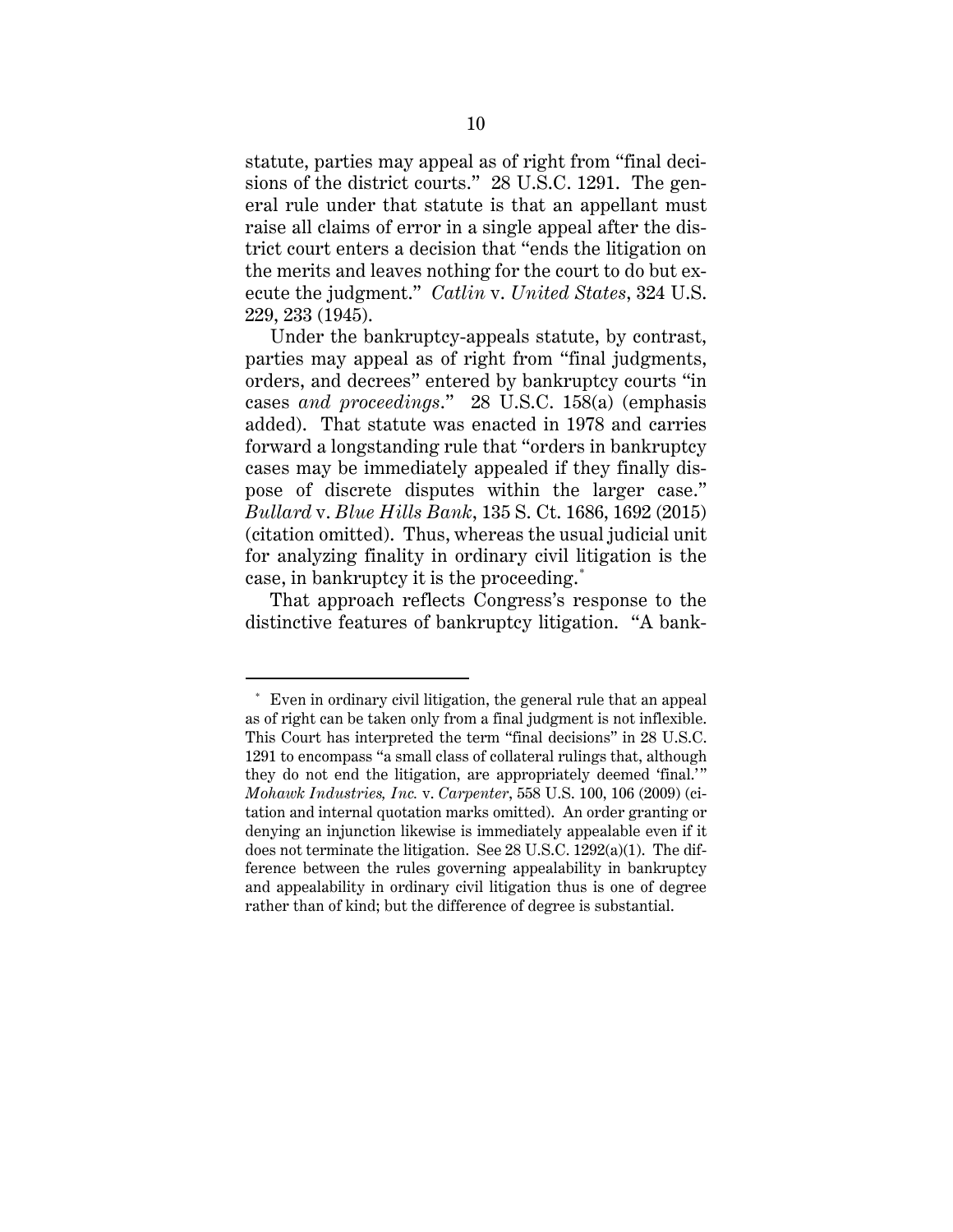ruptcy case involves 'an aggregation of individual controversies.'" *Bullard*, 135 S. Ct. at 1692 (citation omitted). The overall litigation may remain pending for a long period of time, but the bankruptcy court may resolve discrete controversies at various points during that period, making it wasteful to require parties to wait until the end of the litigation to take an appeal. See *Dubin* v. *SEC* (*In re Johns-Manville Corp.*), 824 F.2d 176, 180 (2d Cir. 1987). In addition, decisions made over the course of a bankruptcy case often depend on entitlements established earlier in the litigation. Waiting until the end to reverse one decision could force the bankruptcy court to redo many other steps that it had taken on the basis of that decision. See *England* v. *FDIC* (*In re England*), 975 F.2d 1168, 1171 (5th Cir. 1992); *Reichman* v. *United States Fire Insurance Co.* (*In re Kilgus*), 811 F.2d 1112, 1116 (7th Cir. 1987).

b. Under the applicable statute, a party may appeal as of right from "final" orders in bankruptcy "proceedings." 28 U.S.C. 158(a). A "proceeding" is a discrete and significant dispute within the bankruptcy case, and an order is "final" if it terminates such a proceeding.

The first step in applying the statute is to identify the judicial unit for analyzing finality, the "proceeding." To constitute a "proceeding," a matter must be discrete —that is, separate from other matters in the bankruptcy litigation and resolved through its own procedural steps. See Pet. App. 9a. That requirement follows from the traditional understanding of the word "proceeding" in bankruptcy. A leading legal dictionary explains that a bankruptcy "proceeding" is a "particular dispute or matter arising within a pending case—as opposed to the case as a whole." *Black's Law Dictionary*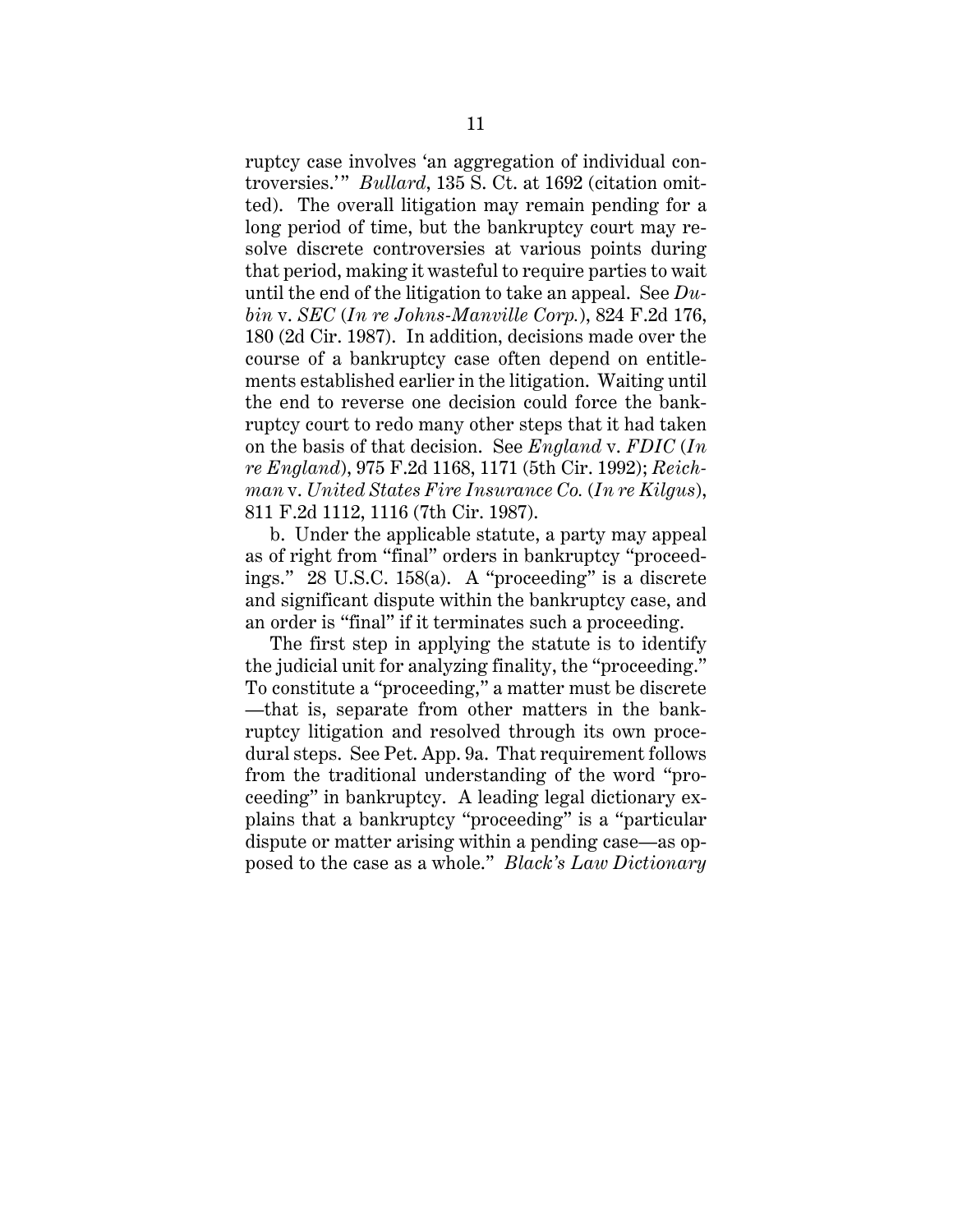1398 (10th ed. 2014). A leading treatise equates a "proceeding" with "a discrete unit of litigation." 1 Collier ¶ 5.08. This Court likewise has equated "proceedings" with "discrete disputes within the larger case." *Bullard*, 135 S. Ct. at 1692 (citation omitted). All of that suggests that discreteness is a hallmark of a bankruptcy "proceeding."

The Court in *Bullard* further held that, to constitute a proceeding, a matter must be "significant"—that is, its resolution must change "the status quo" and fix "the rights and obligations of the parties." 135 S. Ct. at 1692, 1695. The Court explained that treating "minor disagreements" as proceedings would lead to "implausible" results, such as allowing an immediate appeal from "an order resolving a disputed request for an extension of time." *Id.* at 1694. The Court also observed that it "does not make much sense to define the pertinent proceeding so narrowly that the requirement of finality would do little work as a meaningful constraint on the availability of appellate review." *Id.* at 1693.

Once a court identifies the relevant "proceeding," it should determine whether the order effects a "final" resolution of that proceeding. 28 U.S.C. 158(a). In ordinary civil cases, an order typically is "final" only if it "terminate[s] an action" or "'ends the litigation on the merits and leaves nothing for the court to do but execute the judgment.'" *Gelboim v. Bank of America Corp.*, 135 S. Ct. 897, 902 (2015) (citation omitted). The word "final" carries a similar meaning in bankruptcy except that, instead of asking whether the order ends the litigation, a court should ask whether it ends the proceeding.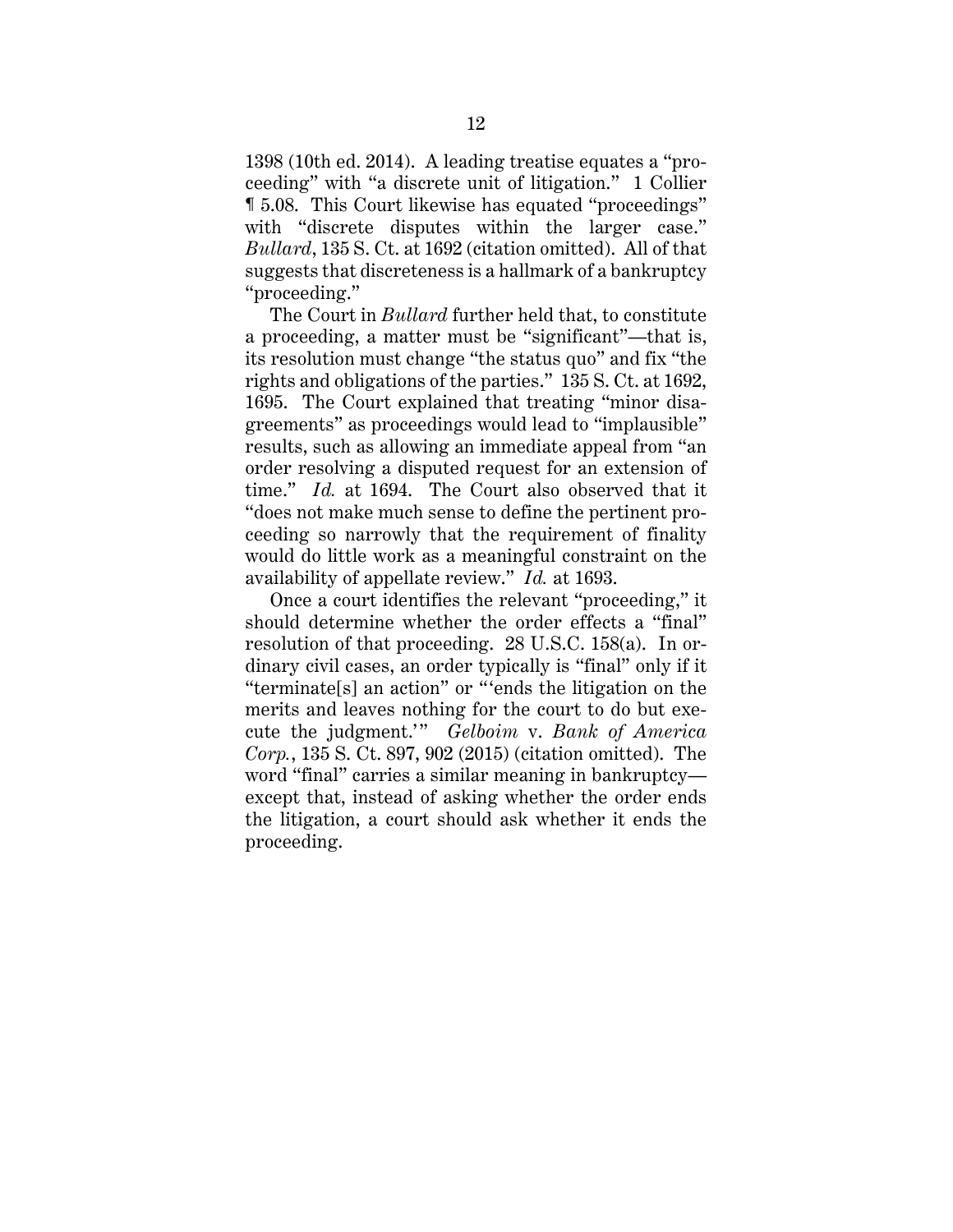## *2. The conclusive denial of a stay-relief motion finally resolves a proceeding within the bankruptcy case*

a. Under the framework just discussed, a party may appeal as of right from an order that conclusively denies a motion for relief from the automatic stay. The adjudication of the motion constitutes a proceeding because it is both discrete and significant. And the conclusive denial of the motion is final because it terminates that proceeding.

The adjudication of a motion for stay relief constitutes a discrete unit of litigation. The adjudication begins with the filing of a separate motion. See 11 U.S.C. 362(d); Fed. R. Bankr. P. 4001(a)(1) (2013), 9014(a) (Supp. 2019). The movant must give notice of the motion by serving it on interested parties, under the same procedure that governs the service of a summons and complaint. See 11 U.S.C. 362(d); Fed. R. Bankr. P. 4001(a)(1) (2013), 9014(b) (Supp. 2019). The court must then hold a hearing on that motion. See 11 U.S.C. 362(d); Fed. R. Bankr. P. 9014(a) (Supp. 2019). The statute and the Federal Rules establish special procedures for the adjudication. See 11 U.S.C. 362(e)-(f); Fed. R. Bankr. P. 4001(a). Finally, the court must determine whether to continue, terminate, annul, modify, or condition the automatic stay, and it then grants or denies relief accordingly. 11 U.S.C. 362(d). That sequence—"a discrete claim for relief, a series of procedural steps, and a concluding decision based on the application of a legal standard"—fits within the traditional understanding of the term "proceeding." Pet. App. 10a.

The resolution of a dispute over stay relief also has "significant consequences"—that is, it "alters the status quo and fixes the rights and obligations of the parties." *Bullard*, 135 S. Ct. at 1692, 1695. The grant of relief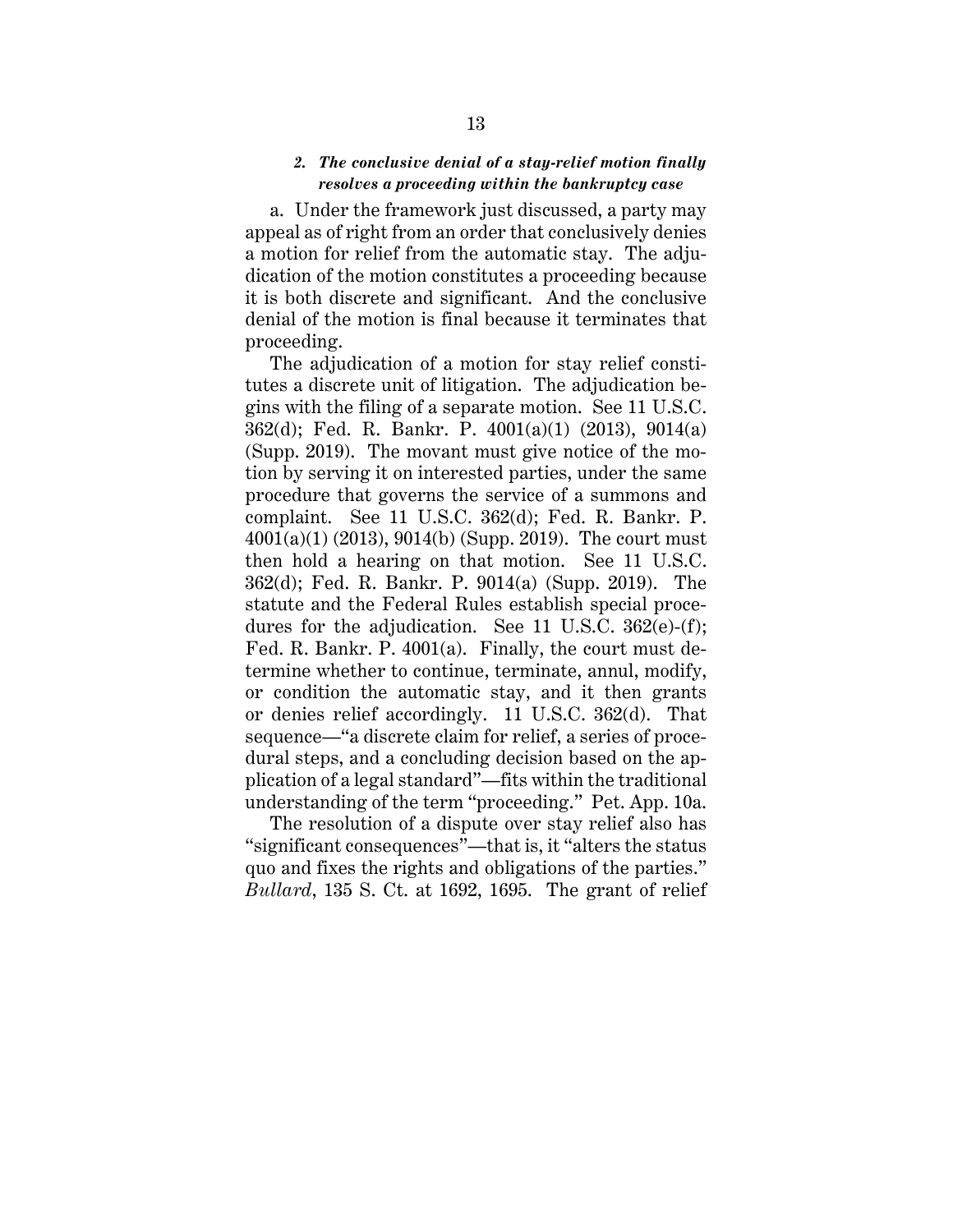changes the creditor's legal relationship with the debtor by enabling the creditor to collect debts outside the bankruptcy process. For example, depending on the scope of the relief granted, the order may free the creditor to prosecute debt-collection lawsuits in other courts (as Ritzen sought to do here), to enforce judgments, to seize property that the debtor would otherwise retain, to create and perfect liens, and to set off one debt against another. See 11 U.S.C. 362(a).

The consequences of a conclusive denial of stay relief are no less significant. The denial precludes the creditor from performing the acts just mentioned, on pain of actual damages, attorney's fees, and in appropriate cases punitive damages. See 11 U.S.C.  $362(k)(1)$ . A creditor can also lose money every day that the stay remains in force—for instance, because the stay delays the collection of the debt, or because the creditor's collateral declines in value while the stay remains in effect.

Finally, the conclusive denial of a motion for stay relief terminates the stay-relief proceeding. A conclusive denial—as opposed to a "preliminary" denial pending further consideration, 11 U.S.C. 362(e)—constitutes the bankruptcy court's last word on the motion for relief. The "judicial unit' is the stay-relief proceeding, and that unit is over once [the] stay-relief denial is issued." Pet. App. 12a (citation omitted).

b. Several additional considerations confirm that stay-relief adjudications are proceedings and that conclusive denials of relief are final.

Related statutory provisions describe stay-relief adjudications as "proceedings." The Judicial Code provision that immediately precedes Section 158 sets forth a non-exhaustive list of "core proceedings"—*i.e.*, matters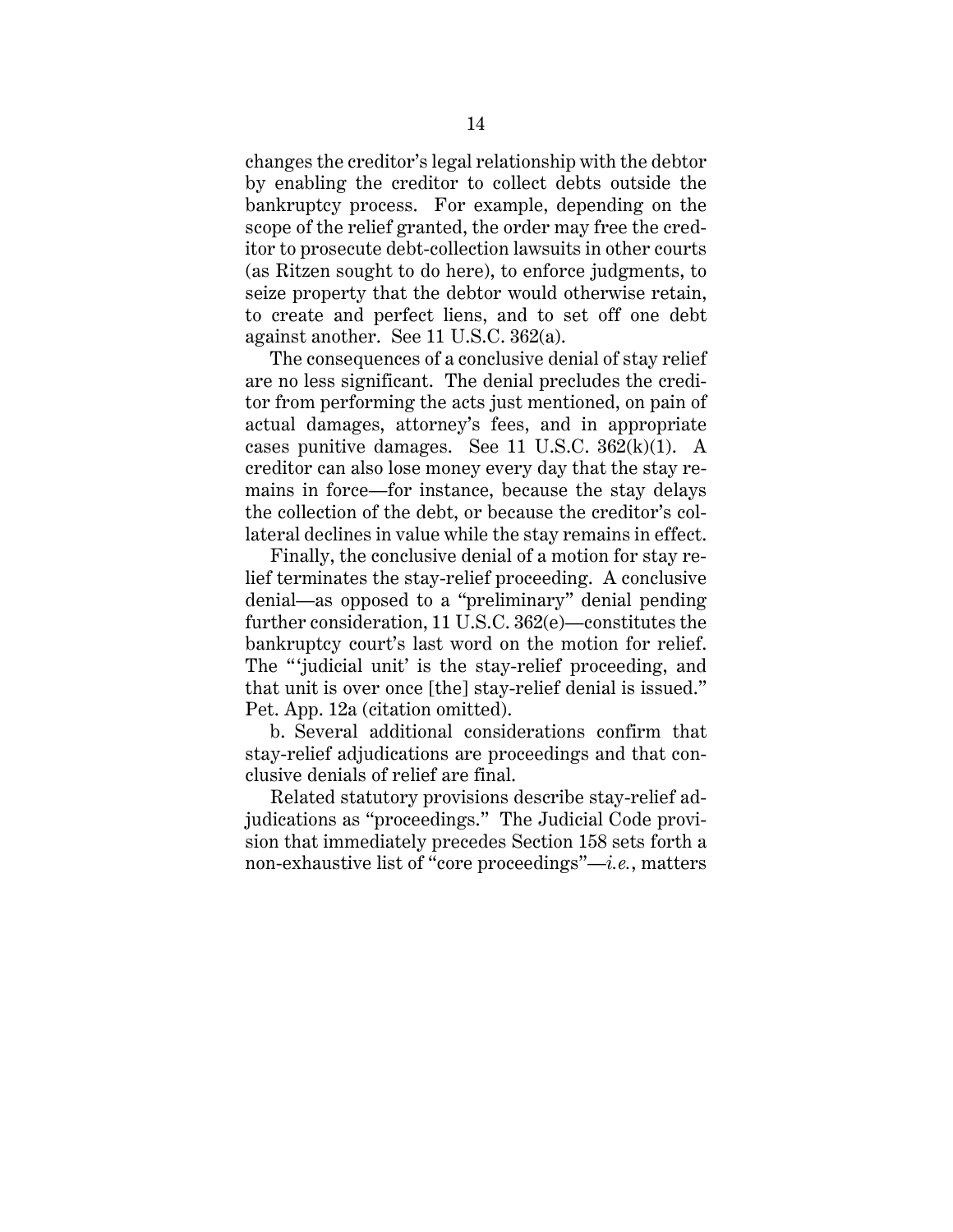in which bankruptcy courts may themselves enter orders and judgments, rather than proposing findings of fact and conclusions of law for consideration by the district courts. 28 U.S.C. 157(b). The *Bullard* Court explained that, although Section 157's "purpose is not to explain appealability," its catalogue of core proceedings provides a "textual clue" about the meaning of Section 158. 135 S. Ct. at 1693. As relevant here, the list of "core proceedings" in Section 157 includes "motions to terminate, annul, or modify the automatic stay." 28 U.S.C. 157(b)(2)(G). Congress's designation of stayrelief adjudications as "core proceedings" under Section 157 reinforces the conclusion that such adjudications are "proceedings" under Section 158.

Related statutory provisions likewise describe stayrelief orders as "final." Section 362(e) of the Bankruptcy Code—which provides that the automatic stay terminates in certain circumstances if the court fails to act on a motion for relief within 30 or 60 days—refers four times to a "final hearing" on stay relief, once to a "final hearing and determination" on stay relief, and once to a "final decision" on stay relief. 11 U.S.C. 362(e). Section 362(e) provides a textual clue—indeed, six textual clues—that stay-relief orders are final.

Two other provisions that address the automatic stay reinforce those conclusions. As just discussed, Section 362(e) encourages expedition by terminating the automatic stay in certain circumstances if no judicial action occurs within 30 or 60 days. See 11 U.S.C. 362(e). A neighboring provision authorizes courts to grant relief *ex parte* if the stay would cause the creditor "irreparable" harm "before there is an opportunity for notice and a hearing." 11 U.S.C. 362(f). Both provisions underscore the discreteness of a stay-relief adjudication by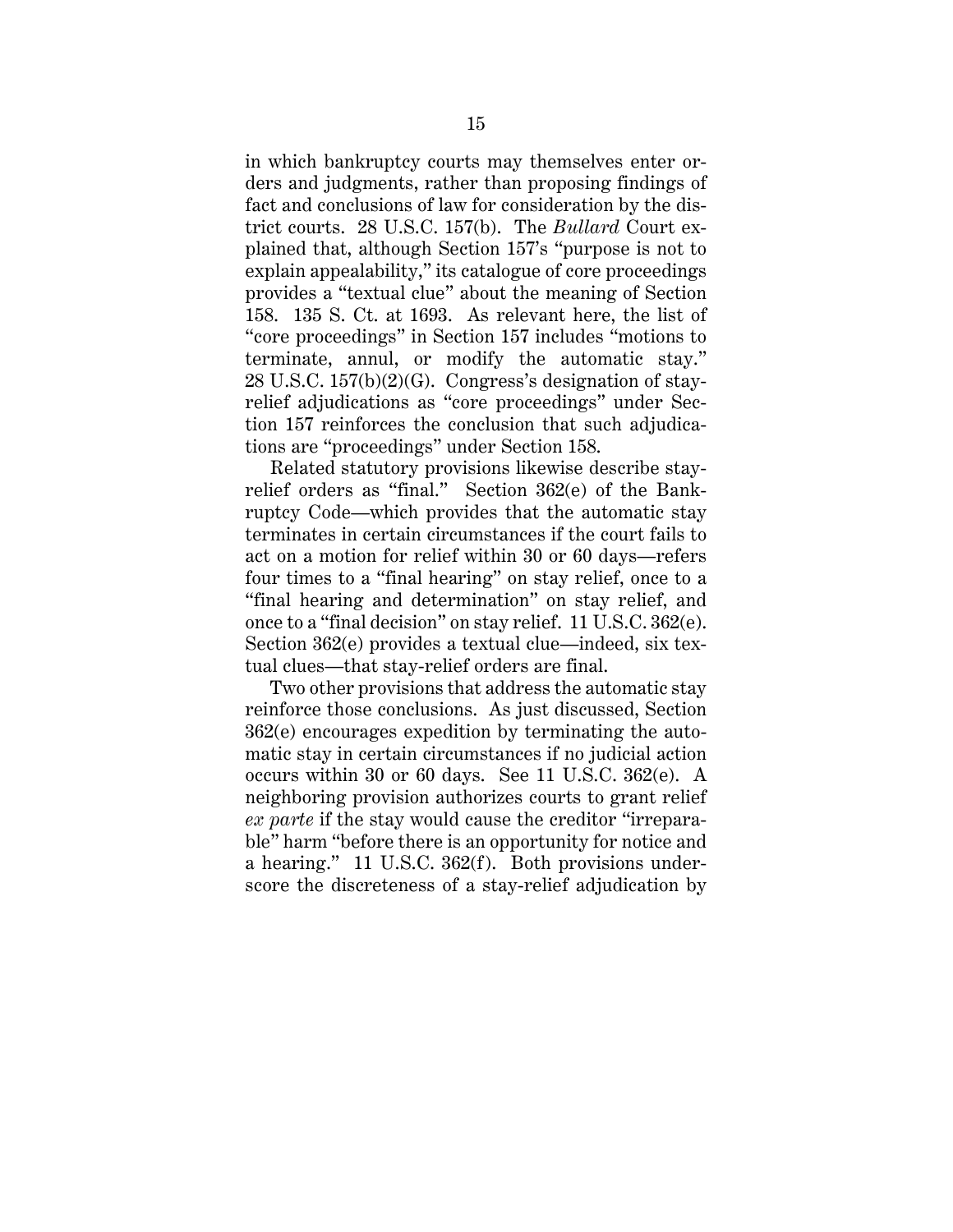establishing unique procedures for resolution of that particular matter. Both provisions also underscore the significance of a stay-relief adjudication: Congress created expedited and *ex parte* procedures precisely because the continuation of the stay, even for a brief period of time, can cause significant and sometimes irreparable consequences. And both provisions suggest that Congress sought the prompt resolution of disputes regarding stay relief—a goal served by allowing parties to appeal at once.

The analogy between the denial of relief from the automatic stay and the entry of an injunction reinforces that analysis. The structure of the automatic-stay provisions shows—and the House and Senate Reports accompanying their enactment confirm—that the "three stages of the stay may be analogized to the three stages of an injunction." H.R. Rep. No. 595, 95th Cong., 1st Sess. 344 (1977) (House Report); S. Rep. No. 989, 95th Cong., 2d Sess. 53 (1978) (Senate Report). "The filing of the petition which gives rise to the automatic stay is similar to a temporary restraining order." *Ibid.* The preliminary hearing—at which the bankruptcy court may continue the stay pending a final hearing if the party opposing stay relief shows a "reasonable likelihood" of success, 11 U.S.C. 362(e)(1)—"is similar to the hearing on a preliminary injunction." House Report 344; Senate Report 53. And "the final hearing and order are similar to the hearing and issuance or denial of a permanent injunction." *Ibid.* The "main difference lies in which party must bring the issue before the court": In "the injunction setting, the party seeking the injunction must prosecute the action," but "in proceedings for relief from the automatic stay, the enjoined party must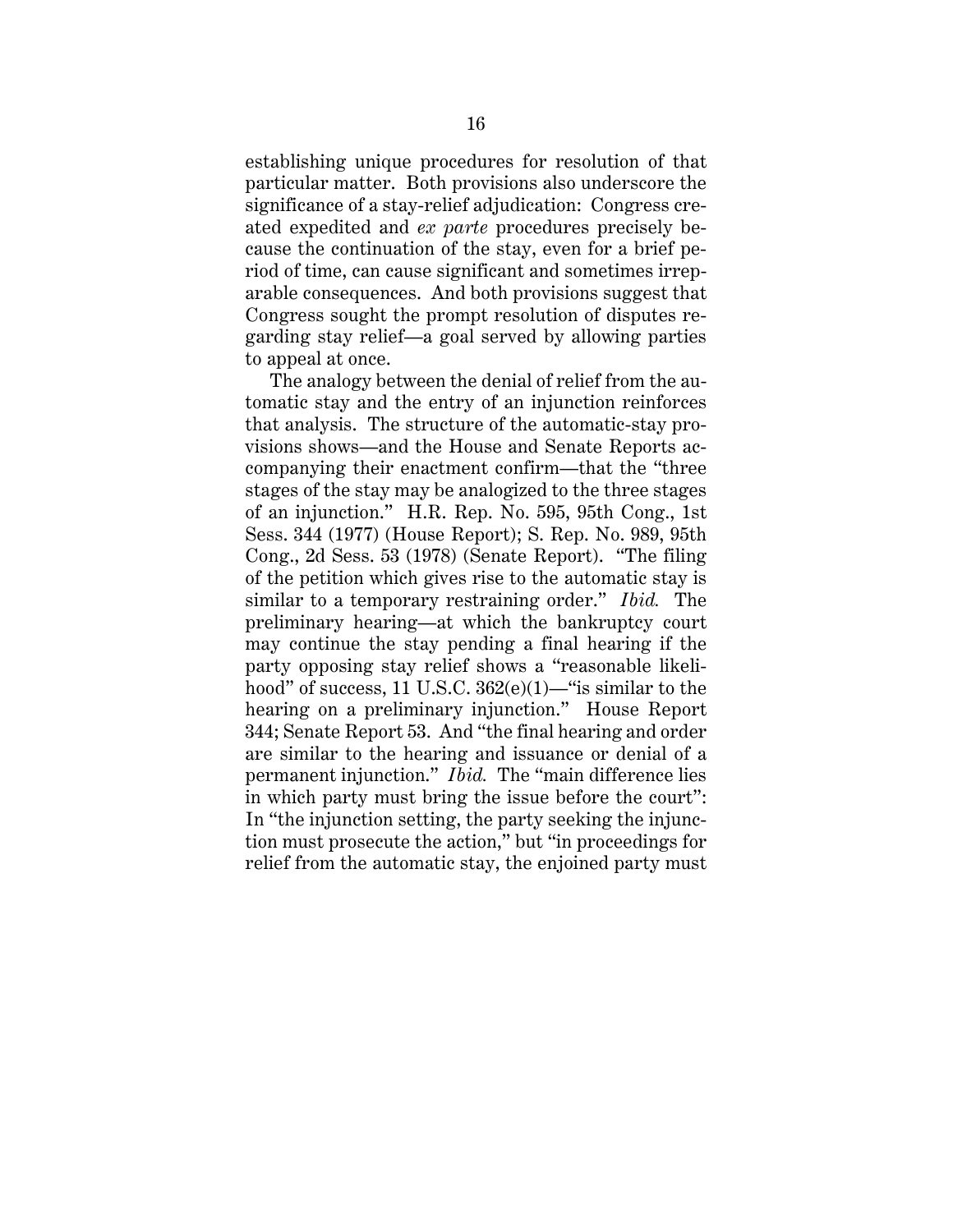move." *Ibid.* A court's denial of stay relief thus parallels the entry of a permanent injunction—a paradigmatic example of an order from which a party may take an immediate appeal as of right, even in ordinary civil litigation. See 28 U.S.C. 1292(a)(1); *Baltimore Contractors, Inc.* v. *Bodinger*, 348 U.S. 176, 181 (1955); p. 10 n.\*, *supra*.

Finally, an immediate appeal is often the only mechanism by which a denial of stay relief can be subjected to meaningful appellate review. The automatic stay lasts only for the duration of the bankruptcy case. See 11 U.S.C. 362(c). When the case ends, the stay expires, and any remaining dispute over its scope or propriety usually becomes moot. See Pet. App. 13a. Foreclosing immediate review would thus often be tantamount to foreclosing appellate review altogether.

c. Treating denials of stay relief as final comports with *Bullard*. In that case, the bankruptcy court had refused to confirm the debtor's proposed repayment plan, while leaving open the possibility that an alternative plan might be confirmed. 135 S. Ct. at 1690. In holding that Section 158 did not authorize an immediate appeal from that order, this Court concluded that the "relevant proceeding" in that context is "the entire process of considering plans," not the consideration of a particular plan, because only the resolution of the entire process has "significant" consequences. *Id.* at 1692- 1693. That understanding of the relevant judicial unit logically implies that either confirmation of a plan or dismissal of the case is "final" because both those types of orders terminate the "process of considering plans," but that the denial of confirmation of a particular plan is interlocutory because it "leaves the debtor free to propose another plan." *Id.* at 1692.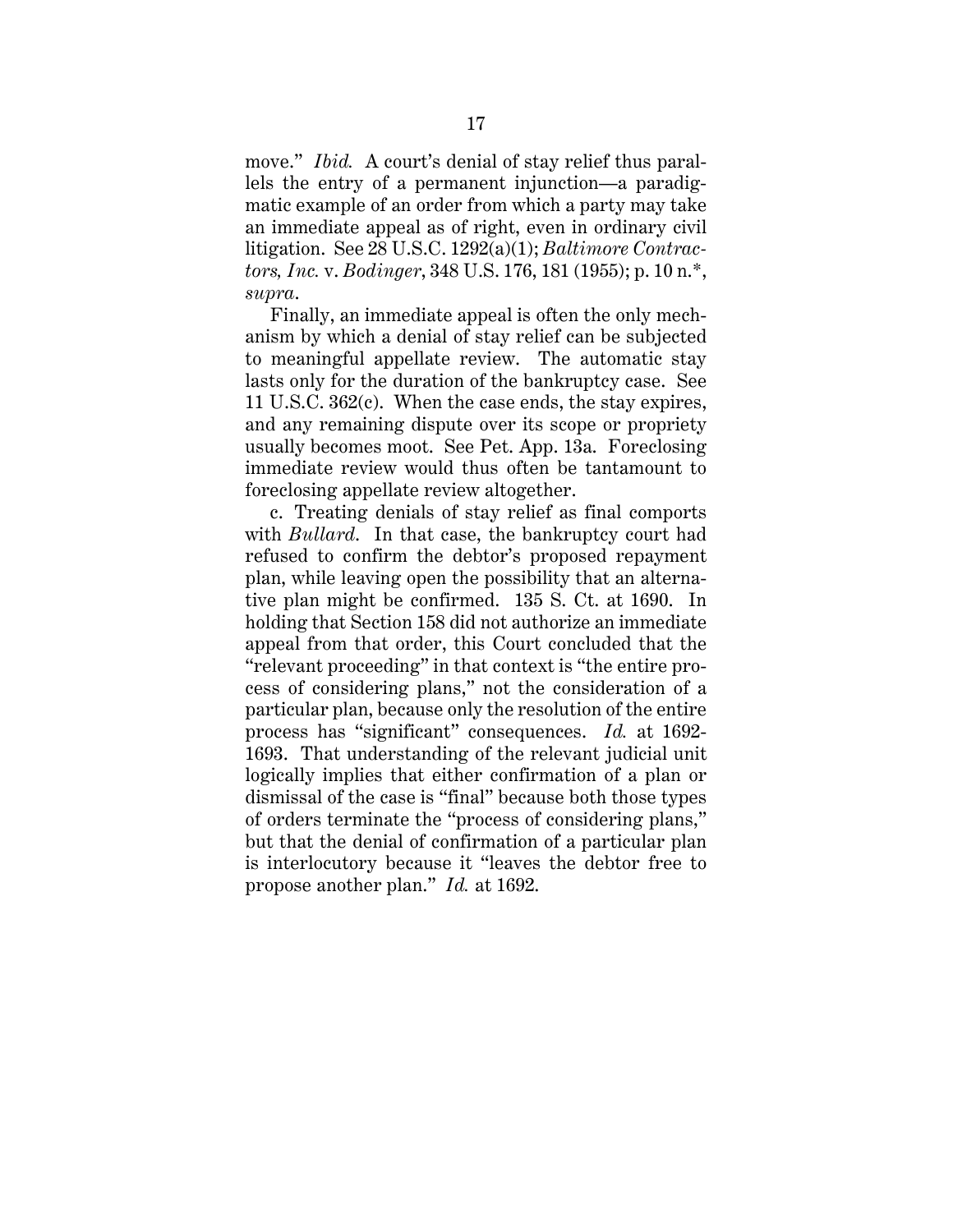The denial of stay relief that is at issue here differs in meaningful ways from the refusal to confirm a specific plan that was at issue in *Bullard*. While the refusal to confirm a particular plan is one step in a broader "process of considering plans," *Bullard*, 135 S. Ct. at 1692, the conclusive denial of relief from the stay finally resolves its own discrete controversy. And while the denial of confirmation of a single proposed plan lacks "significant consequences," *id.* at 1695, the consequences of denying relief from the stay are significant, immediate, and sometimes irreparable.

In explaining why the resolution of the entire process of considering plans has "significant" consequences, the *Bullard* Court observed that the dismissal of the bankruptcy case "lifts the automatic stay entered at the start of bankruptcy, exposing the debtor to creditors' legal actions and collection efforts." 135 S. Ct. at 1693. The Court also noted that dismissal "can limit the availability of an automatic stay in a subsequent bankruptcy case." *Ibid.* And elsewhere in its opinion, the Court remarked that the continuation of the stay "can cost creditors money and allow a debtor to retain property he might lose." *Ibid.* Those statements confirm the significance of relief from the stay and further justify allowing appeals from final denials of such relief.

## **B. Ritzen's Contrary Arguments Lack Merit**

Ritzen concedes (Br. 6) that the denial of relief from the automatic stay *sometimes* may be final. It nonetheless identifies three main reasons for treating the denial of relief as interlocutory in this particular case. Ritzen's case-by-case approach to finality is flawed, and the arguments it offers are unconvincing.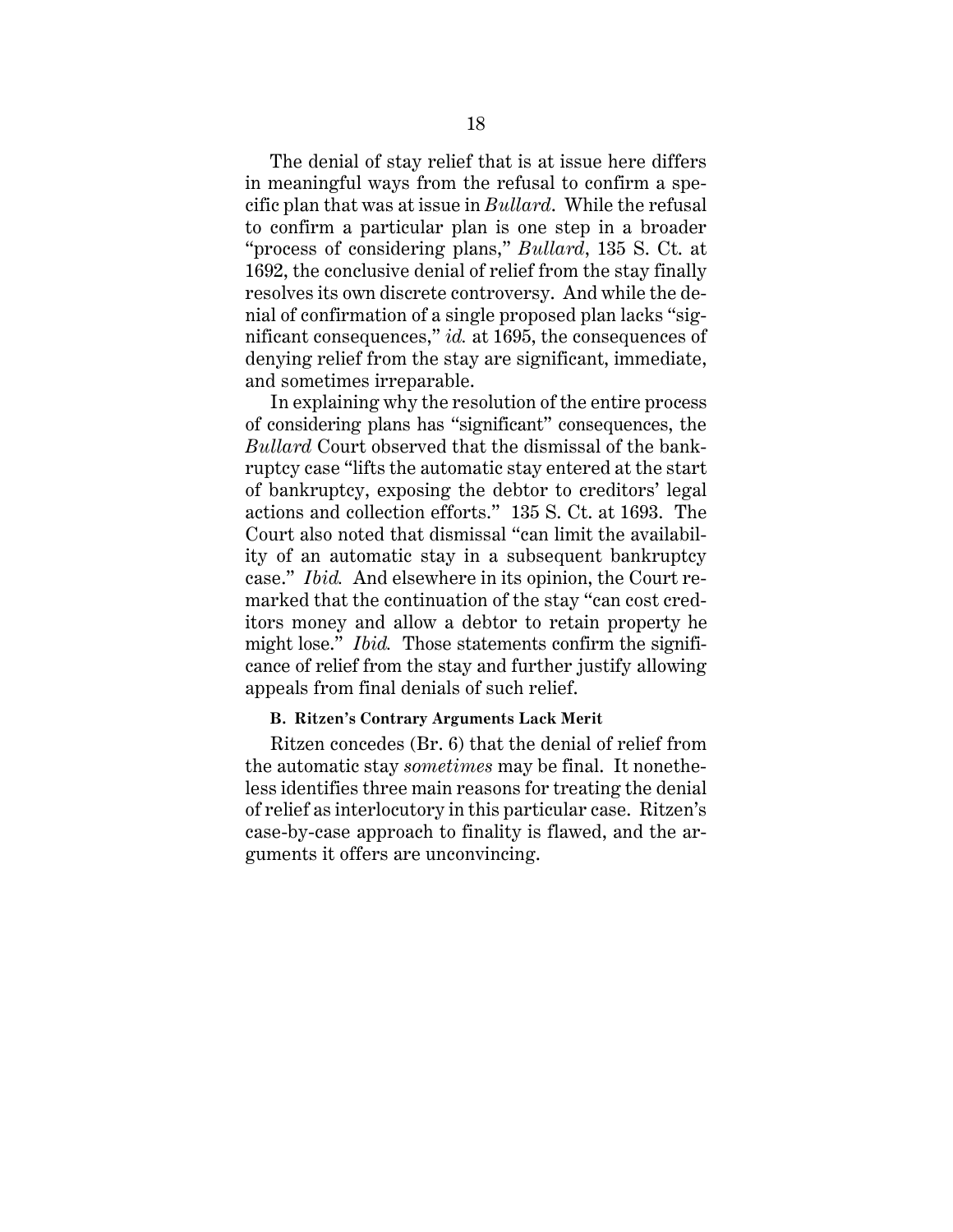# *1. The denial of stay relief is final even where the relief sought is permission to litigate in another forum*

a. The automatic stay prohibits a variety of acts, including (for example) enforcing certain judgments, taking possession of certain property, creating or perfecting certain liens, and setting off certain debts. See 11 U.S.C. 362(a). Ritzen acknowledges (Br. 6) that an order denying stay relief "may well be final" in other circumstances, depending on "the context," "the purpose of the relief requested," and "how the request relates to the overall process within the larger case to which it is directed." Ritzen emphasizes (Br. 32), however, that it sought relief in this case only "to litigate its claim in state court." Ritzen argues that "an order denying stay relief *to litigate a claim in state court* is an interlocutory order that is not subject to immediate appellate review." Ritzen Br. 25 (capitalization and emphasis altered).

Ritzen's ad hoc approach to assessing finality has no basis in the statutory text, which authorizes appeals from "final" orders entered in "proceedings." 28 U.S.C. 158(a). Ritzen does not explain how a stay-relief adjudication would qualify as a "proceeding" in some circumstances but not others, or how a denial that terminates the adjudication would qualify as "final" in some cases but not others, depending on the specific action that a creditor proposes to take if the automatic stay were lifted or modified.

Ritzen's case-by-case approach also contradicts this Court's precedents, which establish that "[a]ppeal rights cannot depend on the facts of a particular case." *Carroll* v. *United States*, 354 U.S. 394, 405 (1957). Outside the bankruptcy context, the Court has "expressly rejected efforts to reduce the finality requirement \* \* \*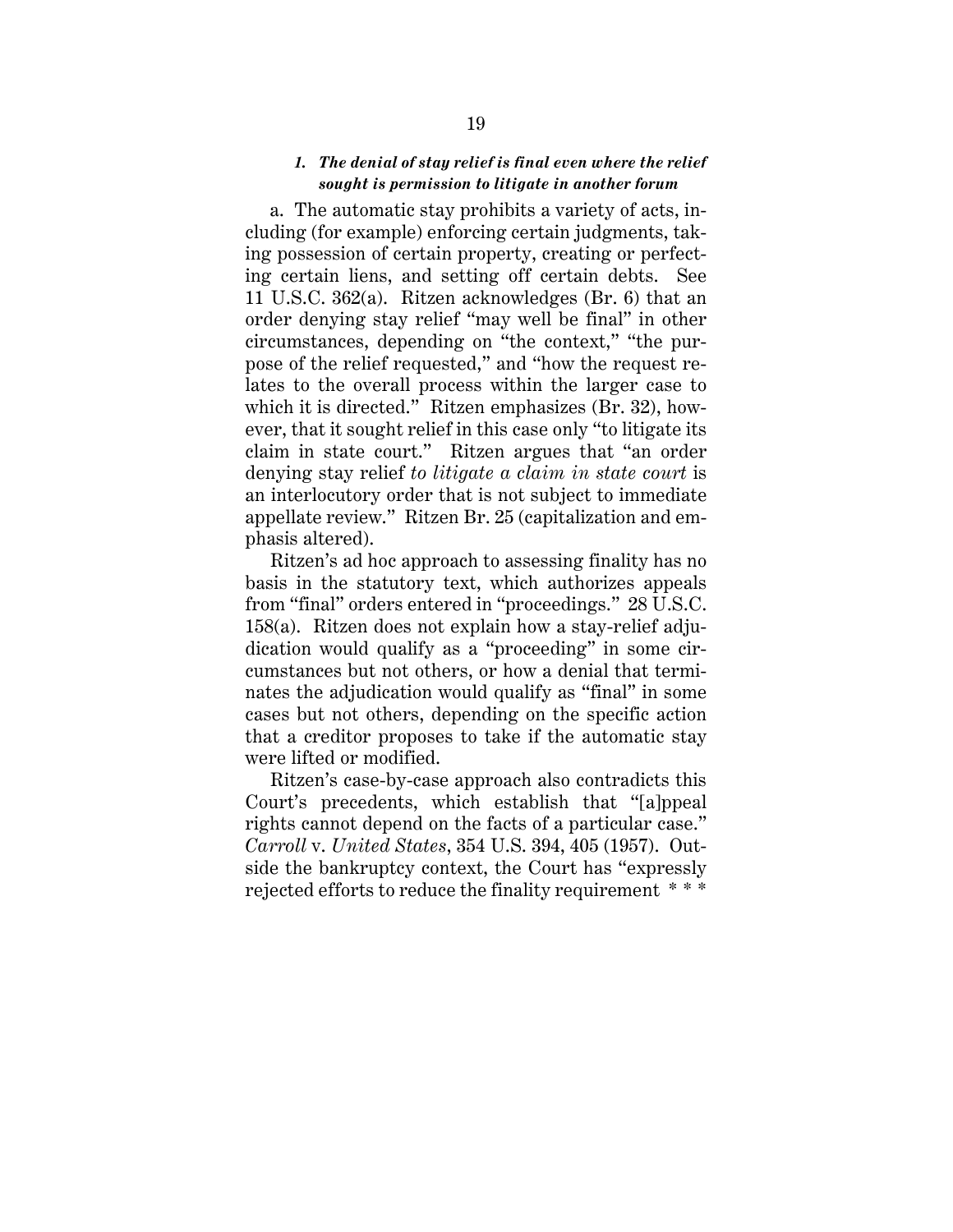to a case-by-case determination of whether a particular ruling should be subject to appeal." *Richardson-Merrell Inc.* v. *Koller*, 472 U.S. 424, 439 (1985). It has stated that, in "fashioning a rule of appealability," a court must "look to categories of cases, not to particular injustices." *Van Cauwenberghe* v. *Biard*, 486 U.S. 517, 529 (1988). It has warned that "the issue of appealability \* \* \* is to be determined for the entire category to which a claim belongs." *Digital Equipment Corp.* v. *Desktop Direct, Inc.*, 511 U.S. 863, 868 (1994). And it has explained that finality turns on an analysis of "the class of claims, taken as a whole," not on an "'individualized jurisdictional inquiry.'" *Mohawk Industries, Inc.* v. *Carpenter*, 558 U.S. 100, 107 (2009) (citation omitted).

This Court's decision in *Bullard* reflects the categorical approach required by those precedents. The Court defined the "relevant proceeding" as "the process of attempting to arrive at an approved plan." *Bullard*, 135 S. Ct. at 1692. And it held that plan confirmations and case dismissals are final, while denials of confirmation with leave to amend are interlocutory, rather than directing that denials within the latter category be subjected to further case-by-case analysis to determine whether an immediate appeal could be taken. See *id*. at 1692-1693.

"[A]dministrative simplicity is a major virtue in a jurisdictional statute." *Hertz Corp.* v. *Friend*, 559 U.S. 77, 94 (2010). Simple jurisdictional rules allow judges and parties to spend their time on the merits rather than on preliminary matters, help judges discharge their independent duty to ascertain their jurisdiction, and enable parties to predict what they can appeal and when they have to do so. See *ibid.* To be sure, the jurisdictional analysis is inherently more complex in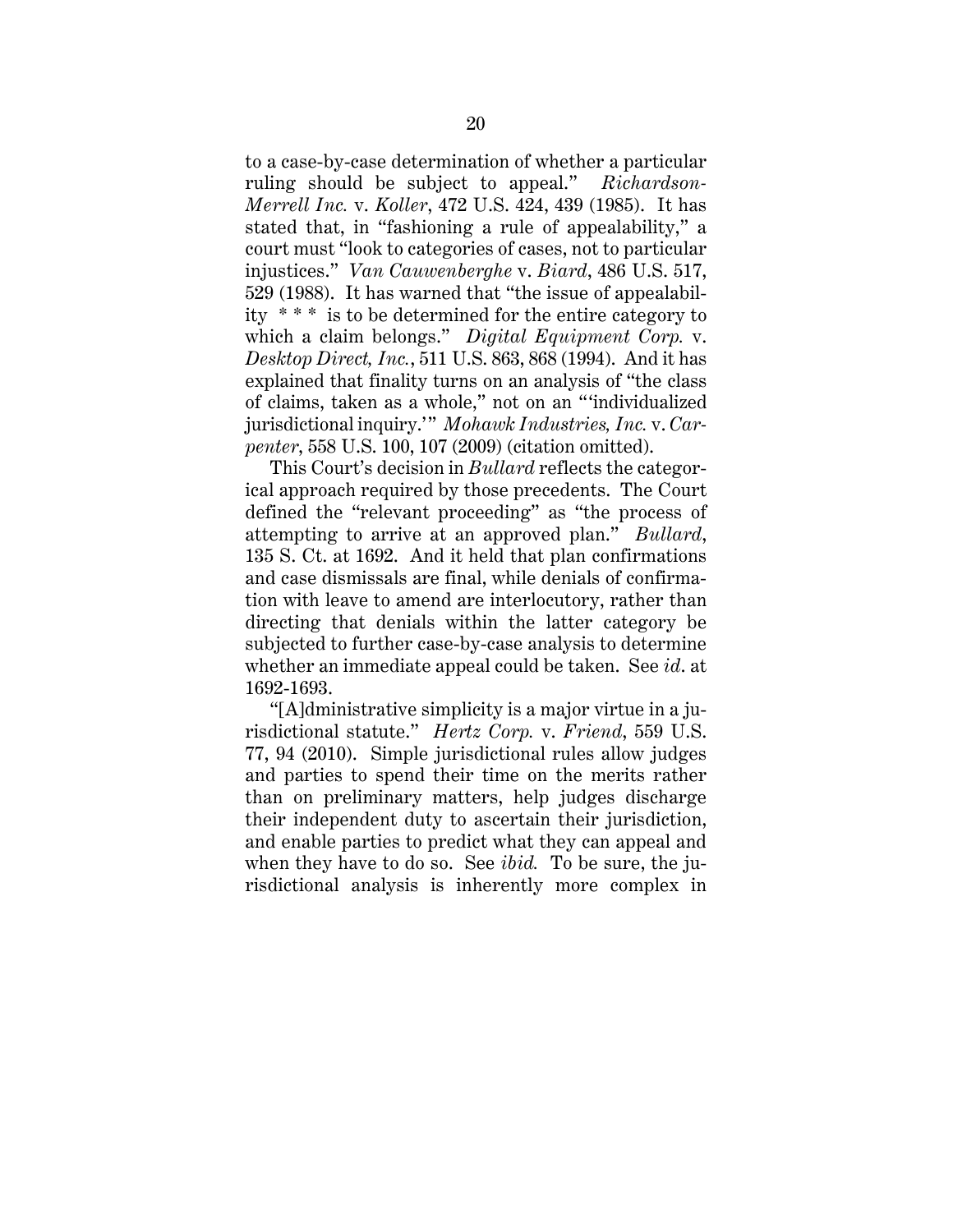bankruptcy cases than in ordinary civil litigation, since a single bankruptcy case may encompass numerous discrete "proceedings," and a broader range of orders therefore may be appealable. But Ritzen's approach would make the analysis substantially and unnecessarily more complicated, by requiring courts to subdivide the category of "final denials of stay relief," based on a vague multi-factor test.

b. Ritzen contends (Br. 20-21) that, when a party seeks "stay relief to permit the adjudication of a claim in state court," "the relevant process for finality purposes is the bankruptcy claims-adjudication process," so that the "relevant *final* order [is] the judgment resolving the merits of [the] claim." But a bankruptcy court's adjudication of a stay-relief motion is a discrete proceeding separate from its adjudication of the creditor's claim. Each of those adjudications forms a distinct procedural unit within the bankruptcy case: Each begins with the filing and service of its own motion or pleading, continues with its own series of procedural steps, and ends with its own grant or denial of relief. See Pet. App. 9a-10a.

Each of those adjudications also addresses a distinct substantive matter. In the stay-relief adjudication, the court applies bankruptcy law to determine whether to lift or maintain the automatic stay. In the claim adjudication, by contrast, the court applies non-bankruptcy law to determine whether the debtor has breached a contract, committed a tort, or the like. The list of "core proceedings" in Section 157 reinforces the conclusion that these are distinct proceedings. That list identifies "motions to terminate, annul, or modify the automatic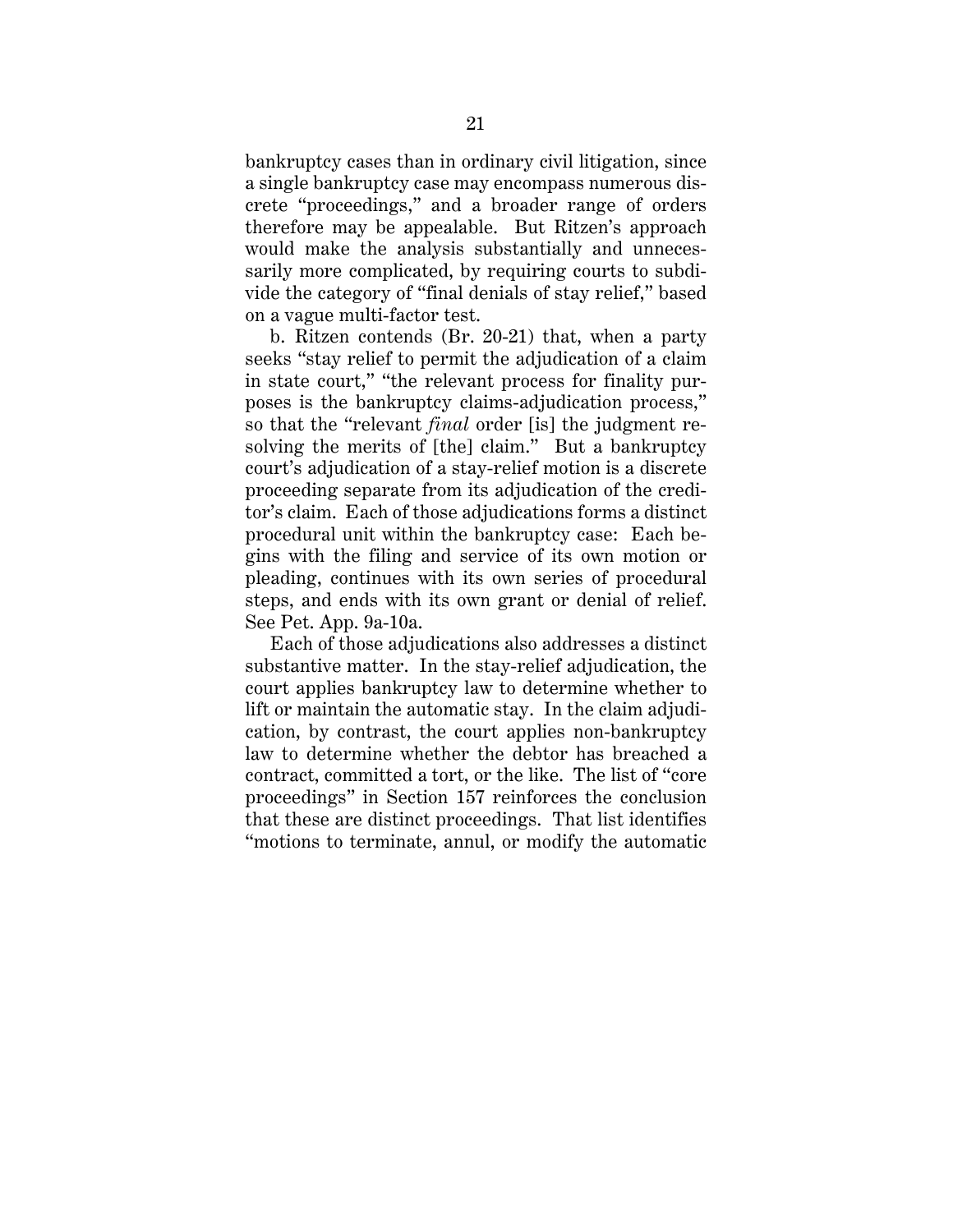stay" as one item, 28 U.S.C.  $157(b)(2)(G)$ , and "allowance or disallowance of claims against the estate" as a separate item, 28 U.S.C. 157(b)(2)(B).

In addition, when a creditor seeks relief from the automatic stay in order to litigate its claim in another forum, appellate review of the denial of stay relief would be largely pointless if that review were delayed until the entry of judgment on the merits of the claim. "The normal rules of *res judicata* and collateral estoppel apply to the decisions of bankruptcy courts." *Katchen* v. *Landy*, 382 U.S. 323, 334 (1966). Under those rules, "a creditor who offers a proof of claim and demands its allowance is bound by what is judicially determined, and if his claim is rejected, its validity may not be relitigated in another proceeding." *Ibid.* (citation omitted). Once the bankruptcy court enters a final judgment on the merits of the claim, that judgment would bar relitigation of the claim in state court, even if an appellate court subsequently concluded that stay relief should have been granted.

c. Even under the principles that govern appealability in ordinary civil litigation, the bankruptcy-court order at issue here would be subject to immediate appeal. Ritzen invokes (Br. 22, 26) a supposed "general rule" of ordinary civil litigation that orders that "simply resolve where the parties will litigate their disputes" are not subject to immediate appeal. Ritzen's reliance on that purported "general rule" is misplaced.

Many orders that effectively determine where a particular dispute will be litigated are subject to immediate appeal. For example, a plaintiff may appeal from an order that dismisses its suit for lack of personal jurisdiction, for improper venue, or under the doctrine of *forum non conveniens*, even though such an order leaves him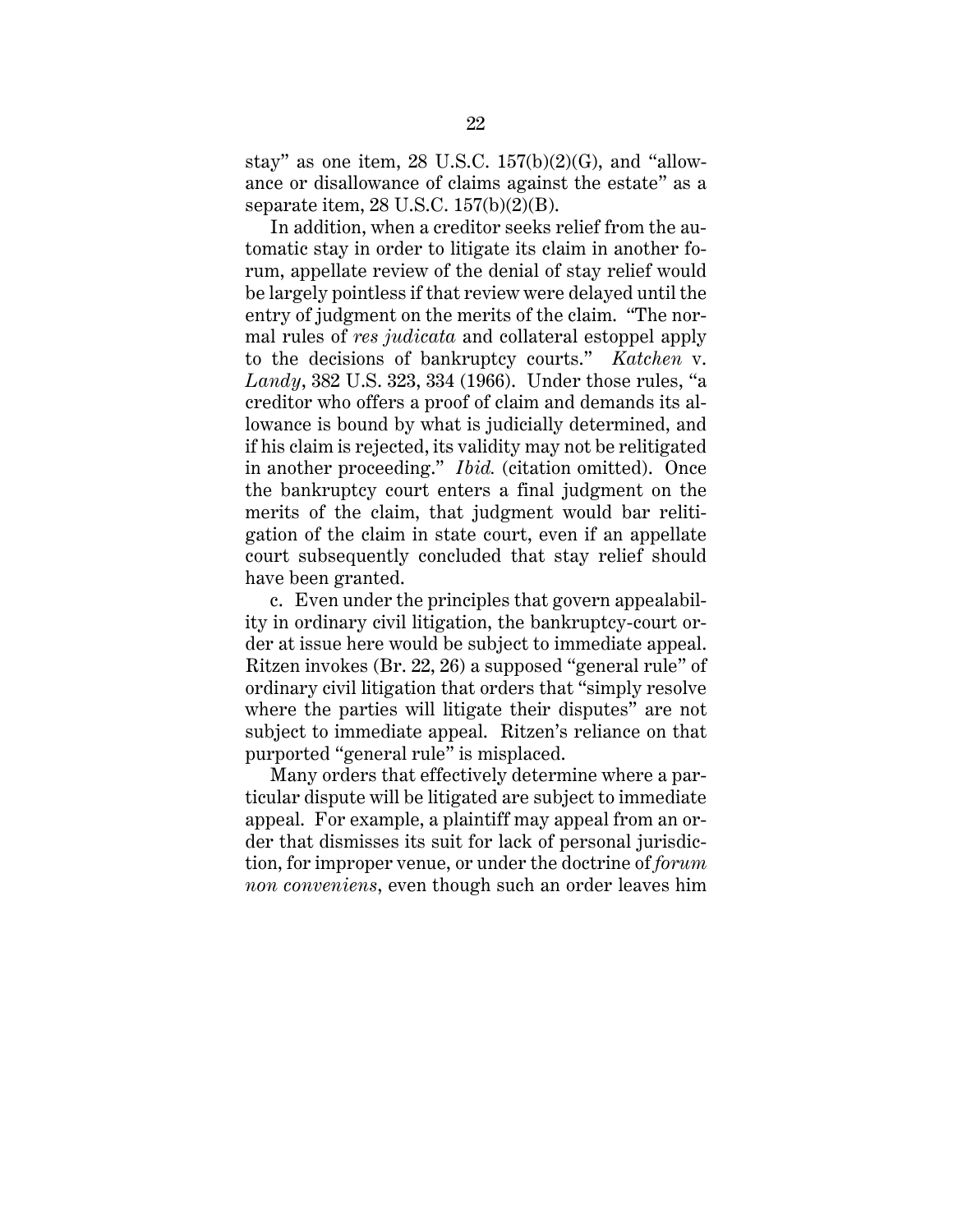free to litigate in a different forum. See *United States*  v. *Wallace & Tiernan Co.*, 336 U.S. 793, 794 n.1 (1949). A party may also appeal from an order declining to compel arbitration, declining to order arbitration to proceed, or declining to stay a case pending arbitration. See 9 U.S.C.  $16(a)(1)(A)-(C)$ . And almost every court that has considered the issue has held that the statute authorizing an immediate appeal from the grant or denial of an injunction, 28 U.S.C. 1292(a), applies to antisuit injunctions that bar litigation in other forums. See 16 Charles Alan Wright et al., *Federal Practice and Procedure* § 3923 nn.2-3 (3d ed. 2012 & Supp. 2019) (Wright & Miller). That last example is particularly relevant here, given the analogy between the denial of relief from the automatic stay and the entry of a permanent injunction. See pp. 16-17, *supra*.

Although Ritzen's decision to assert its state-law claims in the bankruptcy case was a natural and foreseeable consequence of the bankruptcy court's denial of stay relief, the only legal effect of the court's order was to maintain in force the existing Bankruptcy Code bar to assertion of those claims in state court. An order of that sort, which precludes the plaintiff from seeking relief in its chosen forum, typically is subject to immediate appeal in ordinary civil litigation even if it leaves the plaintiff free to bring its claims elsewhere.

# *2. The denial of stay relief is final even where the request for relief rests on an allegation of bad faith*

In seeking relief from the automatic stay in the bankruptcy court, Ritzen argued that such relief was justified because Jackson had commenced the bankruptcy case in bad faith. Ritzen now contends (Br. 43) that, even if not all denials of stay relief are interlocutory, a particular denial is interlocutory and therefore non-appealable if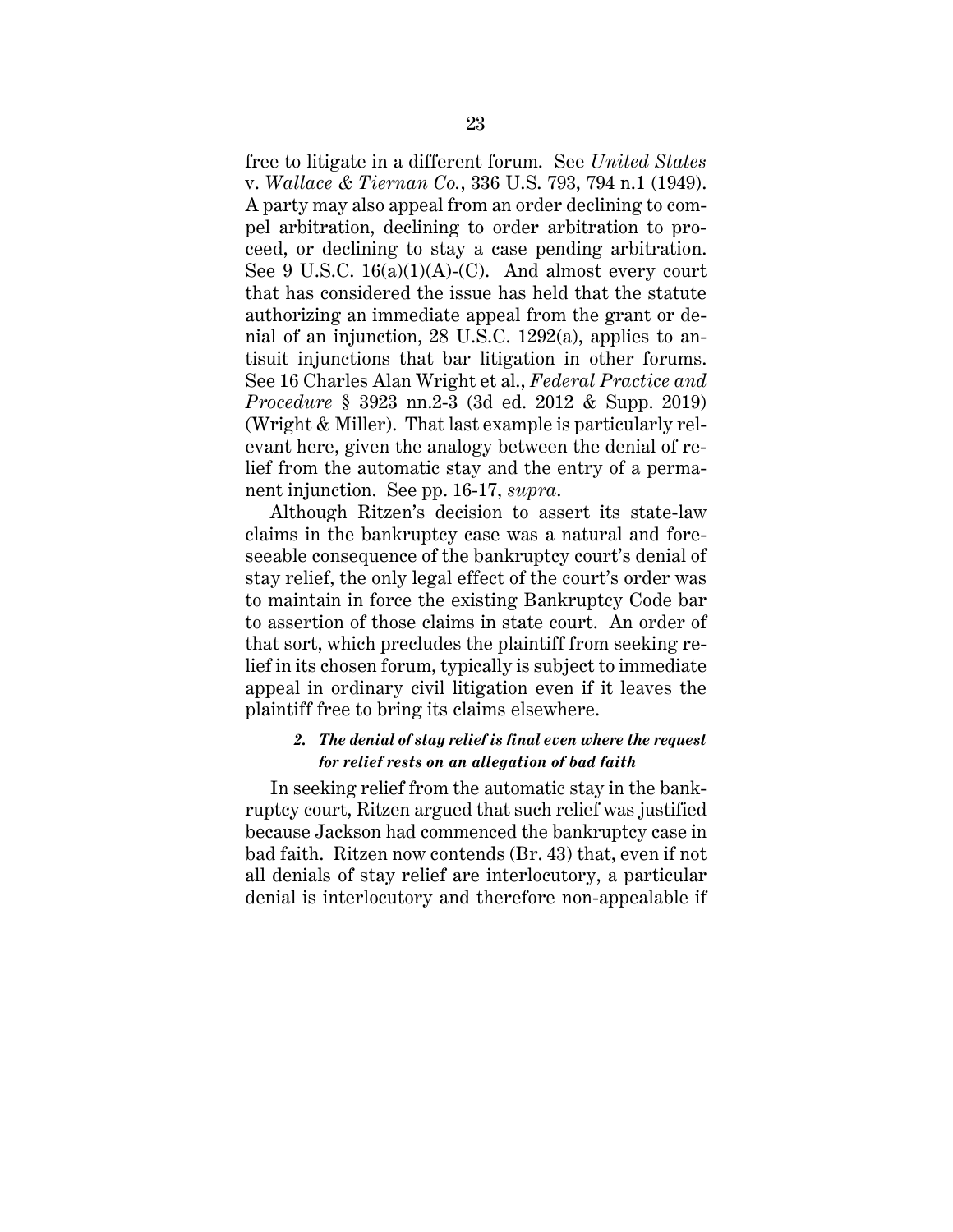the motion for relief was "premised on the debtor's bad faith." Ritzen states (Br. 45) that "an order denying a motion premised on the debtor's bad faith" does not "finally resolve the issue" of the debtor's good or bad faith. That jurisdictional argument is mistaken.

First, and most important, Ritzen's argument is inconsistent with the text of the applicable jurisdictional provision. As relevant here, the bankruptcy-appeals statute vests district courts with jurisdiction over appeals "from final judgments, orders, and decrees \* \* \* of bankruptcy judges entered in cases and proceedings referred to the bankruptcy judges." 28 U.S.C. 158(a). The dispositive question under Section 158(a) thus is whether the order denying stay relief finally resolved a discrete "proceeding," 28 U.S.C. 158(a), not whether it finally resolved a particular issue. The fact that Ritzen sought stay relief on the basis of Jackson's asserted bad faith, rather than on some other ground, has no logical bearing on that question.

Second, as discussed earlier, "[a]ppeal rights cannot depend on the facts of a particular case." *Carroll*, 354 U.S. at 405; see pp. 19-20, *supra*. Ritzen's fallback rule violates that principle, because it makes the appealability of a denial of stay relief depend on the arguments Ritzen advanced in support of its motion, rather than on the nature and effect of the order that the bankruptcy court ultimately entered.

Third, again as discussed earlier, jurisdictional rules should be easy to administer. See pp. 20-21, *supra*. It would be difficult to administer a rule that made appealability turn on the grounds a party had asserted for seeking relief from the automatic stay. In this case, for example, the parties disputed "the degree to which Ritzen's motion can be characterized as having raised, and the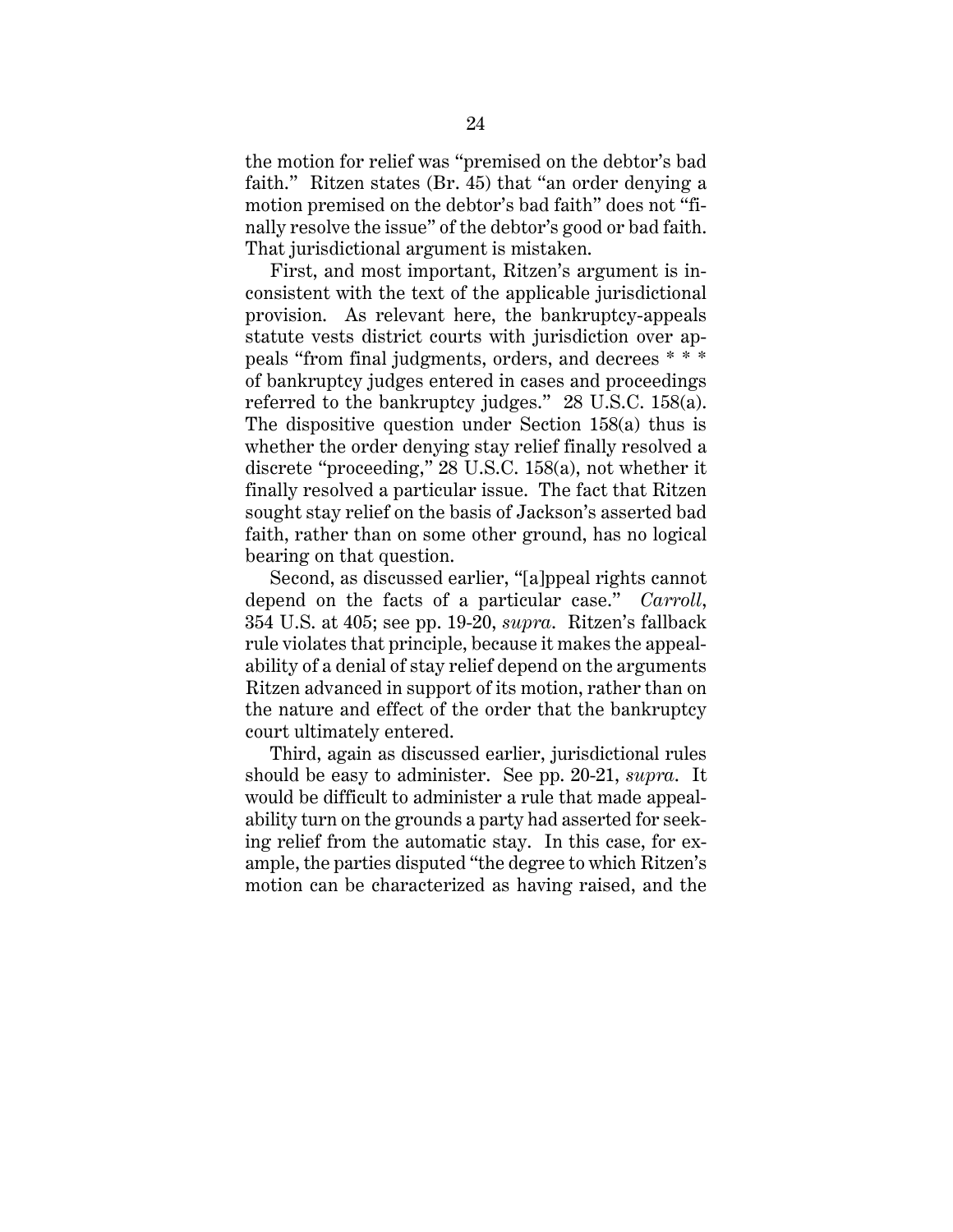Bankruptcy Court can be characterized as having considered, the issue of dismissing the Chapter 11 petition on the basis of bad faith filing." Pet. App. 28a.

# *3. Allowing appeals from denials of stay relief is consistent with relevant congressional policies*

Ritzen asserts (Br. 3) that the decision below contravenes "the general policy against piecemeal appeals." The point of the bankruptcy-appeals statute, however, is to make an exception to that general policy, and to authorize appeals from orders resolving discrete pieces of the bankruptcy case. See *Bullard*, 135 S. Ct. at 1692. Congress adopted that approach because "a bankruptcy case is like a jigsaw puzzle," and to "complete the puzzle, one must 'start by putting some of the pieces firmly in place.'" Pet. App. 4a (citation omitted). In making that choice, Congress considered the advantages and disadvantages of piece-by-piece appeals, see Ritzen Br. 48-52, and decided that in this context the benefits of many such appeals outweigh the harms. In any event, Ritzen's alternative hardly advances the goals Ritzen claims to pursue. The "'purpose of the finality rule, judicial economy,' would not be served by an ad hoc, case sensitive approach to determining jurisdiction over orders denying relief from the stay." *Pinpoint IT Services, LLC* v. *Rivera* (*In re Atlas IT Export Corp.*), 761 F.3d 177, 190 (1st Cir. 2014) (Kayatta, J., dissenting) (citation omitted), cert. dismissed, 135 S. Ct. 1758 (2015).

Ritzen also contends (Br. 50) that the Sixth Circuit's approach would inundate courts with "appeals in a broad variety of bankruptcy settings," overtaxing the limited resources of the federal judiciary and bankruptcy litigants. That contention is unpersuasive. Since the 19th century, Congress has authorized appeals from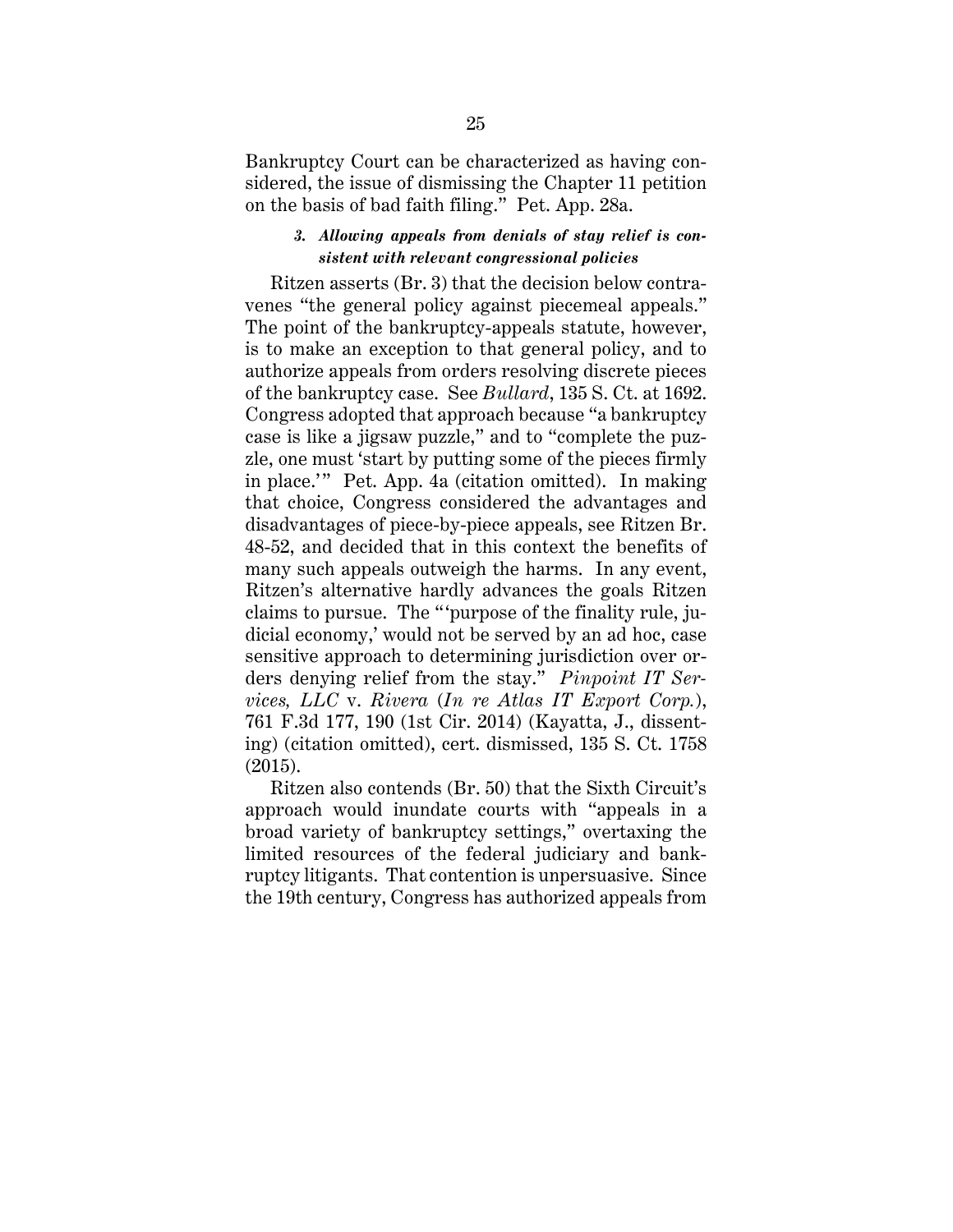bankruptcy orders that resolved discrete disputes within the larger bankruptcy case. See *Saco*, 711 F.2d at 444-445. And during the four decades since the modern Bankruptcy Code was enacted in 1978, courts have "concluded, almost unanimously, that orders refusing to lift the stay, are final." Pet. App. 15a (citation omitted); see 16 Wright & Miller § 3926.2 n.39 (3d ed. 2012 & Supp. 2019) (collecting cases). Ritzen identifies no evidence that this approach has led reviewing courts to be overburdened with improper bankruptcy appeals.

Finally, Ritzen objects (Br. 23) that "the decision below affirmatively *requires* piecemeal appeals." But that objection concerns a separate aspect of the decision below that is not properly before this Court. The court of appeals reasoned that (1) the denial of stay relief was final and immediately appealable, see Pet. App. 3a-15a, and (2) Ritzen could obtain appellate review of the order denying stay relief only by appealing within 14 days after the entry of that order, see *id.* at 8a.

The second step of the court of appeals' analysis implicates a separate circuit conflict. See 16 Wright & Miller § 3926.1 (3d ed. 2012 & Supp. 2019). Some courts have held that a bankruptcy litigant who *may* take an immediate appeal from a particular order *must* do so, or else forfeit his right to review of that order. See, *e.g.*, *Preblich* v. *Battley*, 181 F.3d 1048, 1056 & n.7 (9th Cir. 1999). Other courts have held that, even when an order finally resolves a proceeding and therefore may be immediately appealed, a litigant in some circumstances retains the option of deferring appeal until the case as a whole has concluded. See, *e.g.*, *Butler Machinery, Inc.* v. *Haugen* (*In re Haugen*), 998 F.2d 1442, 1447 (8th Cir. 1993), cert. denied, 510 U.S. 1093 (1994); *Kilgus*, 811 F.2d at 1116.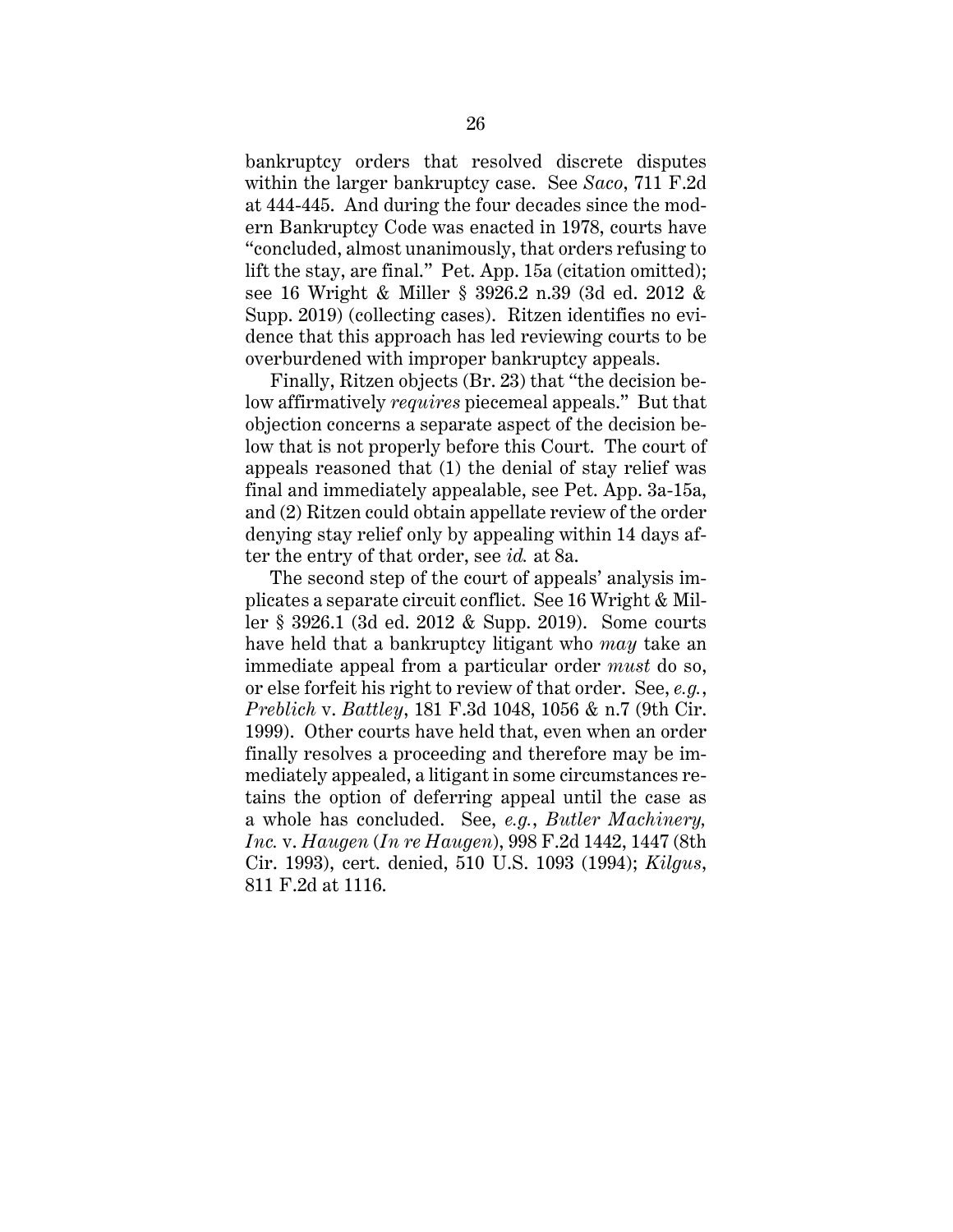Ritzen therefore might have argued below that, even if the bankruptcy court's denial of stay relief were subject to immediate appeal, that order could also be challenged in an appeal from the bankruptcy court's final order disallowing Ritzen's state-law contract claims. Ritzen did not make that argument in its briefs in the court below, however, and the court of appeals did not separately analyze the question. Ritzen likewise did not raise that argument as a separate ground for reversal in either its petition for a writ of certiorari or its opening brief in this Court.

The only issue properly before this Court thus is "[w]hether an order denying a motion for relief from the automatic stay is a final order," Pet. i—*i.e.*, whether a party *may* take an immediate appeal from a bankruptcy court's denial of relief from the automatic stay. For the reasons discussed above, such an order is final and immediately appealable. The question on which the Court granted review does not encompass the distinct question whether, if an immediate appeal is permissible, such an appeal is the *only* means of obtaining appellate review of a denial of stay relief.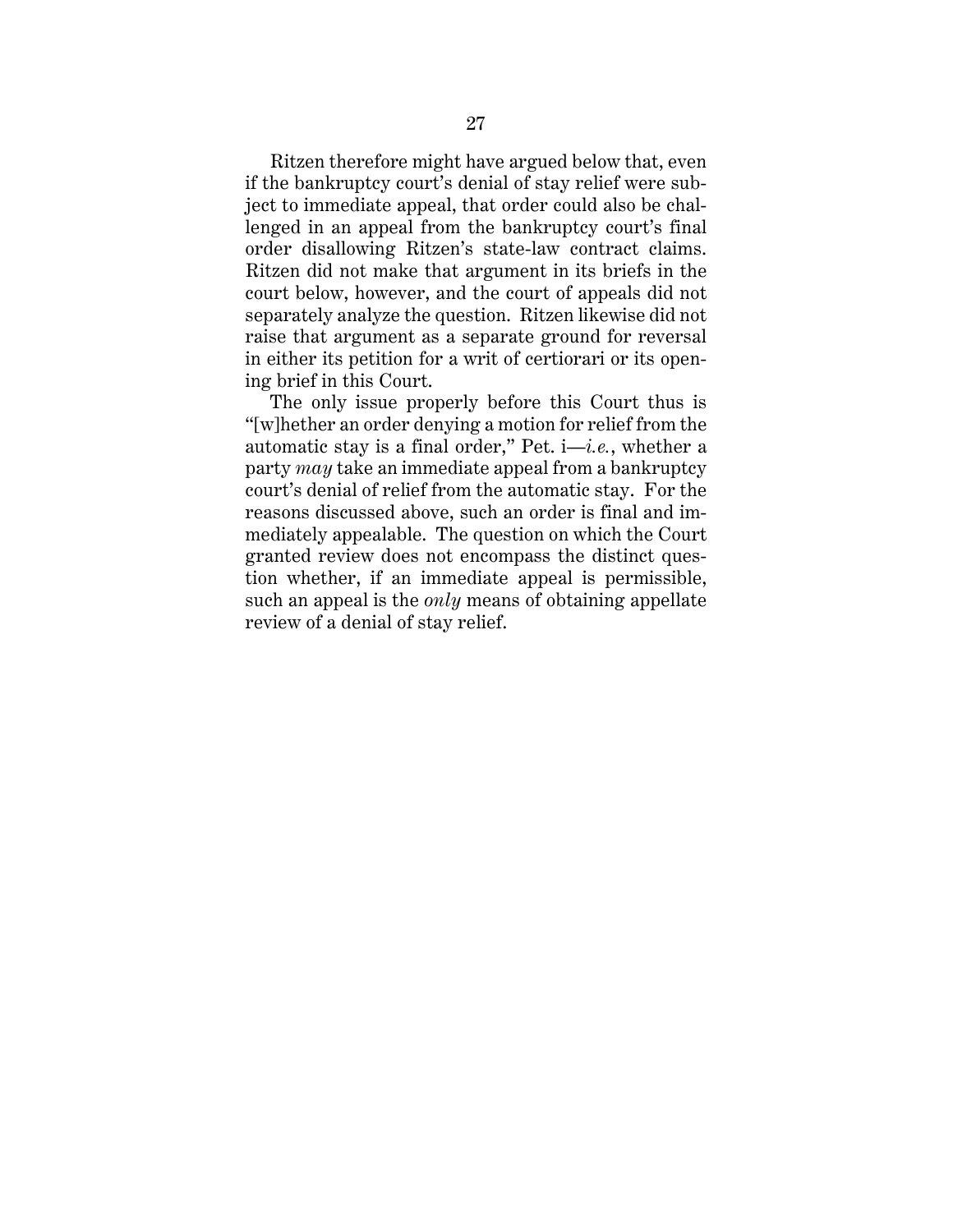# **CONCLUSION**

The judgment of the court of appeals should be affirmed.

Respectfully submitted.

NOEL J. FRANCISCO *Solicitor General* JOSEPH H. HUNT *Assistant Attorney General* MALCOLM L. STEWART *Deputy Solicitor General* VIVEK SURI *Assistant to the Solicitor General* MARK B. STERN LEIF OVERVOLD *Attorneys*

OCTOBER 2019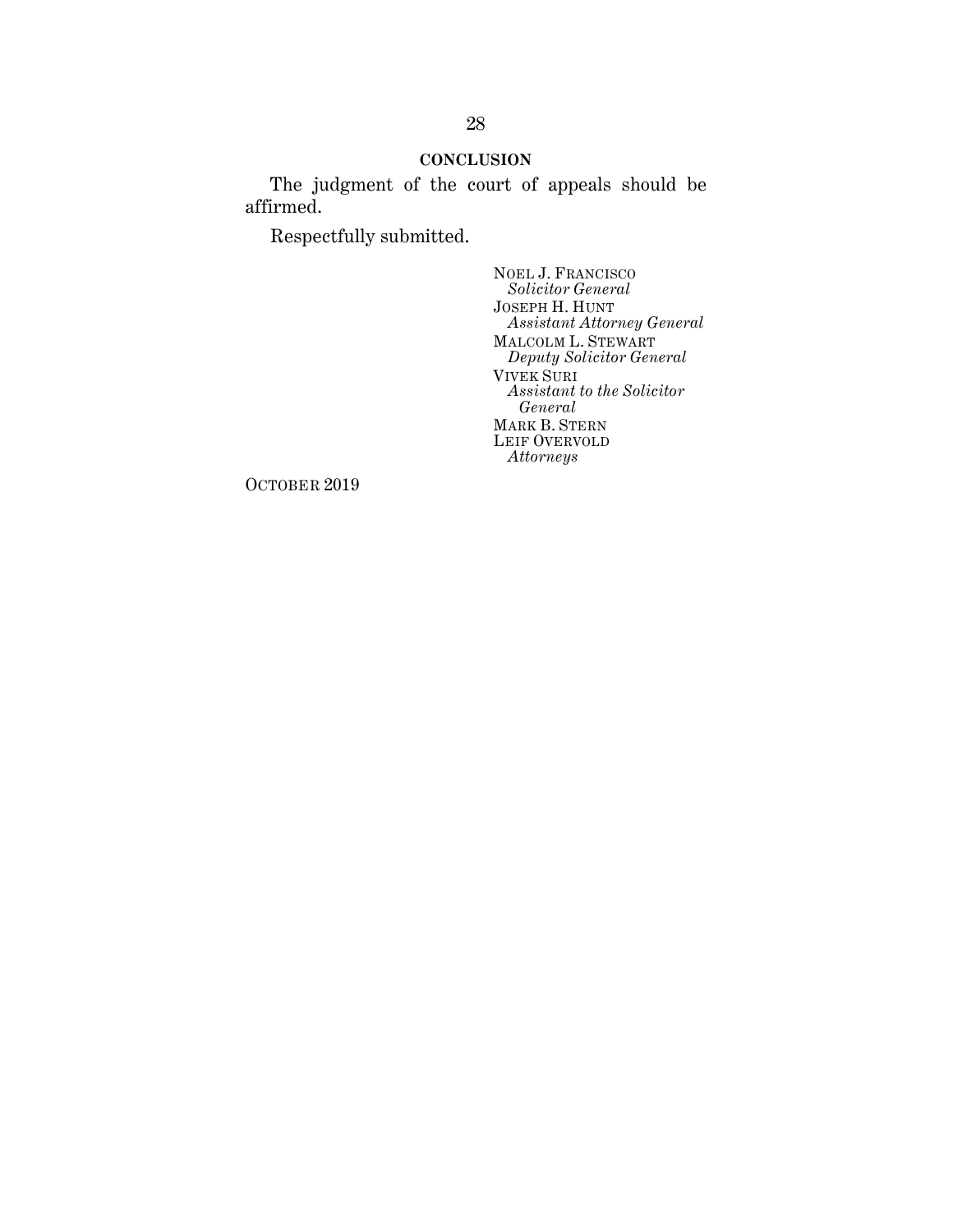## **APPENDIX**

1. 11 U.S.C. 362 provides in pertinent part:

#### **Automatic stay**

(a) Except as provided in subsection (b) of this section, a petition filed under section 301, 302, or 303 of this title, or an application filed under section 5(a)(3) of the Securities Investor Protection Act of 1970, operates as a stay, applicable to all entities, of—

(1) the commencement or continuation, including the issuance or employment of process, of a judicial, administrative, or other action or proceeding against the debtor that was or could have been commenced before the commencement of the case under this title, or to recover a claim against the debtor that arose before the commencement of the case under this title;

(2) the enforcement, against the debtor or against property of the estate, of a judgment obtained before the commencement of the case under this title;

(3) any act to obtain possession of property of the estate or of property from the estate or to exercise control over property of the estate;

(4) any act to create, perfect, or enforce any lien against property of the estate;

(5) any act to create, perfect, or enforce against property of the debtor any lien to the extent that such lien secures a claim that arose before the commencement of the case under this title;

(1a)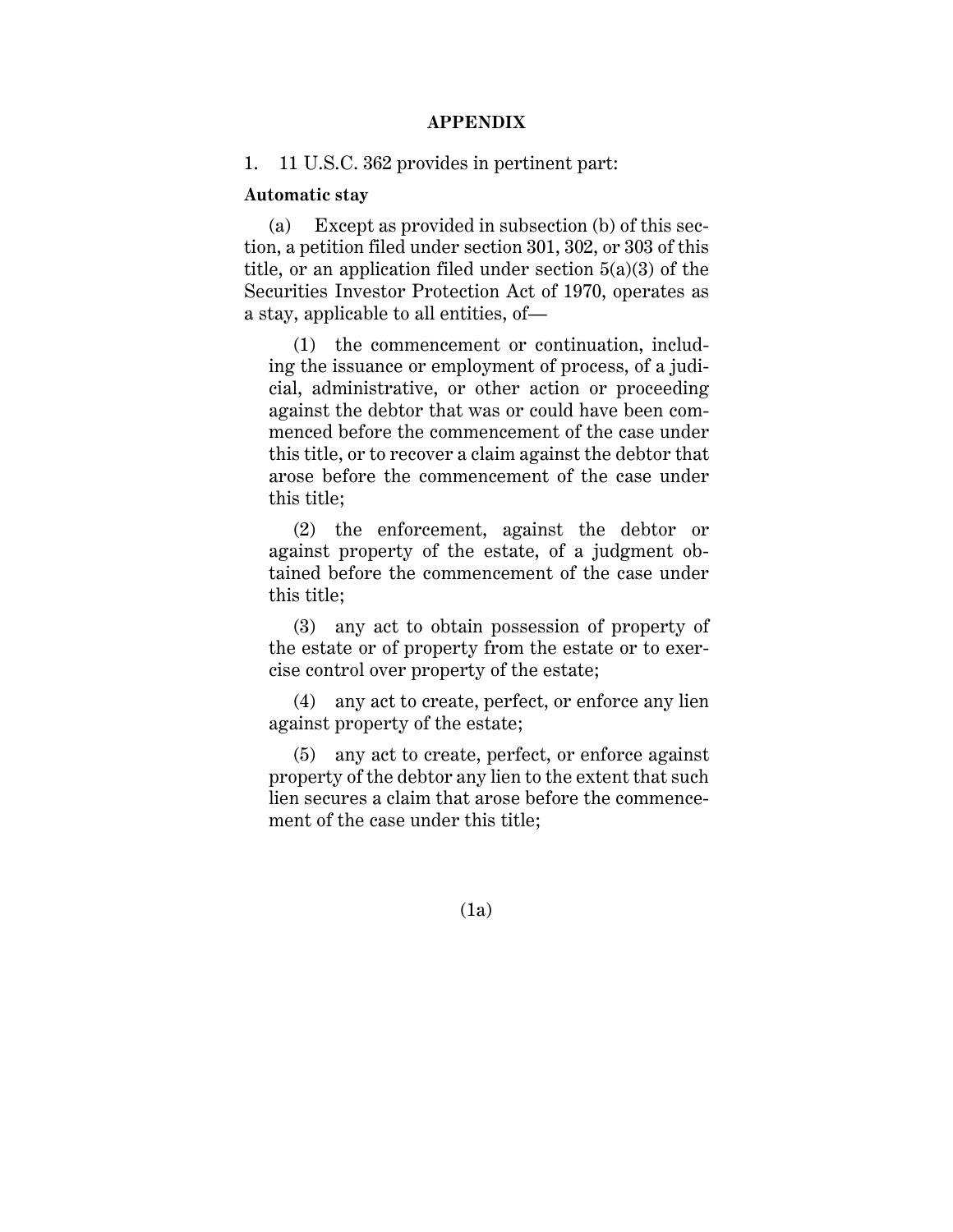(6) any act to collect, assess, or recover a claim against the debtor that arose before the commencement of the case under this title;

(7) the setoff of any debt owing to the debtor that arose before the commencement of the case under this title against any claim against the debtor; and

(8) the commencement or continuation of a proceeding before the United States Tax Court concerning a tax liability of a debtor that is a corporation for a taxable period the bankruptcy court may determine or concerning the tax liability of a debtor who is an individual for a taxable period ending before the date of the order for relief under this title.

\* \* \* \* \*

(c) Except as provided in subsections (d), (e), (f), and (h) of this section—

(1) the stay of an act against property of the estate under subsection (a) of this section continues until such property is no longer property of the estate;

(2) the stay of any other act under subsection (a) of this section continues until the earliest of—

(A) the time the case is closed;

(B) the time the case is dismissed; or

 (C) if the case is a case under chapter 7 of this title concerning an individual or a case under chapter 9, 11, 12, or 13 of this title, the time a discharge is granted or denied;

\* \* \* \* \*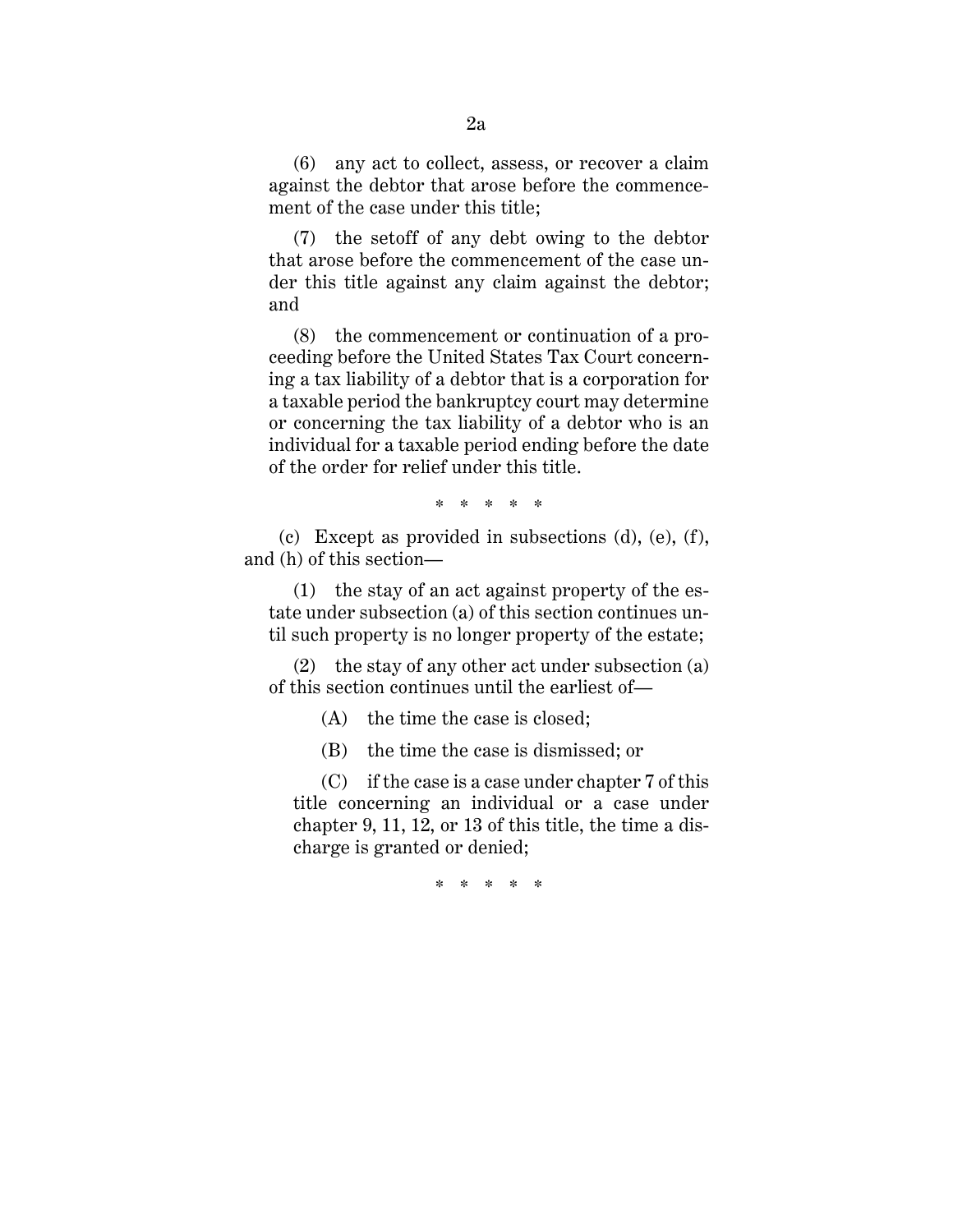(d) On request of a party in interest and after notice and a hearing, the court shall grant relief from the stay provided under subsection (a) of this section, such as by terminating, annulling, modifying, or conditioning such stay—

(1) for cause, including the lack of adequate protection of an interest in property of such party in interest;

(2) with respect to a stay of an act against property under subsection (a) of this section, if—

 (A) the debtor does not have an equity in such property; and

 (B) such property is not necessary to an effective reorganization;

(3) with respect to a stay of an act against single asset real estate under subsection (a), by a creditor whose claim is secured by an interest in such real estate, unless, not later than the date that is 90 days after the entry of the order for relief (or such later date as the court may determine for cause by order entered within that 90-day period) or 30 days after the court determines that the debtor is subject to this paragraph, whichever is later—

 (A) the debtor has filed a plan of reorganization that has a reasonable possibility of being confirmed within a reasonable time; or

 (B) the debtor has commenced monthly payments that—

(i) may, in the debtor's sole discretion, notwithstanding section  $363(c)(2)$ , be made from rents or other income generated before, on, or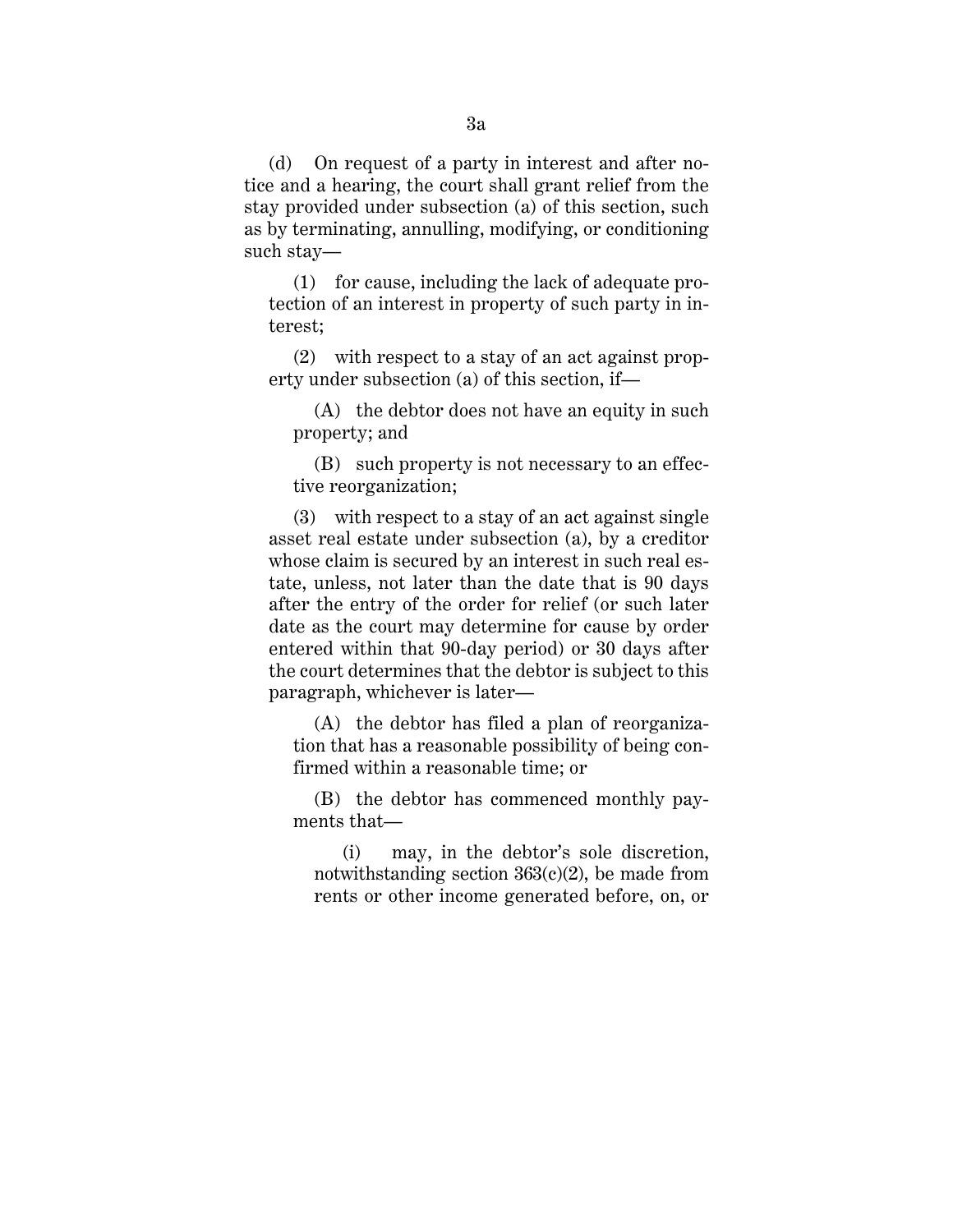after the date of the commencement of the case by or from the property to each creditor whose claim is secured by such real estate (other than a claim secured by a judgment lien or by an unmatured statutory lien); and

(ii) are in an amount equal to interest at the then applicable nondefault contract rate of interest on the value of the creditor's interest in the real estate; or

(4) with respect to a stay of an act against real property under subsection (a), by a creditor whose claim is secured by an interest in such real property, if the court finds that the filing of the petition was part of a scheme to delay, hinder, or defraud creditors that involved either—

 (A) transfer of all or part ownership of, or other interest in, such real property without the consent of the secured creditor or court approval; or

 (B) multiple bankruptcy filings affecting such real property.

\* \* \* \* \*

(e)(1) Thirty days after a request under subsection (d) of this section for relief from the stay of any act against property of the estate under subsection (a) of this section, such stay is terminated with respect to the party in interest making such request, unless the court, after notice and a hearing, orders such stay continued in effect pending the conclusion of, or as a result of, a final hearing and determination under subsection (d) of this section. A hearing under this subsection may be a preliminary hearing, or may be consolidated with the final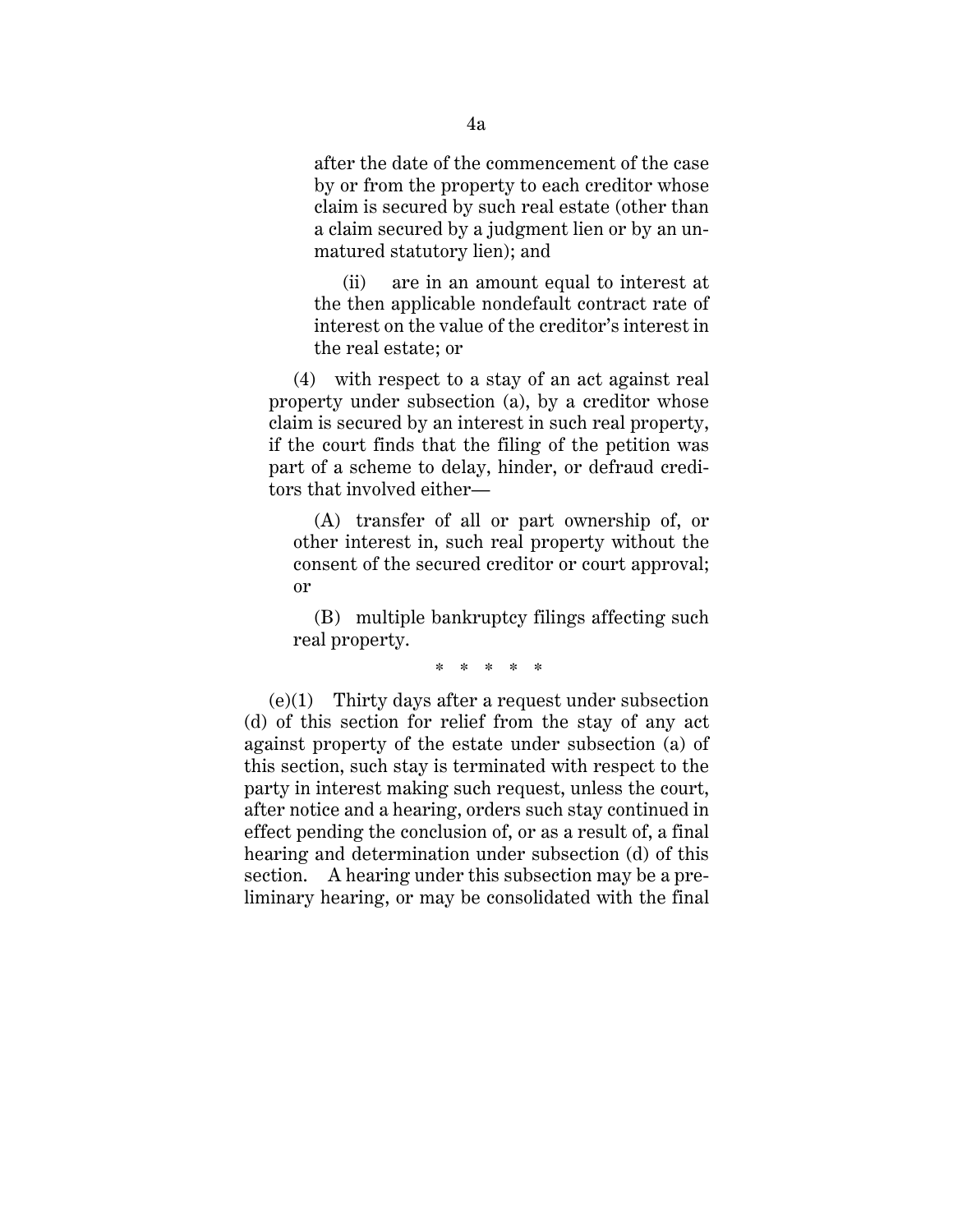hearing under subsection (d) of this section. The court shall order such stay continued in effect pending the conclusion of the final hearing under subsection (d) of this section if there is a reasonable likelihood that the party opposing relief from such stay will prevail at the conclusion of such final hearing. If the hearing under this subsection is a preliminary hearing, then such final hearing shall be concluded not later than thirty days after the conclusion of such preliminary hearing, unless the 30-day period is extended with the consent of the parties in interest or for a specific time which the court finds is required by compelling circumstances.

(2) Notwithstanding paragraph (1), in a case under chapter 7, 11, or 13 in which the debtor is an individual, the stay under subsection (a) shall terminate on the date that is 60 days after a request is made by a party in interest under subsection (d), unless—

(A) a final decision is rendered by the court during the 60-day period beginning on the date of the request; or

(B) such 60-day period is extended—

(i) by agreement of all parties in interest; or

(ii) by the court for such specific period of time as the court finds is required for good cause, as described in findings made by the court.

(f) Upon request of a party in interest, the court, with or without a hearing, shall grant such relief from the stay provided under subsection (a) of this section as is necessary to prevent irreparable damage to the interest of an entity in property, if such interest will suffer such damage before there is an opportunity for notice and a hearing under subsection (d) or (e) of this section.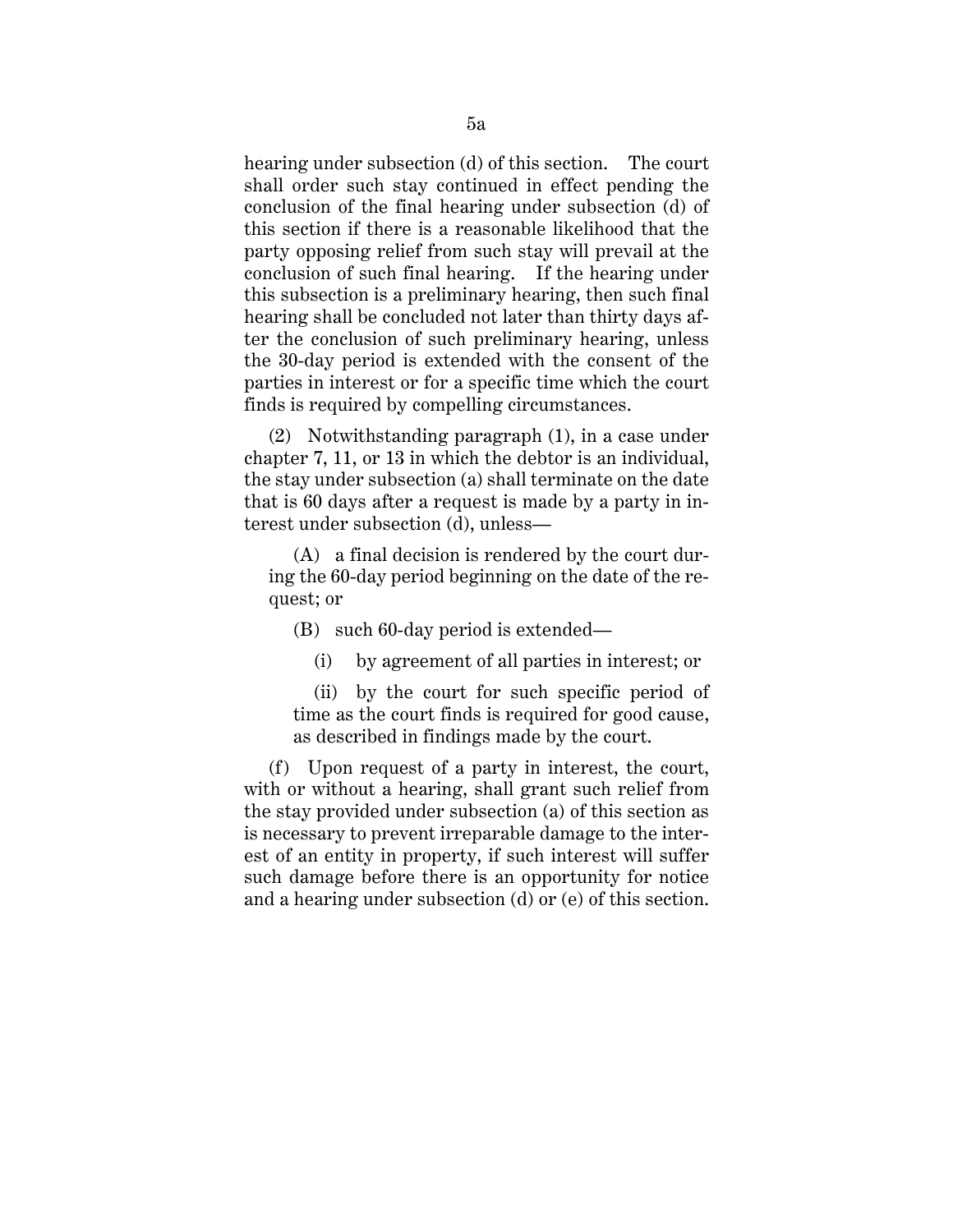(g) In any hearing under subsection (d) or (e) of this section concerning relief from the stay of any act under subsection (a) of this section—

(1) the party requesting such relief has the burden of proof on the issue of the debtor's equity in property; and

(2) the party opposing such relief has the burden of proof on all other issues.

\* \* \* \* \*

 $(k)(1)$  Except as provided in paragraph  $(2)$ , an individual injured by any willful violation of a stay provided by this section shall recover actual damages, including costs and attorneys' fees, and, in appropriate circumstances, may recover punitive damages.

(2) If such violation is based on an action taken by an entity in the good faith belief that subsection (h) applies to the debtor, the recovery under paragraph (1) of this subsection against such entity shall be limited to actual damages.

\* \* \* \* \*

2. 28 U.S.C. 157 provides in pertinent part:

# **Procedures**

(a) Each district court may provide that any or all cases under title 11 and any or all proceedings arising under title 11 or arising in or related to a case under title 11 shall be referred to the bankruptcy judges for the district.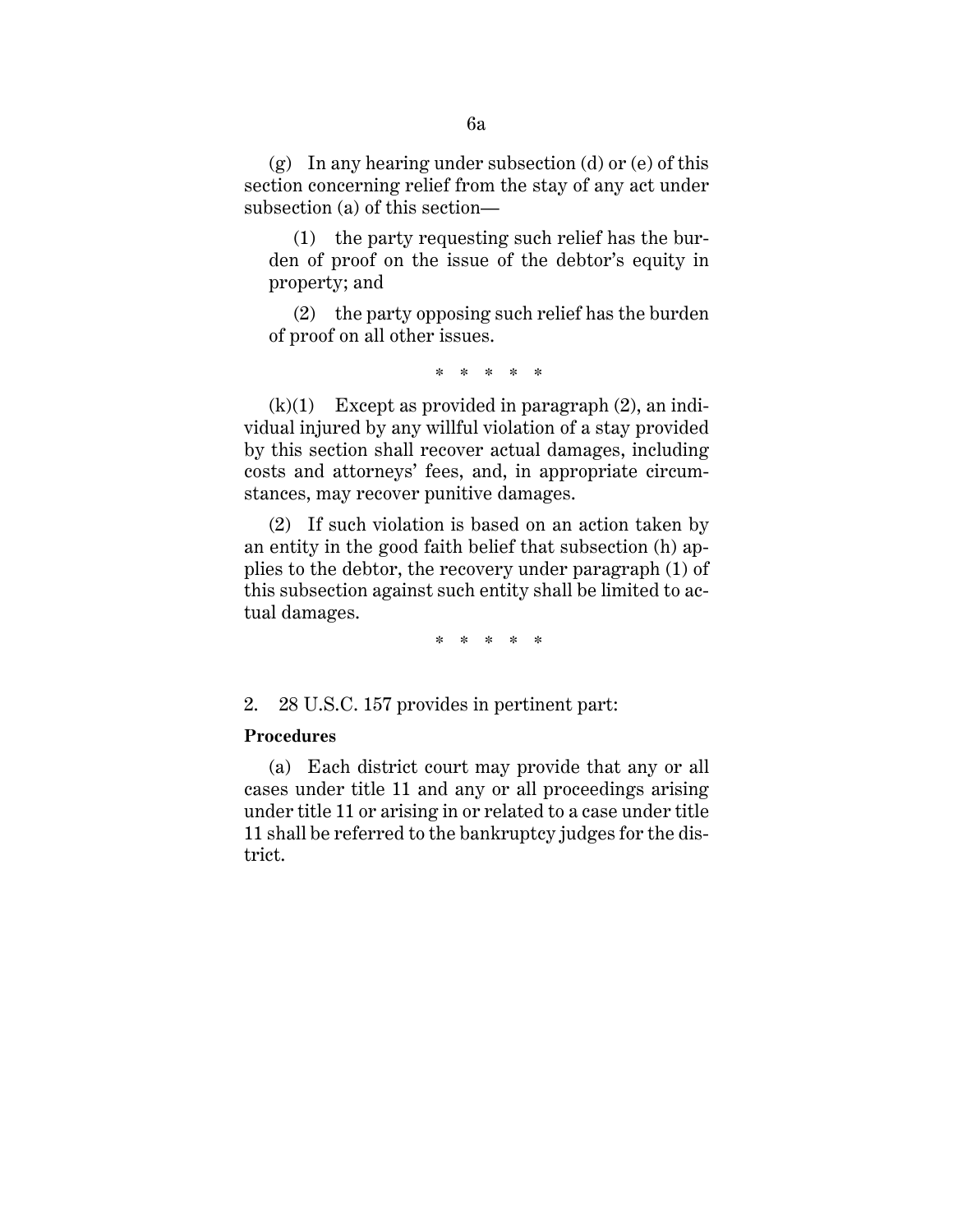(b)(1) Bankruptcy judges may hear and determine all cases under title 11 and all core proceedings arising under title 11, or arising in a case under title 11, referred under subsection (a) of this section, and may enter appropriate orders and judgments, subject to review under section 158 of this title.

(2) Core proceedings include, but are not limited to—

(A) matters concerning the administration of the estate;

(B) allowance or disallowance of claims against the estate or exemptions from property of the estate, and estimation of claims or interests for the purposes of confirming a plan under chapter 11, 12, or 13 of title 11 but not the liquidation or estimation of contingent or unliquidated personal injury tort or wrongful death claims against the estate for purposes of distribution in a case under title 11;

(C) counterclaims by the estate against persons filing claims against the estate;

(D) orders in respect to obtaining credit;

(E) orders to turn over property of the estate;

(F) proceedings to determine, avoid, or recover preferences;

(G) motions to terminate, annul, or modify the automatic stay;

(H) proceedings to determine, avoid, or recover fraudulent conveyances;

(I) determinations as to the dischargeability of particular debts;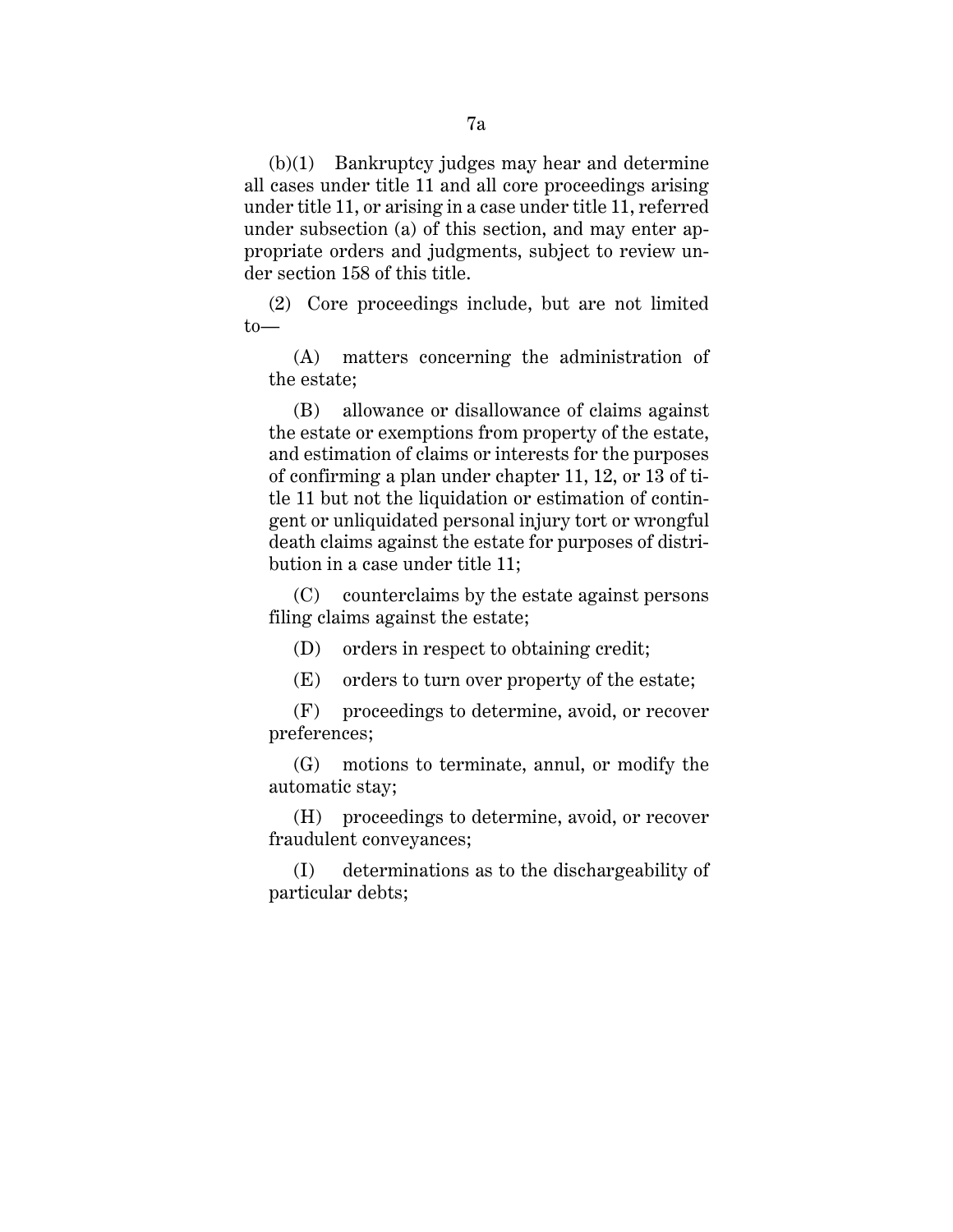(J) objections to discharges;

(K) determinations of the validity, extent, or priority of liens;

(L) confirmations of plans;

(M) orders approving the use or lease of property, including the use of cash collateral;

(N) orders approving the sale of property other than property resulting from claims brought by the estate against persons who have not filed claims against the estate;

(O) other proceedings affecting the liquidation of the assets of the estate or the adjustment of the debtor-creditor or the equity security holder relationship, except personal injury tort or wrongful death claims; and

(P) recognition of foreign proceedings and other matters under chapter 15 of title 11.

\* \* \* \* \*

3. 28 U.S.C. 158 provides:

# **Appeals**

<u>.</u>

(a) The district courts of the United States shall have jurisdiction to hear appeals<sup>1</sup>

(1) from final judgments, orders, and decrees;

<sup>&</sup>lt;sup>1</sup> So in original. Probably should be followed by a dash.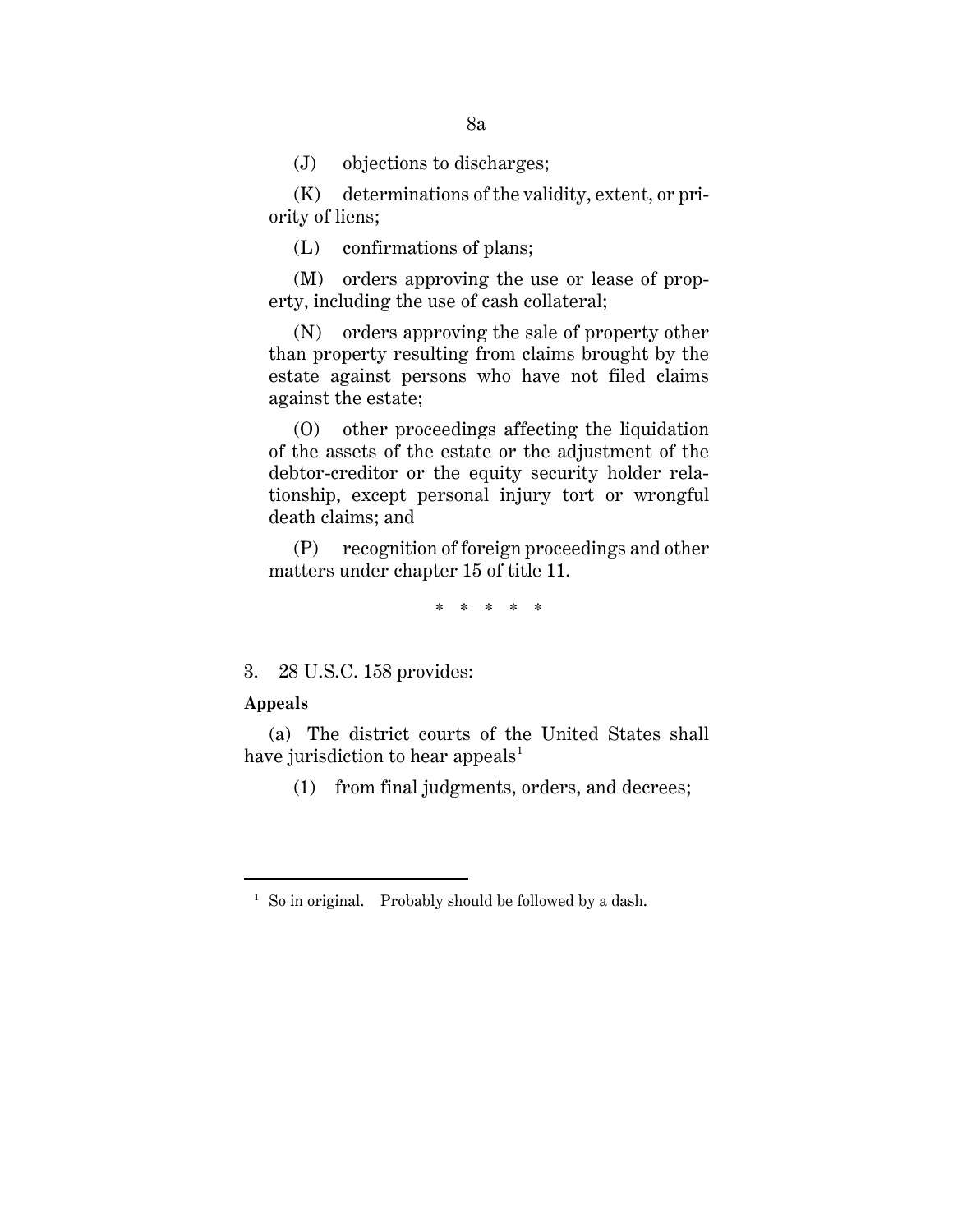(2) from interlocutory orders and decrees issued under section 1121(d) of title 11 increasing or reducing the time periods referred to in section 1121 of such title; and

(3) with leave of the court, from other interlocutory orders and decrees;

of bankruptcy judges entered in cases and proceedings referred to the bankruptcy judges under section 157 of this title. An appeal under this subsection shall be taken only to the district court for the judicial district in which the bankruptcy judge is serving.

(b)(1) The judicial council of a circuit shall establish a bankruptcy appellate panel service composed of bankruptcy judges of the districts in the circuit who are appointed by the judicial council in accordance with paragraph (3), to hear and determine, with the consent of all the parties, appeals under subsection (a) unless the judicial council finds that—

(A) there are insufficient judicial resources available in the circuit; or

(B) establishment of such service would result in undue delay or increased cost to parties in cases under title 11.

Not later than 90 days after making the finding, the judicial council shall submit to the Judicial Conference of the United States a report containing the factual basis of such finding.

(2)(A) A judicial council may reconsider, at any time, the finding described in paragraph (1).

(B) On the request of a majority of the district judges in a circuit for which a bankruptcy appellate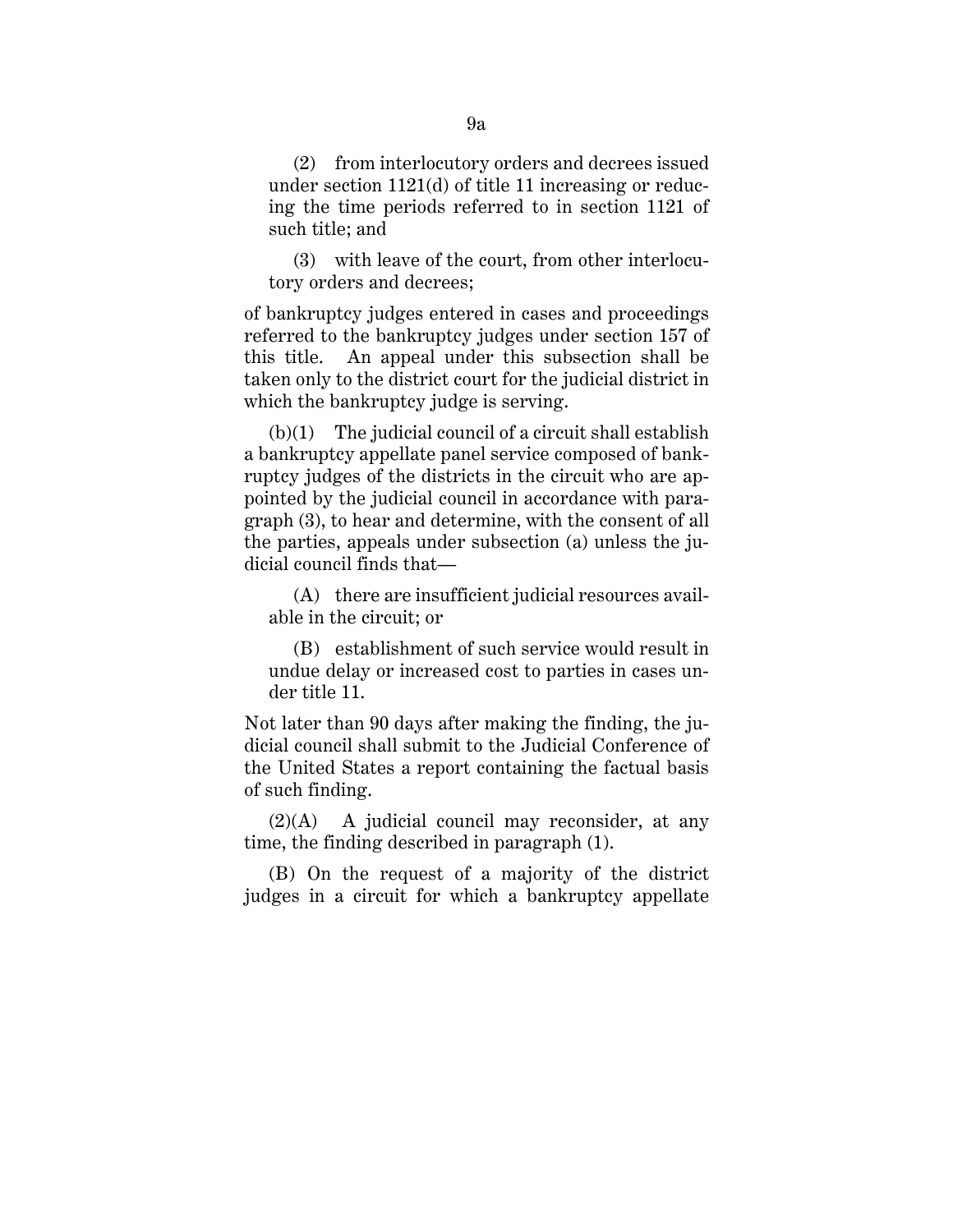panel service is established under paragraph (1), made after the expiration of the 1-year period beginning on the date such service is established, the judicial council of the circuit shall determine whether a circumstance specified in subparagraph (A) or (B) of such paragraph exists.

(C) On its own motion, after the expiration of the 3 year period beginning on the date a bankruptcy appellate panel service is established under paragraph (1), the judicial council of the circuit may determine whether a circumstance specified in subparagraph (A) or (B) of such paragraph exists.

(D) If the judicial council finds that either of such circumstances exists, the judicial council may provide for the completion of the appeals then pending before such service and the orderly termination of such service.

(3) Bankruptcy judges appointed under paragraph (1) shall be appointed and may be reappointed under such paragraph.

(4) If authorized by the Judicial Conference of the United States, the judicial councils of 2 or more circuits may establish a joint bankruptcy appellate panel comprised of bankruptcy judges from the districts within the circuits for which such panel is established, to hear and determine, upon the consent of all the parties, appeals under subsection (a) of this section.

(5) An appeal to be heard under this subsection shall be heard by a panel of 3 members of the bankruptcy appellate panel service, except that a member of such service may not hear an appeal originating in the district for which such member is appointed or designated under section 152 of this title.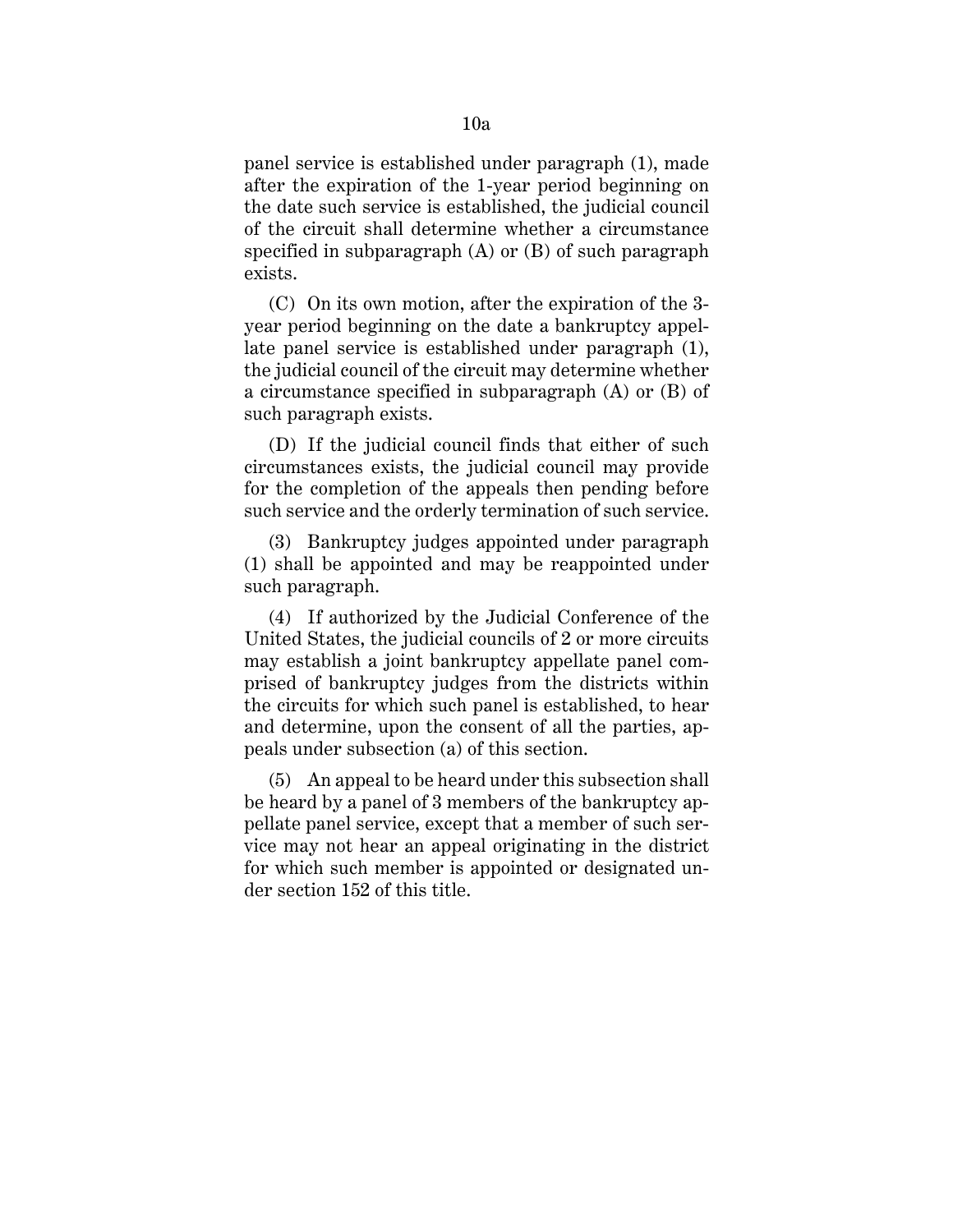(6) Appeals may not be heard under this subsection by a panel of the bankruptcy appellate panel service unless the district judges for the district in which the appeals occur, by majority vote, have authorized such service to hear and determine appeals originating in such district.

 $(c)(1)$  Subject to subsections (b) and  $(d)(2)$ , each appeal under subsection (a) shall be heard by a 3-judge panel of the bankruptcy appellate panel service established under subsection (b)(1) unless—

(A) the appellant elects at the time of filing the appeal; or

(B) any other party elects, not later than 30 days after service of notice of the appeal;

to have such appeal heard by the district court.

(2) An appeal under subsections (a) and (b) of this section shall be taken in the same manner as appeals in civil proceedings generally are taken to the courts of appeals from the district courts and in the time provided by Rule 8002 of the Bankruptcy Rules.

 $(d)(1)$  The courts of appeals shall have jurisdiction of appeals from all final decisions, judgments, orders, and decrees entered under subsections (a) and (b) of this section.

 $(2)(A)$  The appropriate court of appeals shall have jurisdiction of appeals described in the first sentence of subsection (a) if the bankruptcy court, the district court, or the bankruptcy appellate panel involved, acting on its own motion or on the request of a party to the judgment, order, or decree described in such first sentence, or all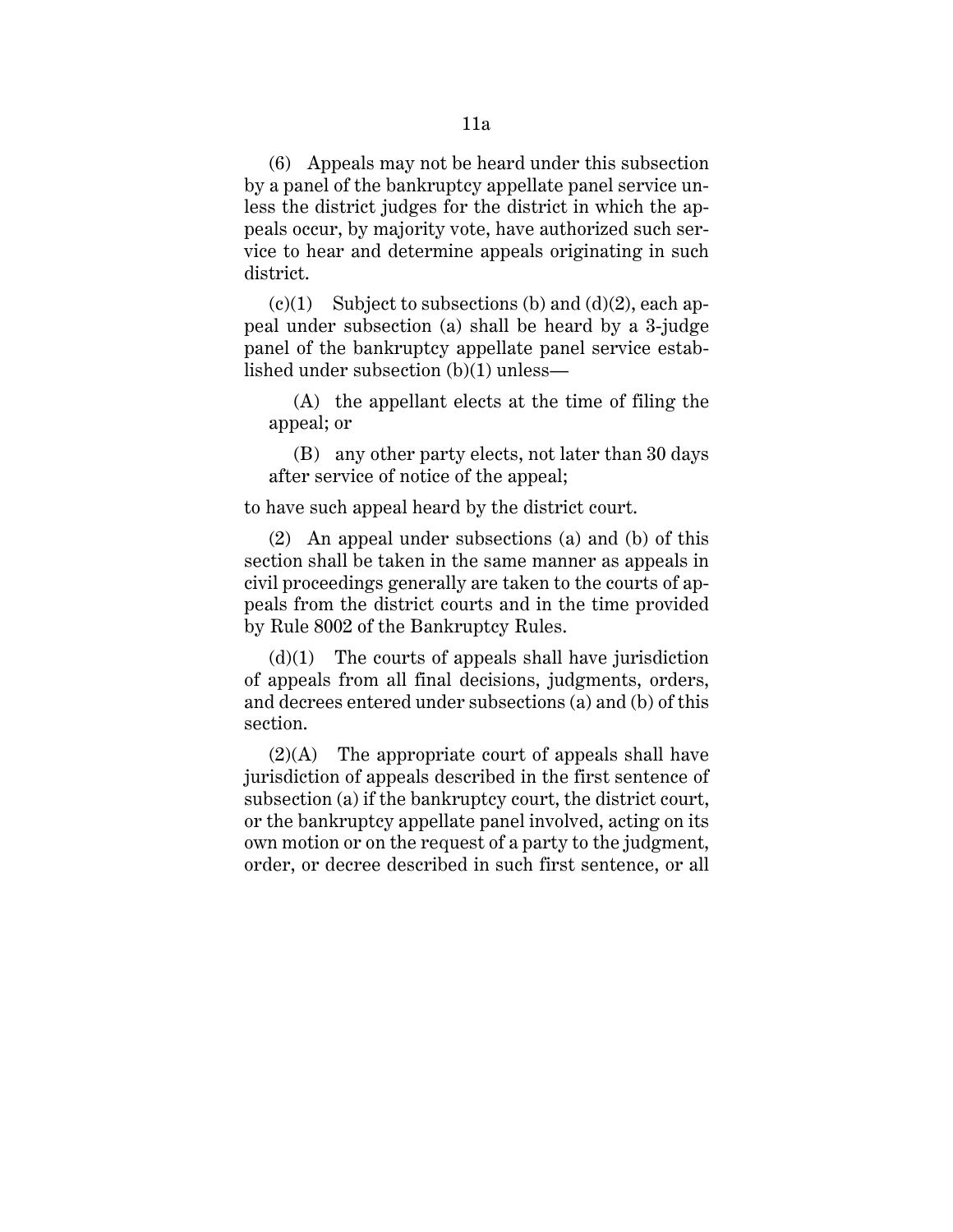the appellants and appellees (if any) acting jointly, certify that—

(i) the judgment, order, or decree involves a question of law as to which there is no controlling decision of the court of appeals for the circuit or of the Supreme Court of the United States, or involves a matter of public importance;

(ii) the judgment, order, or decree involves a question of law requiring resolution of conflicting decisions; or

(iii) an immediate appeal from the judgment, order, or decree may materially advance the progress of the case or proceeding in which the appeal is taken;

and if the court of appeals authorizes the direct appeal of the judgment, order, or decree.

(B) If the bankruptcy court, the district court, or the bankruptcy appellate panel—

(i) on its own motion or on the request of a party, determines that a circumstance specified in clause (i), (ii), or (iii) of subparagraph (A) exists; or

(ii) receives a request made by a majority of the appellants and a majority of appellees (if any) to make the certification described in subparagraph  $(A);$ 

then the bankruptcy court, the district court, or the bankruptcy appellate panel shall make the certification described in subparagraph (A).

(C) The parties may supplement the certification with a short statement of the basis for the certification.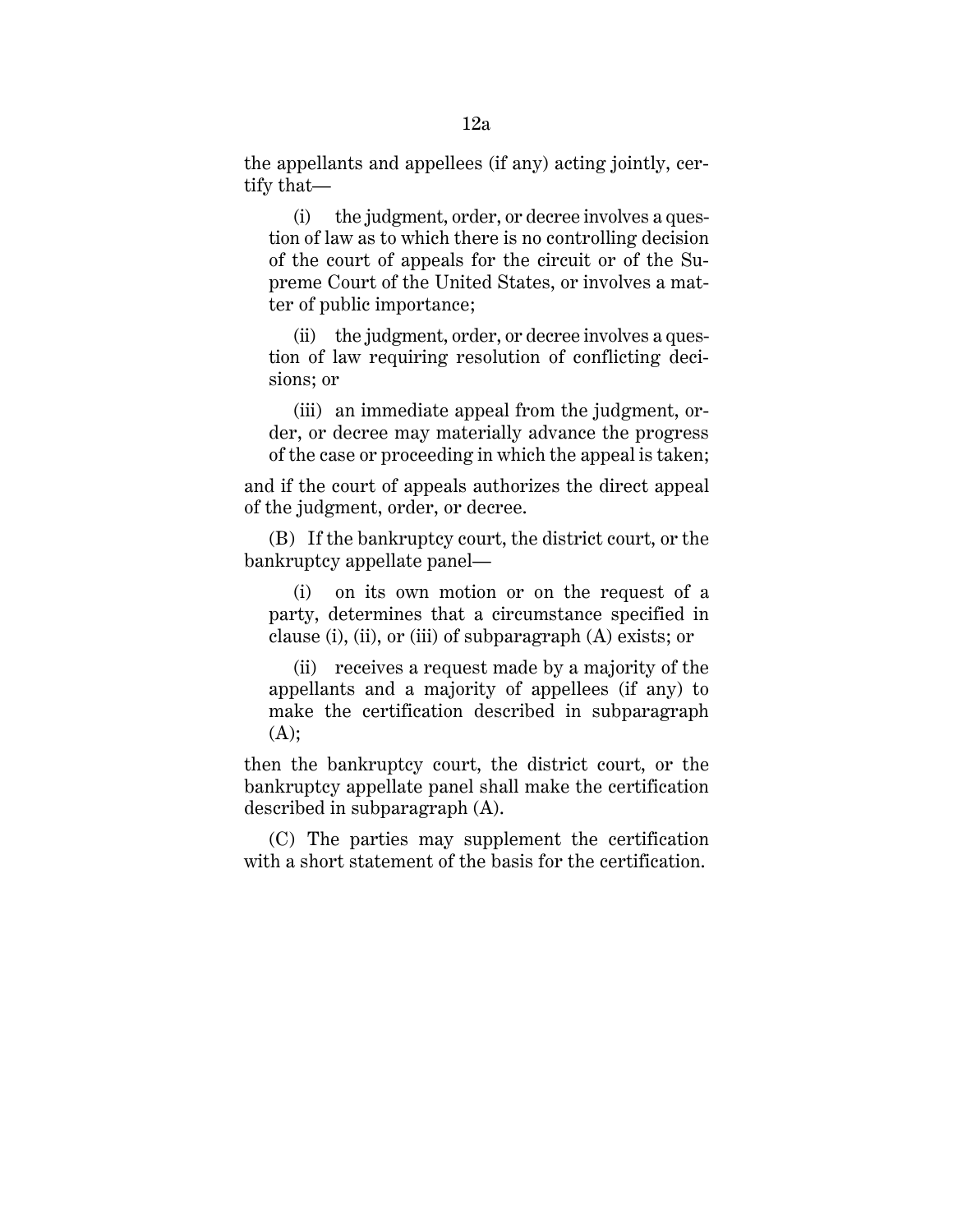(D) An appeal under this paragraph does not stay any proceeding of the bankruptcy court, the district court, or the bankruptcy appellate panel from which the appeal is taken, unless the respective bankruptcy court, district court, or bankruptcy appellate panel, or the court of appeals in which the appeal is pending, issues a stay of such proceeding pending the appeal.

(E) Any request under subparagraph (B) for certification shall be made not later than 60 days after the entry of the judgment, order, or decree.

#### 4. 28 U.S.C. 1291 provides:

#### **Final decisions of district courts**

The courts of appeals (other than the United States Court of Appeals for the Federal Circuit) shall have jurisdiction of appeals from all final decisions of the district courts of the United States, the United States District Court for the District of the Canal Zone, the District Court of Guam, and the District Court of the Virgin Islands, except where a direct review may be had in the Supreme Court. The jurisdiction of the United States Court of Appeals for the Federal Circuit shall be limited to the jurisdiction described in sections 1292(c) and (d) and 1295 of this title.

#### 5. 28 U.S.C. 1292 provides in pertinent part:

#### **Interlocutory decisions**

(a) Except as provided in subsections (c) and (d) of this section, the courts of appeals shall have jurisdiction of appeals from: